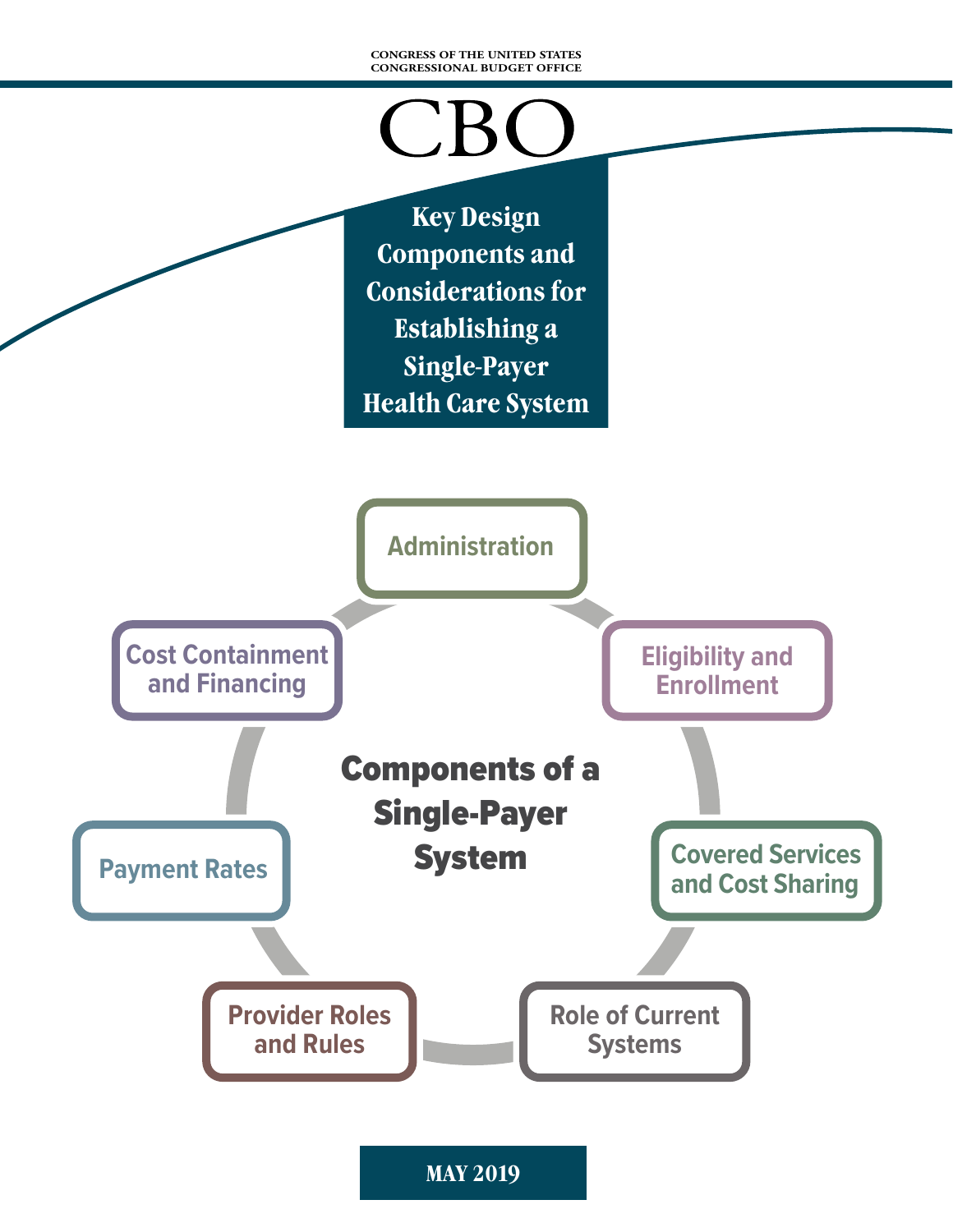# **At a Glance**

Some Members of Congress have proposed establishing a single-payer health care system in the United States to ensure that virtually everyone has health insurance. In a typical single-payer system, people enroll in a health plan operated by the government, and the receipts and expenditures associated with the plan appear in the government's budget.

This report describes the primary features of single-payer systems, and it discusses some of the design considerations and choices that policymakers will face as they develop proposals for establishing such a system in the United States. The report does not address all of the issues involved in designing, implementing, and transitioning to a single-payer system, nor does it analyze the budgetary effects of any specific proposal.

Some of the key design considerations for policymakers interested in establishing a single-payer system include the following:

- How would the government administer a single-payer health plan?
- Who would be eligible for the plan, and what benefits would it cover?
- What cost sharing, if any, would the plan require?
- What role, if any, would private insurance and other public programs have?
- Which providers would be allowed to participate, and who would own the hospitals and employ the providers?
- How would the single-payer system set provider payment rates and purchase prescription drugs?
- How would the single-payer system contain health care costs?
- How would the system be financed?

For each question, this report discusses various options and provides a qualitative assessment of the trade-offs they present.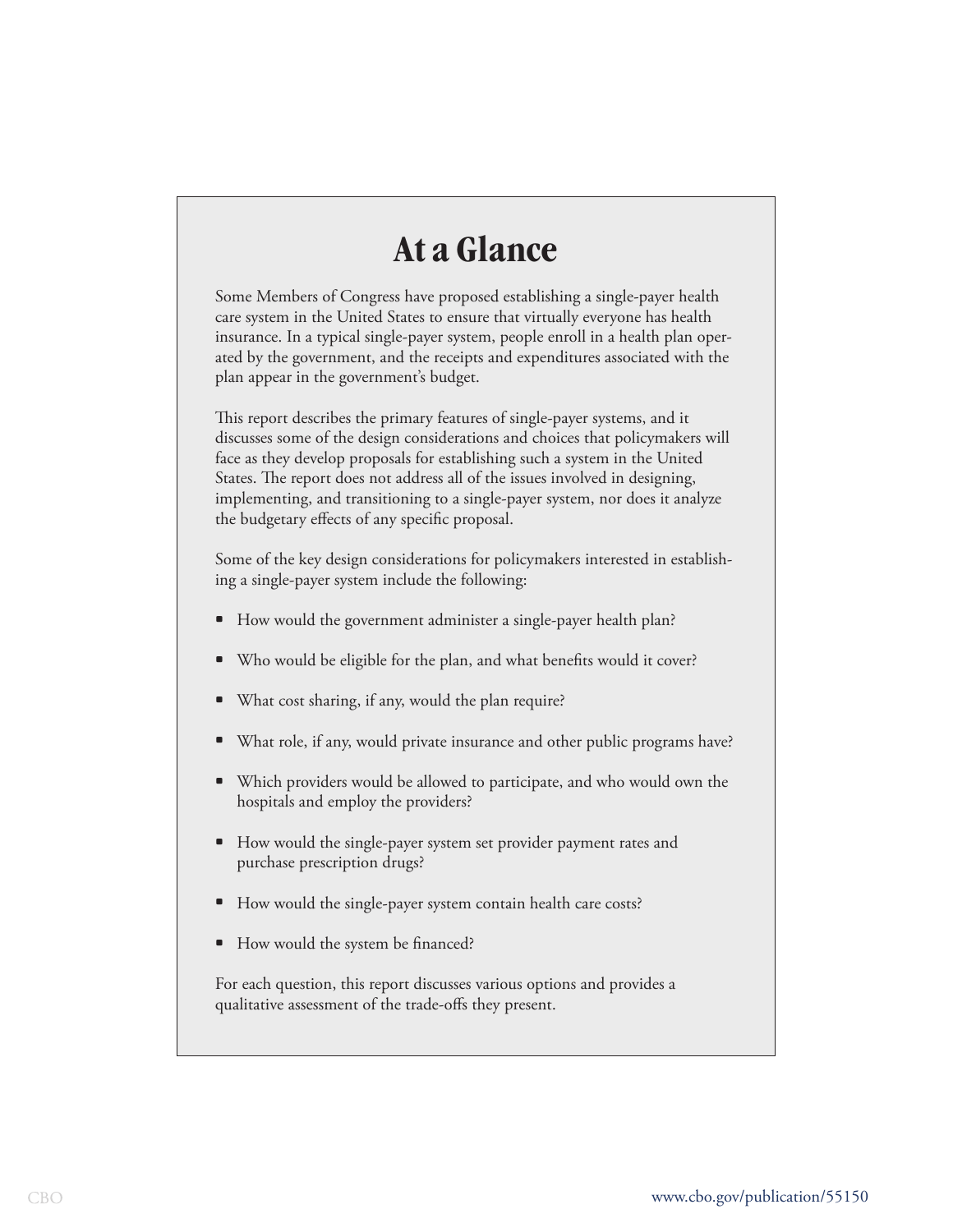

|                                                                                                 | 1  |
|-------------------------------------------------------------------------------------------------|----|
| Single-Payer Health Care Systems                                                                | 1  |
| Differences Between Single-Payer Health Care Systems and the Current U.S. System                | 2  |
| Design Components and Considerations for Establishing a Single-Payer System                     | 6  |
| How Would the Government Administer a Single-Payer Health Plan?                                 | 7  |
| Federal and State Roles                                                                         | 7  |
| Standardized Information Technology Infrastructure                                              | 7  |
| <b>Administrative Costs</b>                                                                     | 8  |
| Who Would Be Eligible for the Plan, and How Would People Enroll?                                | 8  |
| Eligibility                                                                                     | 8  |
| Opting Out                                                                                      | 8  |
| Verification and Enrollment                                                                     | 8  |
| What Health Care Services Would the Plan Cover?                                                 | 9  |
| <b>Covered Services</b>                                                                         | 9  |
| New Treatments and Technologies                                                                 | 9  |
| Long-Term Services and Supports                                                                 | 10 |
| What Cost Sharing, If Any, Would the Plan Require?                                              |    |
|                                                                                                 | 10 |
| What Role Would Private Health Insurance Have?                                                  | 12 |
| What Role Would Other Public Programs Have?                                                     | 14 |
| What Rules Would Participating Providers Follow?                                                | 14 |
| <b>Balance Billing</b>                                                                          | 14 |
| Private-Pay Patients                                                                            | 15 |
| Who Would Own the Hospitals and Employ the Providers?                                           | 15 |
| BOX 1. KEY FEATURES OF MULTIPAYER HEALTH CARE SYSTEMS THAT AIM TO<br>ACHIEVE UNIVERSAL COVERAGE | 16 |
| How Would a Single-Payer System Pay Providers and Set Payment Rates?                            | 18 |
| Provider Payment Methods                                                                        | 18 |
| Determining Payment Rates                                                                       | 20 |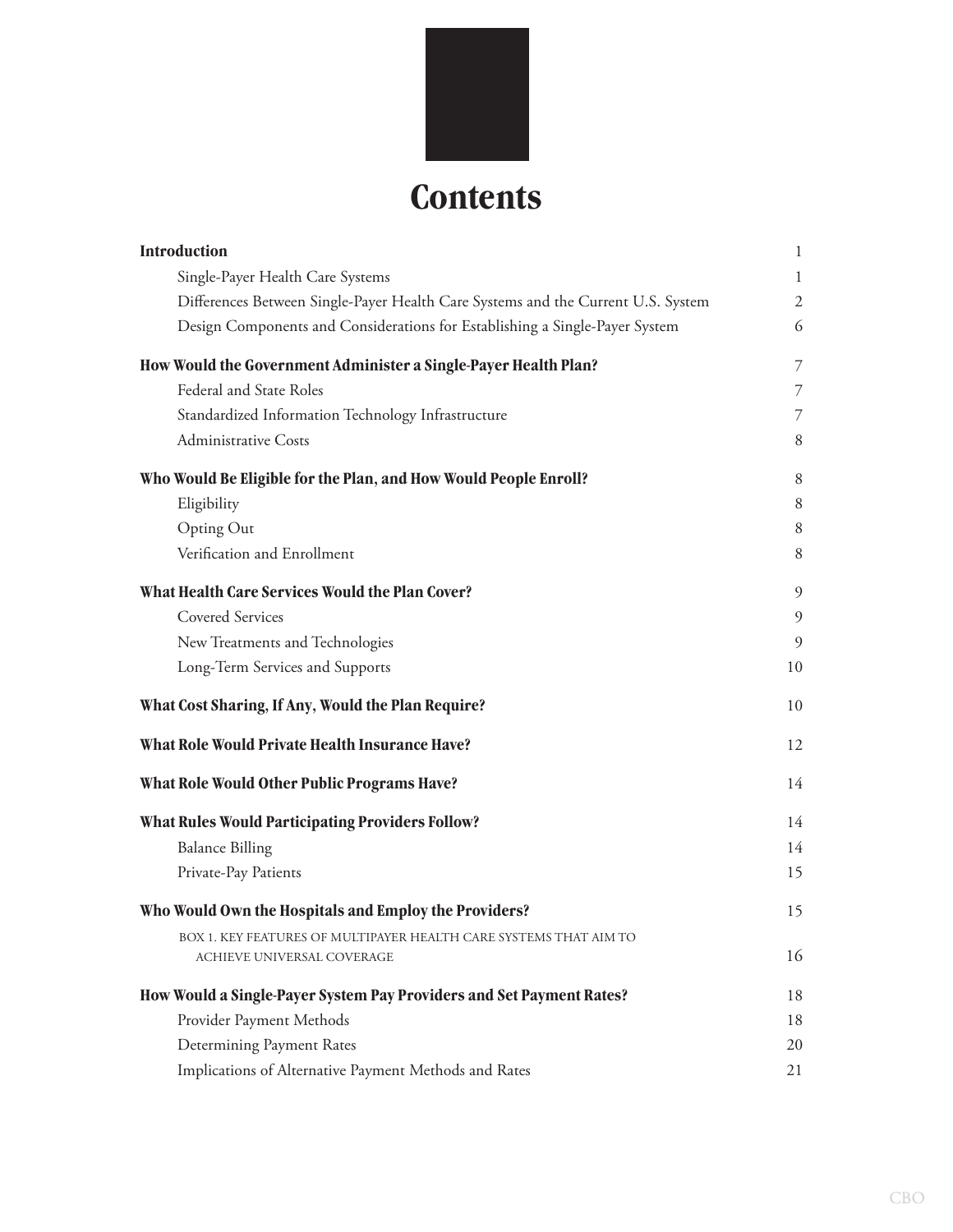|                                              | How Would the Single-Payer System Purchase Prescription Drugs?         | 23 |  |
|----------------------------------------------|------------------------------------------------------------------------|----|--|
|                                              | Determining Prescription Drug Prices                                   | 23 |  |
|                                              | Implications of Alternative Payment Methods for Prescription Drugs     | 25 |  |
|                                              | How Would a Single-Payer System Contain Health Care Costs?             | 25 |  |
|                                              | Global Budgets                                                         | 26 |  |
|                                              | <b>Utilization Management</b>                                          | 27 |  |
| How Would a Single-Payer System Be Financed? |                                                                        |    |  |
|                                              | <b>About This Document</b>                                             | 30 |  |
| <b>Table</b>                                 |                                                                        |    |  |
| 1.                                           | Key Features of Single-Payer Health Care Systems in Selected Countries | 4  |  |
| <b>Figure</b>                                |                                                                        |    |  |
| 1.                                           | Designing a Single-Payer Health Care System                            | 2  |  |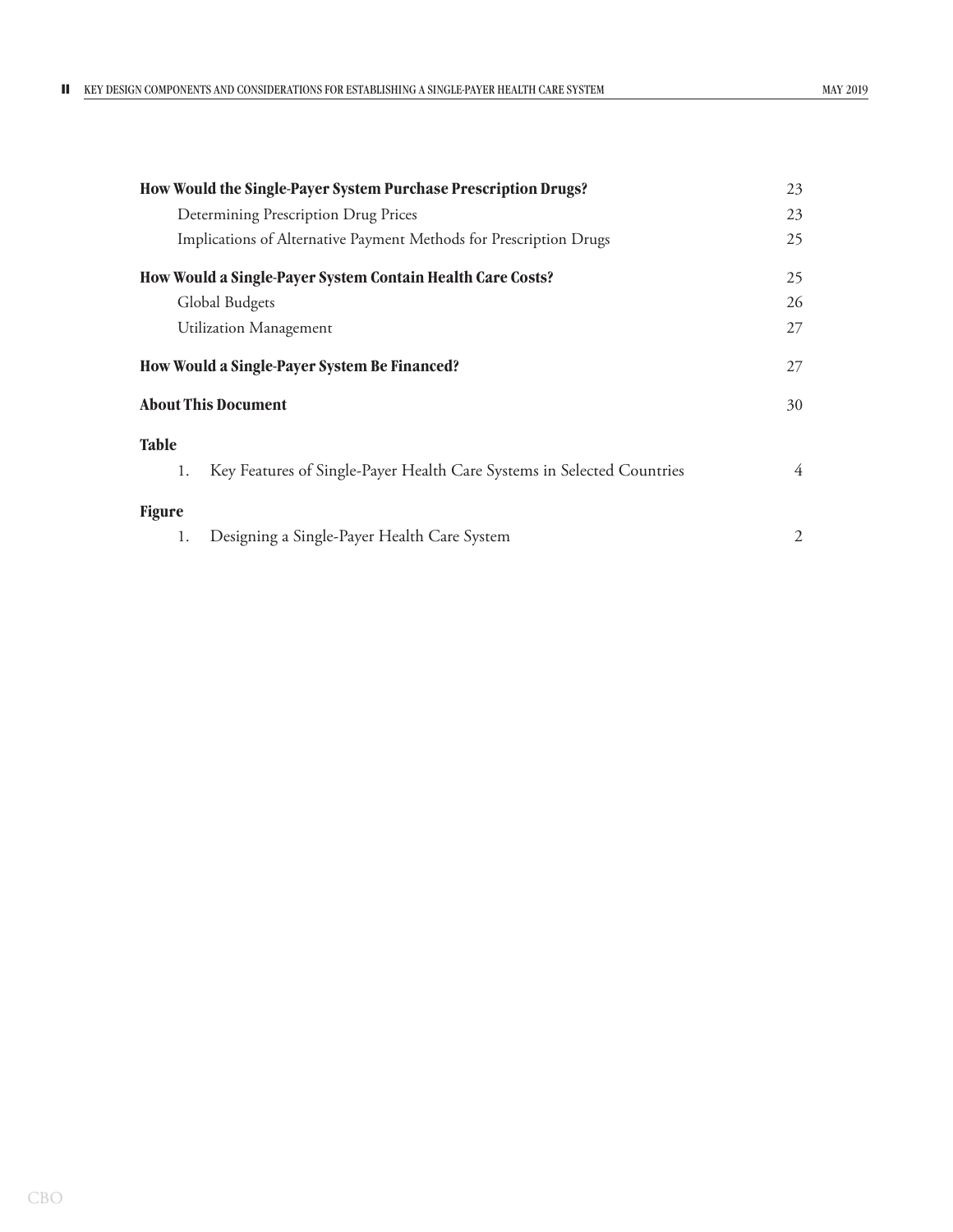# <span id="page-4-0"></span>**Key Design Components and Considerations for Establishing a Single-Payer Health Care System**

# **Introduction**

Congressional interest in substantially increasing the number of people who have health insurance has grown in recent years. Some Members of Congress have proposed establishing a single-payer health care system to achieve universal health insurance coverage. In this report, the Congressional Budget Office describes the primary features of single-payer systems, as well as some of the key considerations for designing such a system in the United States (see [Figure 1](#page-5-1)).

Establishing a single-payer system would be a major undertaking that would involve substantial changes in the sources and extent of coverage, provider payment rates, and financing methods of health care in the United States. This report does not address all of the issues that the complex task of designing, implementing, and transitioning to a single-payer system would entail, nor does it analyze the budgetary effects of any specific bill or proposal.

About 29 million people under age 65 were uninsured in an average month in 2018, according to estimates by CBO and the staff of the Joint Committee on Taxation.<sup>1</sup> Although a single-payer system could substantially reduce the number of people who lack insurance, the change in the number of people who are uninsured would depend on the system's design. For example, some people (such as noncitizens who are not lawfully present in the United States) might not be eligible for coverage under a single-payer system and thus might be uninsured. This report uses the term "universal coverage" to characterize systems in which virtually all people in an eligible population have health insurance.

#### **Single-Payer Health Care Systems**

Although single-payer systems can have a variety of different features and have been defined in many ways, health care systems are typically considered single-payer systems if they have these four key features:

- The government entity (or government-contracted entity) operating the public health plan is responsible for most operational functions of the plan, such as defining the eligible population, specifying the covered services, collecting the resources needed for the plan, and paying providers for covered services;
- The eligible population is required to contribute toward financing the system;
- The receipts and expenditures associated with the plan appear in the government's budget; and
- Private insurance, if allowed, generally plays a relatively small role and supplements the coverage provided under the public plan.2

In the United States, the traditional Medicare program is considered an example of an existing single-payer system for elderly and disabled people, but analysts disagree about whether the entire Medicare program is a single-payer system because private insurers play a significant role in delivering Medicare benefits outside the traditional Medicare program. Medicare beneficiaries can choose to receive benefits under Part A (Hospital Insurance) and Part B (Medical Insurance) in the traditional Medicare program or through one of the private insurers participating in the Medicare Advantage program. Those private insurers compete for enrollees with each other and with the traditional Medicare program,

<sup>1.</sup> See Congressional Budget Office, *Health Insurance Coverage for People Under Age 65: Definitions and Estimates for 2015 to 2018*  (April 2019), [www.cbo.gov/publication/5](http://www.cbo.gov/publication/55094)5094.

<sup>2.</sup> See Jodi L. Liu and Robert H. Brook, "What Is Single-Payer Health Care? A Review of Definitions and Proposals in the U.S.," *Journal of General Internal Medicine*, vol. 32, no. 7 (July 2017), pp. 822–831, [https://doi.org/10.1007/s11606-017-4063-5.](https://doi.org/10.1007/s11606-017-4063-5)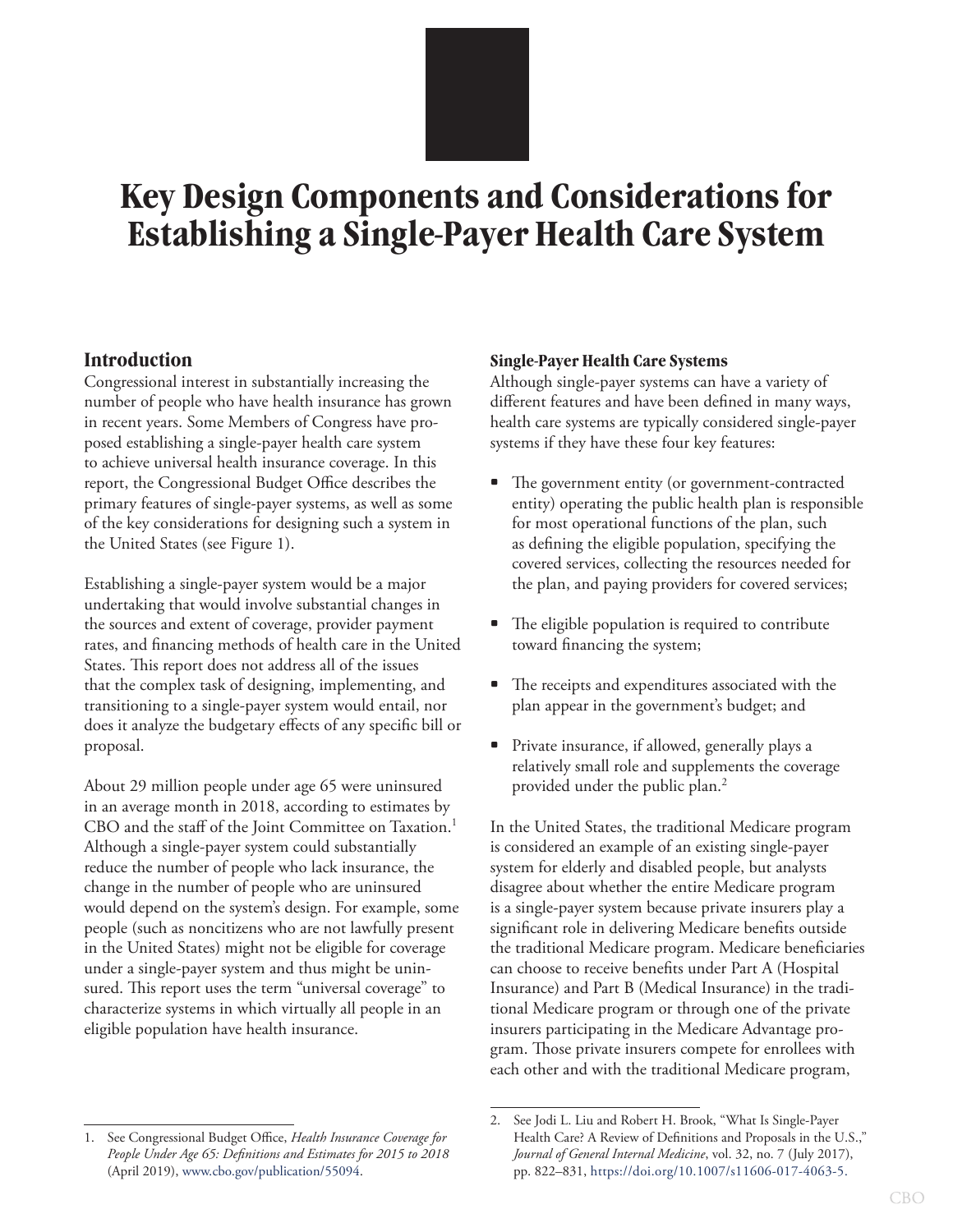#### <span id="page-5-1"></span><span id="page-5-0"></span>**Figure 1.**

#### **Designing a Single-Payer Health Care System**



IT = information technology.

and they accept both the responsibility and the financial risk of providing Medicare benefits. The Medicare prescription drug program (Part D) is delivered exclusively by private insurers.

Australia, Canada, Denmark, England, Sweden, and Taiwan are among the countries that are typically considered to have single-payer systems. Although some design features vary across those systems, they all achieve universal coverage by providing eligible people access to a specified set of health services regardless of their health status (see [Table 1](#page-7-1)). Other countries, including Germany, the Netherlands, and Switzerland, have achieved universal coverage through highly regulated multipayer

systems, in which more than one insurer provides health insurance coverage. $3$ 

#### **Differences Between Single-Payer Health Care Systems and the Current U.S. System**

Establishing a single-payer system in the United States would involve significant changes for all participants individuals, providers, insurers, employers, and manufacturers of drugs and medical devices—because a

<sup>3.</sup> See Peter Hussey and Gerard F. Anderson, "A Comparison of Single- and Multi-Payer Health Insurance Systems and Options for Reform," *Health Policy*, vol. 66, no. 3 (December 2003), pp. 215–228, [https://doi.org/10.1016/S0168-8510\(03\)00050-2](https://doi.org/10.1016/S0168-8510(03)00050-2).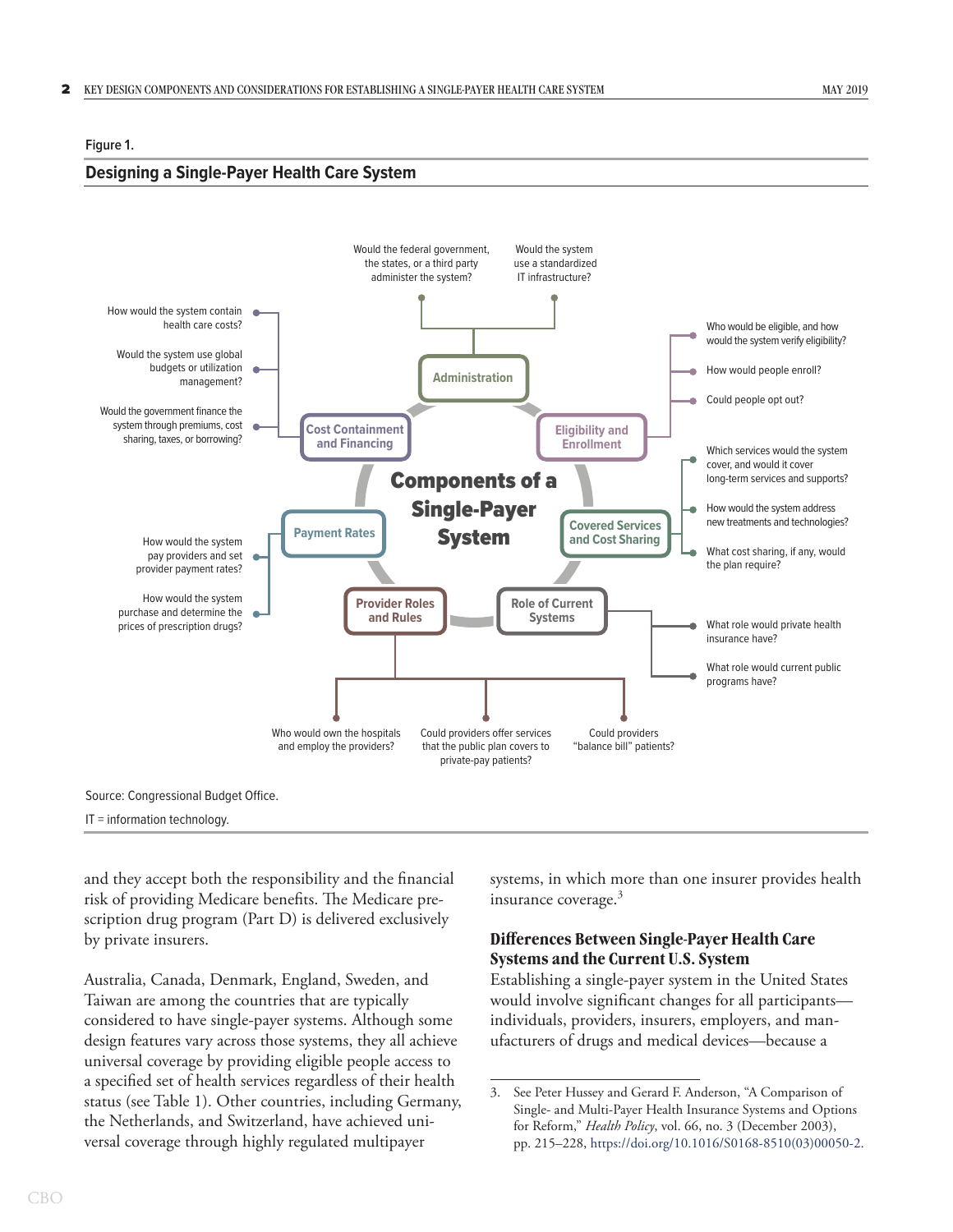single-payer system would differ from the current system in many ways, including sources and extent of coverage, provider payment rates, and methods of financing. Because health care spending in the United States currently accounts for about one-sixth of the nation's gross domestic product, those changes could significantly affect the overall U.S. economy.4

For both the economy and participants in the singlepayer system, the consequences would depend on how all stakeholders responded to the system's various design features and how those responses interacted within the health care system and with the rest of the economy. The magnitude of those responses is difficult to predict because the existing evidence is based on previous changes that were much smaller in scale. Although policymakers could design a single-payer system with an intended objective in mind, the way the system was implemented could cause substantial uncertainty for all participants. That uncertainty could arise from political and budgetary processes, for example, or from the responses of other participants in the system. To mitigate uncertainty during the system's implementation, policymakers could develop administrative and governance structures to continuously monitor its performance and respond quickly to any issues that arise.

The transition toward a single-payer system could be complicated, challenging, and potentially disruptive. To smooth that transition, features of the single-payer system that would cause the largest changes from the current system could be phased in gradually to minimize their impact. Policymakers would need to consider how quickly people with private insurance would switch their coverage to the new public plan, what would happen to workers in the health insurance industry if private insurance was banned entirely or its role was limited, and how quickly provider payment rates under the single-payer system would be phased in from current levels. Although the transition toward a single-payer system would require considerable attention from policymakers, this report does not focus on the transition process.

**Coverage.** In a single-payer system that achieved universal coverage, everyone eligible would receive health insurance coverage with a specified set of benefits regardless of their health status. Under the current system, CBO estimates, an average of 29 million people per month—11 percent of U.S. residents under age 65—were uninsured in 2018.<sup>5</sup> Most (or perhaps all) of those people would be covered by the public plan under a single-payer system, depending on who was eligible. A key design choice is whether noncitizens who are not lawfully present would be eligible. An average of 11 million people per month fell into that category in 2018, according to CBO's estimates, and they might not have health insurance under a single-payer system if they were not eligible for the public plan. About half of those 11 million people had health insurance in 2018.

People who are currently insured receive their coverage through various sources. Almost all people age 65 or older, or about one-sixth of the population, receive coverage through the Medicare program. CBO and the Joint Committee on Taxation estimate that, in 2018, a monthly average of about 243 million people under age 65 had health insurance. About two-thirds of them, or an estimated 160 million people, had health insurance through an employer. Roughly another quarter of that population, or about 69 million people, are estimated to have been enrolled in Medicaid or the Children's Health Insurance Program (CHIP). A smaller proportion of people under age 65 had nongroup coverage, Medicare, or coverage through other sources.<sup>6</sup>

Under a single-payer system, people who currently have private insurance would enroll in the public plan. Depending on the design of the single-payer system, however, those people might be allowed to retain private coverage that supplements the coverage under the public plan. People who currently have public coverage could continue to have such coverage under a single-payer system, although their covered benefits and cost sharing might change, depending on the system's design.

**Costs.** Government spending on health care would increase substantially under a single-payer system because the government (federal or state) would pay a large

<sup>4.</sup> In 2017, health spending accounted for 17.9 percent of the nation's gross domestic product. See Anne B. Martin and others, "National Health Care Spending in 2017: Growth Slows to Post-Great Recession Rates; Share of GDP Stabilizes," *Health Affairs*, vol. 38, no. 1 (January 2019), pp. 96–106, [https://doi.org/10.1377/hlthaff.2018.05085.](https://doi.org/10.1377/hlthaff.2018.05085)

<sup>5.</sup> See Congressional Budget Office. *Health Insurance Coverage for People Under Age 65: Definitions and Estimates for 2015 to 2018*  (April 2019), [www.cbo.gov/publication/5](http://www.cbo.gov/publication/55094)5094.

<sup>6.</sup> Ibid.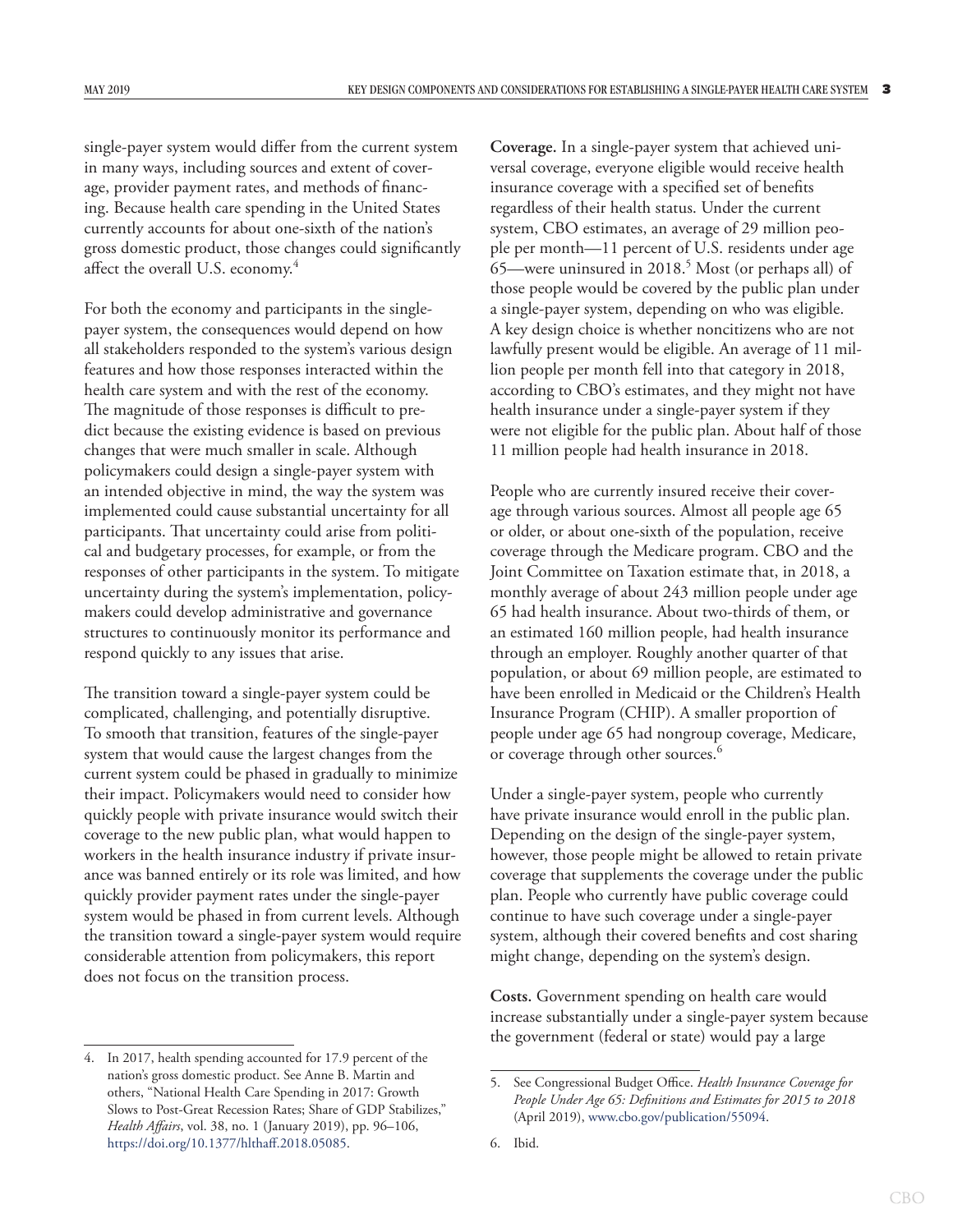<span id="page-7-1"></span><span id="page-7-0"></span>**Table 1.**

# **Key Features of Single-Payer Health Care Systems in Selected Countries**

| <b>Design Features</b>                                                | Australia                                                                                 | <b>Canada</b>                              | <b>Denmark</b>                                                                                          | <b>England</b>         | <b>Sweden</b>                                                                                     | <b>Taiwan</b>                                   |
|-----------------------------------------------------------------------|-------------------------------------------------------------------------------------------|--------------------------------------------|---------------------------------------------------------------------------------------------------------|------------------------|---------------------------------------------------------------------------------------------------|-------------------------------------------------|
| <b>Level of Administration</b>                                        | National<br>government                                                                    | Provincial or<br>territorial<br>qovernment | National<br>government;<br>administrative<br>regions provide<br>care                                    | National<br>government | National<br>government;<br>county councils<br>responsible for<br>most financing<br>and purchasing | National<br>government                          |
| Eligibility                                                           |                                                                                           |                                            |                                                                                                         |                        |                                                                                                   |                                                 |
| Universal coverage                                                    | Yes                                                                                       | Yes                                        | Yes                                                                                                     | Yes                    | Yes                                                                                               | Yes                                             |
| Separate public programs for<br>certain groups other than<br>military | Yes                                                                                       | Yes                                        | Yes                                                                                                     | No                     | No                                                                                                | No                                              |
| <b>Mandated Benefit Package</b>                                       |                                                                                           |                                            |                                                                                                         |                        |                                                                                                   |                                                 |
| Hospital and physicians' services                                     | Yes                                                                                       | Yes                                        | Yes                                                                                                     | Yes                    | Yes                                                                                               | Yes                                             |
| Outpatient prescription drugs                                         | Yes                                                                                       | No                                         | Yes                                                                                                     | Yes                    | Yes                                                                                               | Yes                                             |
| <b>LTSS</b>                                                           | Limited                                                                                   | No                                         | Yes                                                                                                     | Limited                | Yes                                                                                               | No                                              |
| Dental, vision, and mental health<br>services                         | Limited                                                                                   | No                                         | Yes                                                                                                     | Yes                    | Yes                                                                                               | Yes                                             |
| <b>Cost Sharing</b>                                                   |                                                                                           |                                            |                                                                                                         |                        |                                                                                                   |                                                 |
| Hospital and physicians' services                                     | Yes                                                                                       | No                                         | No, except visits<br>without referrals                                                                  | No                     | Yes                                                                                               | Yes                                             |
| Prescription drugs                                                    | Yes                                                                                       | n.a.                                       | Yes                                                                                                     | Yes                    | Yes                                                                                               | Yes                                             |
| <b>LTSS</b>                                                           | Yes                                                                                       | n.a.                                       | No                                                                                                      | Yes                    | Yes                                                                                               | n.a.                                            |
| Dental, vision, and mental health<br>services                         | Yes                                                                                       | n.a.                                       | Yes, for dental<br>and vision                                                                           | Yes                    | Yes                                                                                               | Yes                                             |
| Limit on out-of-pocket spending                                       | Yes, for<br>prescription<br>drugs                                                         | No                                         | No, but<br>copayments<br>decrease with<br>higher out-of-<br>pocket spending<br>on prescription<br>drugs | No                     | Yes                                                                                               | Yes                                             |
| Reduction or exemption available                                      | Yes                                                                                       | Yes <sup>a</sup>                           | Yes                                                                                                     | Yes                    | Yes                                                                                               | Yes                                             |
| <b>Private Health Insurance</b>                                       |                                                                                           |                                            |                                                                                                         |                        |                                                                                                   |                                                 |
| Supplemental <sup>b</sup>                                             | Yes                                                                                       | Yes                                        | Yes                                                                                                     | No                     | N <sub>o</sub>                                                                                    | Yes                                             |
| Substitutive <sup>c</sup>                                             | No                                                                                        | No                                         | No                                                                                                      | No                     | N <sub>o</sub>                                                                                    | No                                              |
| Other types of private insuranced                                     | Yes                                                                                       | No                                         | Yes                                                                                                     | Yes                    | Yes                                                                                               | No                                              |
| <b>Participating Provider Rules</b>                                   |                                                                                           |                                            |                                                                                                         |                        |                                                                                                   |                                                 |
| Balance billing allowed                                               | Yes                                                                                       | No                                         | No                                                                                                      | No                     | No                                                                                                | No                                              |
| Payments from private-pay<br>patients for covered services            | Yes                                                                                       | No                                         | Yes                                                                                                     | Yes                    | Yes                                                                                               | No                                              |
| <b>Hospitals<sup>e</sup></b>                                          |                                                                                           |                                            |                                                                                                         |                        |                                                                                                   |                                                 |
| Primary ownership<br>Primary payment method                           | Mixed<br>Global budgets<br>and DRG in<br>public hospitals;<br>FFS in private<br>hospitals | Mixed<br>Global budget                     | Public<br>Global budget                                                                                 | Public<br>DRG          | Public<br>Global budgets<br>and DRG                                                               | Private<br>FFS with<br>overall global<br>budget |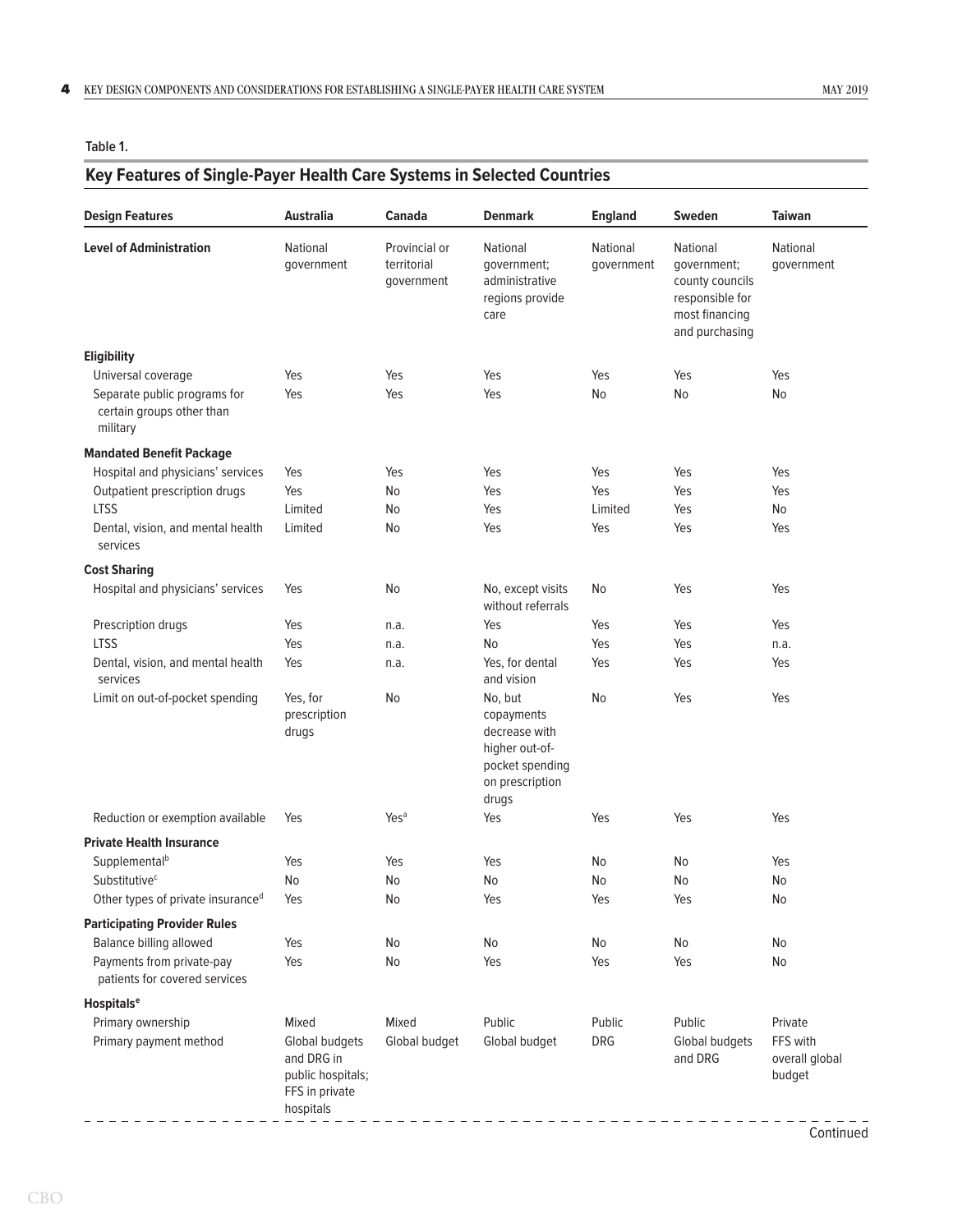Table 1. **Continued**

| <b>Design Features</b>                              | <b>Australia</b>                                         | <b>Canada</b>                                     | <b>Denmark</b>                                                                                          | <b>England</b>                              | Sweden                                                                                       | <b>Taiwan</b>                                                                                                                                 |
|-----------------------------------------------------|----------------------------------------------------------|---------------------------------------------------|---------------------------------------------------------------------------------------------------------|---------------------------------------------|----------------------------------------------------------------------------------------------|-----------------------------------------------------------------------------------------------------------------------------------------------|
| <b>Primary Care Physicianse</b>                     |                                                          |                                                   |                                                                                                         |                                             |                                                                                              |                                                                                                                                               |
| Primary employment                                  | Private                                                  | Private                                           | Private                                                                                                 | Private                                     | Mixed                                                                                        | Private                                                                                                                                       |
| Primary payment method                              | <b>FFS</b>                                               | <b>FFS</b>                                        | <b>FFS</b>                                                                                              | Capitation                                  | Capitation                                                                                   | FFS with<br>overall global<br>budget                                                                                                          |
| <b>Outpatient Specialist Physicians<sup>e</sup></b> |                                                          |                                                   |                                                                                                         |                                             |                                                                                              |                                                                                                                                               |
| Primary employment                                  | Mixed                                                    | Private                                           | Mixed                                                                                                   | Public                                      | Mixed                                                                                        | Private                                                                                                                                       |
| Primary payment method                              | <b>FFS</b>                                               | <b>FFS</b>                                        | FFS for self-<br>employed<br>providers; salary<br>for public hospital<br>employees                      | Salary                                      | Per-case<br>payment                                                                          | Salary                                                                                                                                        |
| <b>Prescription Drugs</b>                           |                                                          |                                                   |                                                                                                         |                                             |                                                                                              |                                                                                                                                               |
| Primary payment method                              | Internal<br>reference<br>pricing                         | External<br>reference<br>pricing                  | Internal<br>reference pricing;<br>price-cap<br>agreement for<br>drugs with no<br>generic<br>equivalents | Negotiated<br>profit caps                   | Value-based<br>payment                                                                       | Value-based<br>payment                                                                                                                        |
| <b>Main Source of Financing</b>                     | General tax<br>revenues and<br>earmarked tax<br>revenues | Provincial and<br>federal general<br>tax revenues | Earmarked<br>income tax                                                                                 | General<br>revenues<br>and payroll<br>taxes | General<br>revenues<br>raised by<br>county<br>councils.<br>municipalities,<br>and nationally | Payroll-based<br>premium,<br>supplementary<br>premium based<br>on nonpayroll<br>income, general<br>revenues,<br>tobacco tax,<br>lottery gains |

# **Key Features of Single-Payer Health Care Systems in Selected Countries**

Source: Congressional Budget Office.

DRG = diagnosis-related groups; FFS = fee for service; LTSS = long-term services and supports; n.a. = not applicable.

a. Cost-sharing reductions or exemptions are available for prescription drugs in some provinces.

- b. Supplemental insurance could cover services not included in the single-payer plan, such as dental, vision, or hearing. It could also reduce enrollees' cost sharing, like the private plans that many Medicare beneficiaries purchase.
- c. Substitutive insurance, which duplicates the benefits of the single-payer health plan, could be offered to people who are not eligible for the singlepayer system, such as noncitizens who have recently entered the country or temporary visitors. It could also be an alternative source of coverage if people are allowed to opt out of the single-payer system.
- d. Other types of private insurance could provide benefit enhancements, such as faster access to care, private rooms instead of semiprivate rooms for inpatient stays, and a greater choice of providers.

e. Refers to the characteristics of a typical entity in each system.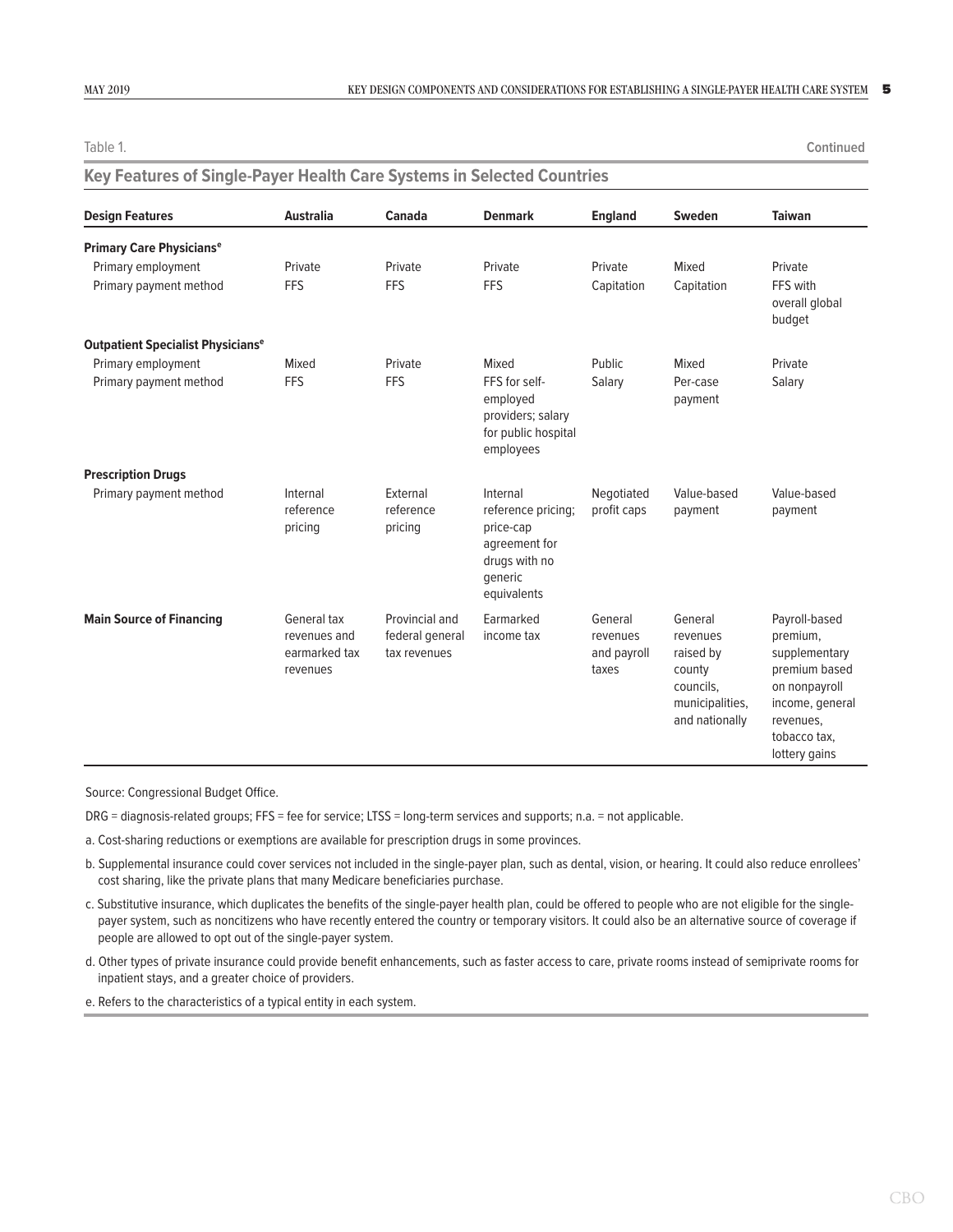<span id="page-9-0"></span>share of all national health care costs directly. Currently, national health care spending—which totaled \$3.5 trillion in 2017—is financed through a mix of public and private sources, with private sources such as businesses and households contributing just under half that amount and public sources contributing the rest (in direct spending as well as through forgone revenues from tax subsidies).7 Shifting such a large amount of expenditures from private to public sources would significantly increase government spending and require substantial additional government resources. The amount of those additional resources would depend on the system's design and on the choice of whether or not to increase budget deficits. Total national health care spending under a single-payer system might be higher or lower than under the current system depending on the key features of the new system, such as the services covered, the provider payment rates, and patient cost-sharing requirements.

**Other Consequences.** A single-payer system would present both opportunities and risks for the health care system. It would probably have lower administrative costs than the current system—following the example of Medicare and of single-payer systems in other countries—because it would consolidate administrative tasks and eliminate insurers' profits. Moreover, unlike private insurers, which can experience substantial enrollee turnover over time, a single-payer system without that turnover would have a greater incentive to invest in measures to improve people's health and in preventive measures that have been shown to reduce costs. Whether the single-payer plan would act on that incentive is unknown.

An expansion of insurance coverage under a single-payer system would increase the demand for care and put pressure on the available supply of care. People who are currently uninsured would receive coverage, and some people who are currently insured could receive additional benefits under the single-payer system, depending on its design. Whether the supply of providers would be adequate to meet the greater demand would depend on various components of the system, such as provider payment rates. If the number of providers was not sufficient to meet demand, patients might face increased wait times and reduced access to care. In the longer run, the government could implement policies to increase the supply of providers.

Because the public plan would provide a specified set of health care services to everyone eligible, participants would not have a choice of insurer or health benefits. Compared with the options available under the current system, the benefits provided by the public plan might not address the needs of some people. For example, under the current system, young and healthy people might prefer not to purchase any coverage, or they might prefer to purchase coverage with high deductibles or fewer benefits. And, unlike a system with competing private insurers, the public plan might not be as quick to meet patients' needs, such as covering new treatments. Policymakers could try to design the governance structure of the single-payer system so that it would respond to the shifting needs of enrollees in a timely manner.

In addition to its potential effects on the health care sector, a single-payer system would affect other sectors of the economy that are beyond the scope of this report. For example, labor supply and employees' compensation could change because health insurance is an important part of employees' compensation under the current system.

#### **Design Components and Considerations for Establishing a Single-Payer System**

This report focuses on the following key design components and considerations for policymakers interested in establishing a single-payer system:

- How would the government administer a single-payer health plan?
- Who would be eligible for the plan, and what benefits would it cover?

<sup>7.</sup> The estimate of national health care spending is from Centers for Medicare & Medicaid Services, National Health Expenditure Accounts, "National Health Expenditures by Type of Service and Source of Funds: Calendar Years 1960–2017" (accessed February 15, 2019), [https://go.usa.gov/xEUS6.](https://go.usa.gov/xEUS6) To estimate the share of national health care spending that comes from private sources, CBO adjusted those published figures to include the federal tax exclusion for employment-based health insurance as a part of spending from public sources. The federal government subsidizes a substantial part of private spending (as defined in the National Health Expenditure Accounts), primarily through the tax exclusion for employment-based health insurance. That tax exclusion cost the federal government about \$300 billion in 2018. See Congressional Budget Office, "Reduce Tax Subsidies for Employment-Based Health Insurance," *Options for Reducing the Deficit: 2019 to 2028* (December 2018), [www.cbo.gov/](http://www.cbo.gov/budget-options/2018/54798) [budget-options/2018/54798](http://www.cbo.gov/budget-options/2018/54798).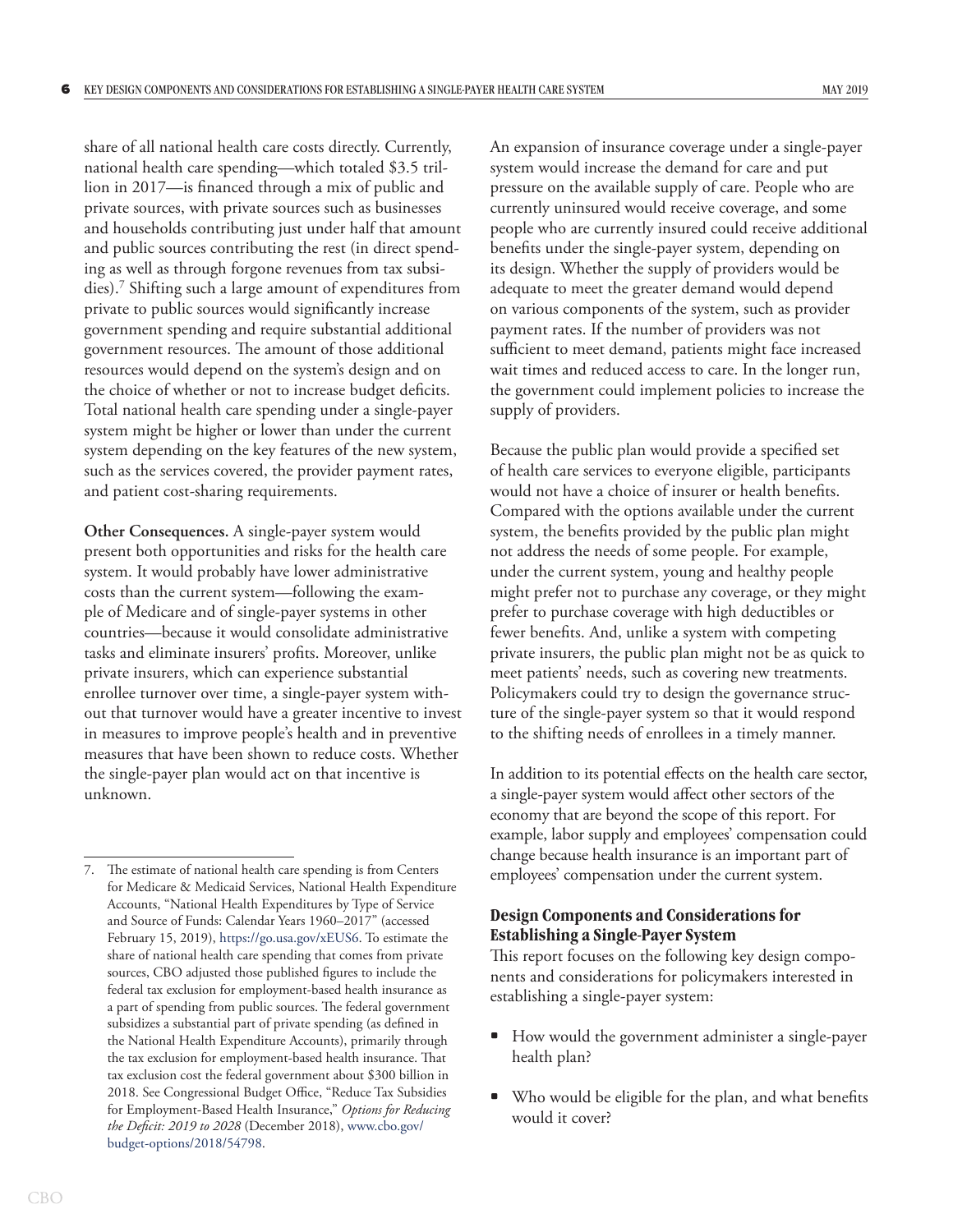- <span id="page-10-0"></span>What cost sharing, if any, would the plan require?
- What role, if any, would private insurance and other public programs have?
- Which providers would be allowed to participate, and who would own the hospitals and employ the providers?
- How would the single-payer system set provider payment rates and purchase prescription drugs?
- How would the system be financed?

# **How Would the Government Administer a Single-Payer Health Plan?**

The federal government could administer a single-payer health plan at the national level; the federal government could administer some functions and delegate other functions to state and local governments; or state governments could administer the single-payer health plan with broad federal oversight. Regardless of the level of administration, a standardized information technology (IT) system could help the single-payer system coordinate patient care. The design and infrastructure of the single-payer system would affect its administrative costs.

#### **Federal and State Roles**

A single-payer health plan administered at the federal level could be modeled on the medical benefit portion of the Medicare fee-for-service (FFS) program.<sup>8</sup> By contrast, a state-based single-payer health plan could follow the Medicaid program, with some or all costs of the system appearing in the states' budgets. Alternatively, the federal government could contract with a third party to administer the benefits of the single-payer plan.

For a single-payer health plan administered at the state level, the federal government could still mandate certain nationwide design features and determine the amount of flexibility states would have in specifying their own design features. For example, the federal government could give states matching funds if they met certain minimum standards for eligibility, covered benefits, or other conditions. States could then accept the federal funding and implement a single-payer health plan, or they could

also offer more expansive benefits but be responsible for the additional costs. If a state decided not to accept federal funding, it would probably not be required to adopt a single-payer health plan, much like states' current voluntary participation in the Medicaid program.<sup>9</sup> In addition, states would need to establish agreements with other states to address issues such as payment for services received out of state and the eligibility and plan contributions of nonresidents who work in a state.

In other countries, single-payer systems are administered at different levels of government. England's single-payer system is administered at the national level. In Canada, the provinces and territories administer the system, and the federal government imposes certain requirements in exchange for federal funding.

## **Standardized Information Technology Infrastructure**

A standardized IT system could help a single-payer system coordinate patient care by implementing portable electronic medical records and reducing duplicated services. To achieve those potential benefits, the IT system would need to accommodate all types of providers, particularly those in small practices or rural areas, and address compatibility issues between existing electronic medical records systems.10 Establishing an interoperable IT system under a single-payer system would have many of the same challenges as establishing an interoperable IT system in the current health care system with its many different providers and vendors. The IT system would also need to overcome the challenges of interfacing across multiple state and federal agencies.

<sup>8.</sup> This report uses the common practice of referring to the traditional Medicare program as the Medicare FFS program, even though the program pays for some services on an FFS basis and other services using other methods.

<sup>9.</sup> The Medicaid program was created in 1965. State participation is voluntary, and participating states receive federal funds for providing a defined set of medical and long-term care benefits to the eligible population. Nearly all states adopted Medicaid by January 1970, but Alaska did not join until 1972 and Arizona implemented Medicaid through a waiver program in 1982. See Kaiser Family Foundation, *A Historical Review of How States Have Responded to the Availability of Federal Funds for Health Coverage* (August 2012), <https://tinyurl.com/yc7pqtbj>(PDF, 438 KB). See also *National Federation of Independent Business v. Sebelius*  567 U.S. 519 (2012).

<sup>10.</sup> See Julia Adler-Milstein and others, "Electronic Health Record Adoption in US Hospitals: Progress Continues, but Challenges Persist," *Health Affairs*, vol. 34, no. 12 (December 2015), pp. 2174–2180, https://doi.org/10.1377/hlthaff.2015.0992; Dawn Heisey-Grove and Jennifer A. King, "Physician and Practice-Level Drivers and Disparities Around Meaningful Use Progress," *Health Services Research*, vol. 52, no. 1 (February 2017), pp. 244–267, [https://doi.org/10.1111/1475-6773.12481.](https://doi.org/10.1111/1475-6773.12481)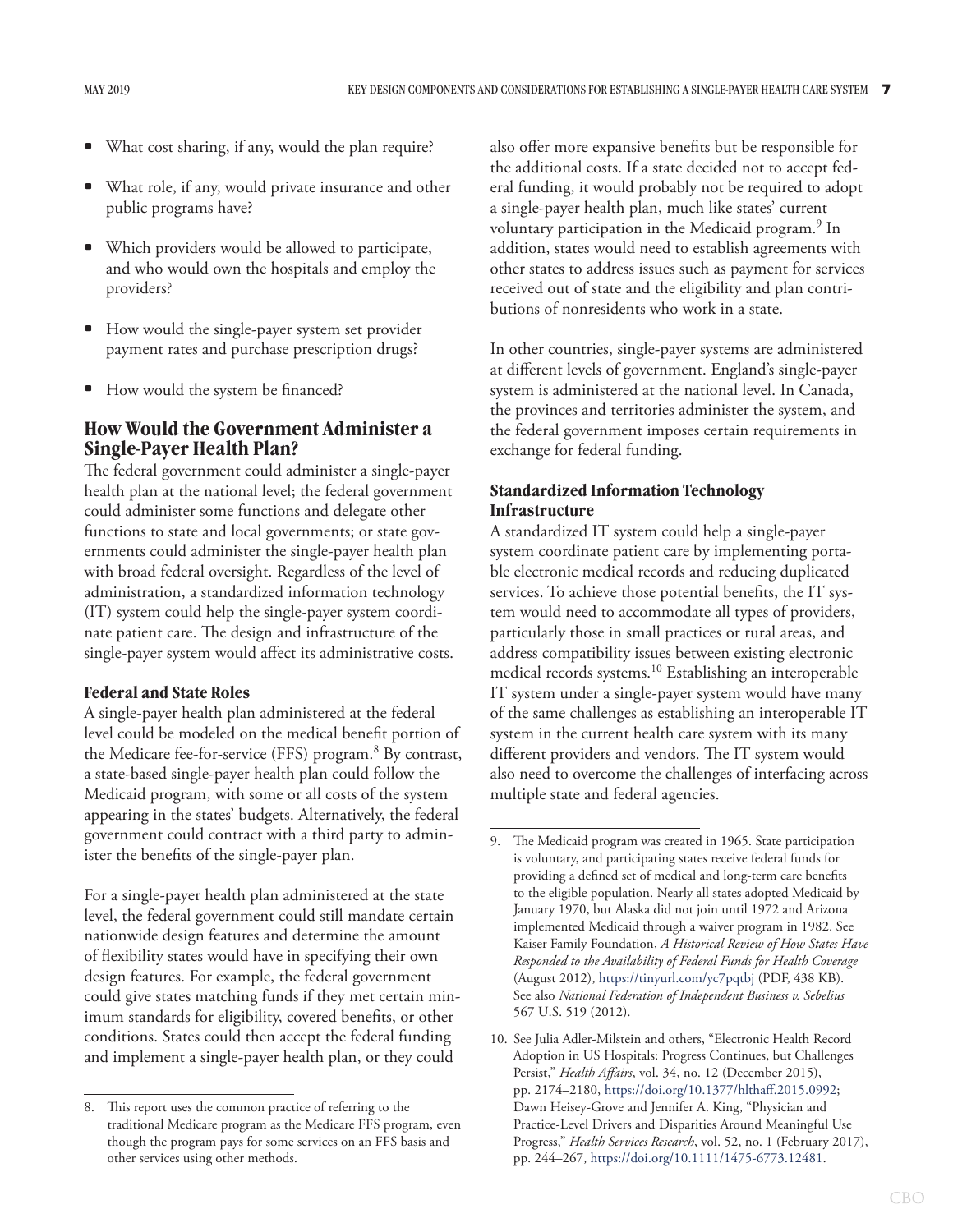<span id="page-11-0"></span>Taiwan's single-payer program has a robust IT system. Participants have National Health Insurance cards that store personal information, including recent visits to health care providers, diagnoses, and prescriptions. Providers must report all services delivered to patients each day to the National Health Insurance Administration, which tracks use of services and costs in near-real time. Other IT initiatives in Taiwan track patients' medical history and monitor prescription drugs.<sup>11</sup>

#### **Administrative Costs**

The design of the single-payer system and its infrastructure would affect its administrative costs. In the United States, administrative costs as a share of total expenditures vary greatly by type of insurer. In 2017, the federal government's cost of administering the Medicare program accounted for 1.4 percent of total Medicare expenditures. When the administrative costs of Medicare Advantage and Part D plans are included, total administrative costs for the Medicare program accounted for about 6 percent of its expenditures. By comparison, private insurers' administrative costs averaged about 12 percent in 2017.<sup>12</sup>

# **Who Would Be Eligible for the Plan, and How Would People Enroll?**

Policymakers designing a single-payer system would need to determine whether the entire U.S. population would be eligible to participate and whether the system would allow for any opt-outs among the eligible population. To ensure that everyone eligible for the single-payer system received coverage, the system would need to establish an infrastructure to verify eligibility and enroll participants.

#### **Eligibility**

A single-payer plan could restrict eligibility to U.S. citizens and lawfully present noncitizens, a group that CBO estimates accounted for about 97 percent of the U.S. population in 2018. Other people, such as noncitizens who are not lawfully present, might be ineligible for coverage, eligible for full coverage, eligible for a limited set of benefits, or able to buy into the system without any government subsidies. A waiting period for noncitizens

who have newly entered the country to become eligible could also be implemented.

Under a state-administered single-payer system, states could establish their own residency and eligibility requirements, such as providing coverage for noncitizens who are not lawfully present. However, the federal government might impose certain conditions in exchange for providing matching funds.

Certain groups, such as veterans and indigenous people, could continue to be covered through other public programs. In Canada, a separate federal health care system covers indigenous people, refugees, veterans, military personnel, federal police officers, and those in federal prison, even though its single-payer system is administered by the provinces and territories.<sup>13</sup>

#### **Opting Out**

Another key decision for a single-payer system is whether it would allow people to opt out of receiving benefits offered by the public plan. The system could allow people to opt out for moral or religious reasons. It might also allow people to opt out and purchase private insurance that duplicated the benefits of the single-payer health plan as an alternative, but such a system would be more akin to a multipayer system.

If people could opt out, policymakers would need to decide if they would be required to contribute to the single-payer system and, if so, how much they would need to contribute. Those people could still be required to contribute fully to support the single-payer system, or they could receive a tax credit or tax deduction to offset some or all of their premium payments for private insurance. If contributions were mandatory, the single-payer system could enforce compliance through existing automatic payroll withholdings and taxes.

#### **Verification and Enrollment**

A single-payer system would need a way to verify eligibility and enroll participants in the system. Verifying eligibility would be easier than it currently is for public programs, such as with Medicaid's income verification, because the single-payer system would have fewer eligibility exclusions. A verification and enrollment system

<sup>11.</sup> See Tsung-Mei Cheng, "Reflections on the 20th Anniversary of Taiwan's Single-Payer National Health Insurance System," *Health Affairs*, vol. 34, no. 3 (March 2015), pp. 502–510, [https://](https://doi.org/10.1377/hlthaff.2014.1332) [doi.org/10.1377/hlthaff.2014.1332](https://doi.org/10.1377/hlthaff.2014.1332).

<sup>12.</sup> That estimate of private insurers' administrative costs also includes profits. See Centers for Medicare & Medicaid Services, National Health Expenditure Accounts, "NHE Tables" (accessed February 15, 2019), Table 4, [https://go.usa.gov/xEPqW.](https://go.usa.gov/xEPqW)

<sup>13.</sup> See Nancy Miller Chenier, *Federal Responsibility for the Health Care of Specific Groups* (Library of Parliament, Canada, December 2004), [https://tinyurl.com/y4pnvbs7.](https://tinyurl.com/y4pnvbs7)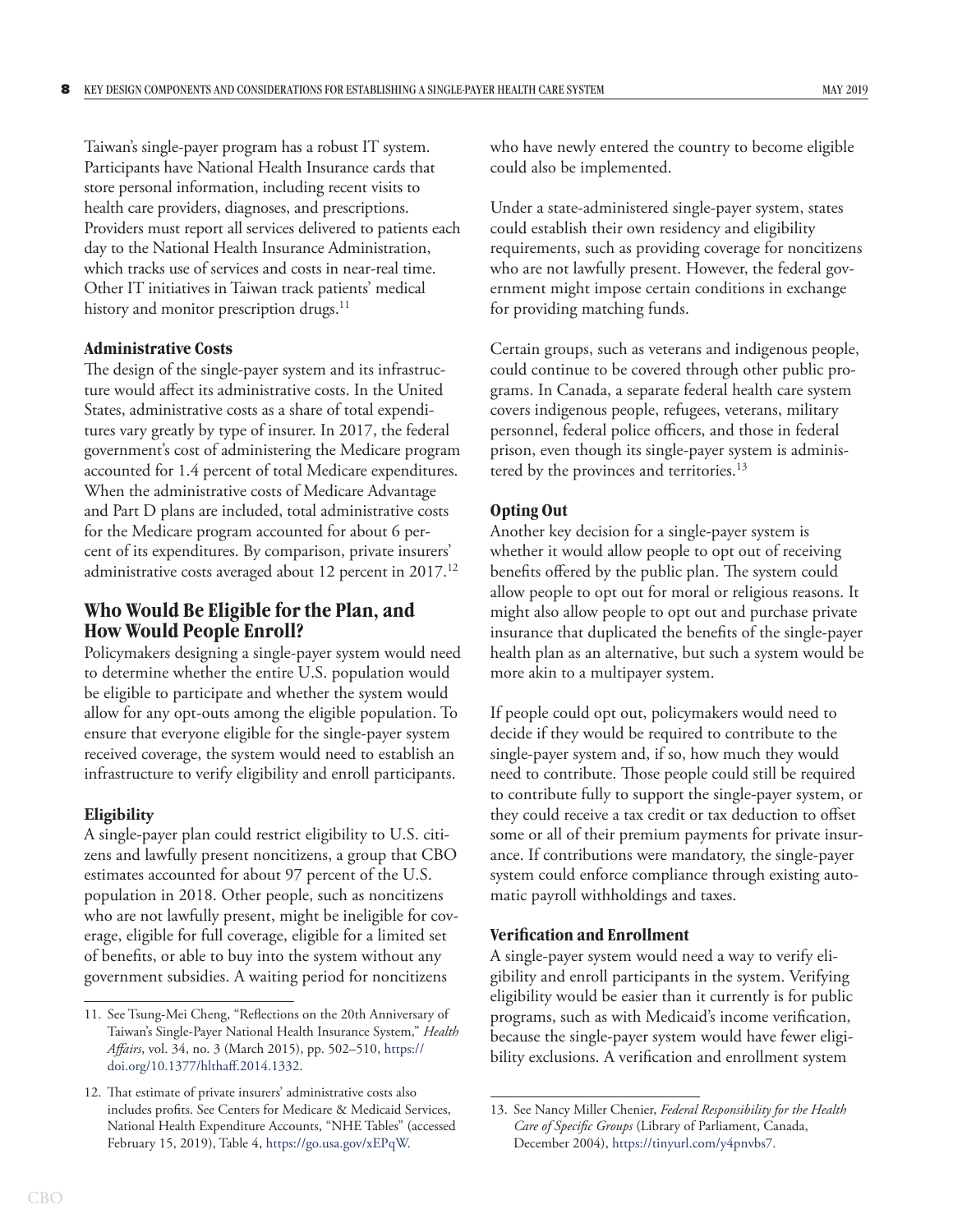<span id="page-12-0"></span>could build on the current Medicare Part A enrollment system. People could also be automatically enrolled when they were issued Social Security numbers, newborns could be enrolled in hospitals at birth, and other eligible individuals could be enrolled when they sought medical care.

# **What Health Care Services Would the Plan Cover?**

The benefit package included in a single-payer health plan could resemble the essential health benefits provided by the Affordable Care Act (ACA), Medicare, or Medicaid, or it could be based on something else, such as a cost-effectiveness criterion or the federal government's willingness to pay to cover certain services. The benefit package could cover some or all services that are not typically covered by private insurance or by Medicare, such as long-term services and supports (LTSS). A single-payer system would also need a way to decide which new treatments and technologies it would cover. If a single-payer system was implemented at the state level, the federal government could define some specified benefits but allow states to cover additional benefits, in the same way that states currently can cover optional Medicaid benefits.<sup>14</sup>

#### **Covered Services**

In most other countries with single-payer systems, such as England and Taiwan, the benefit package provides comprehensive major medical coverage, including hospital and physician care, as well as mental health services, diagnostic tests, and prescription drugs. Canada's single-payer system does not cover outpatient prescription drugs, and it is up to provincial and territorial governments to administer their own prescription drug benefit program. (Most Canadians have access to prescription drug coverage through a combination of private and public insurance plans.) $15$ 

Some single-payer systems cover other health care services, such as dental, vision, and hearing, that are not typically covered by Medicare FFS. Those services could be covered for everyone under a single-payer system, or coverage could be restricted to low-income people. If coverage was restricted to low-income people, those services could be administered through the single-payer system or through a residual Medicaid program that only covered cost sharing and LTSS for low-income and disabled people. Some provinces in Canada provide coverage to certain low-income populations for prescription drugs and other services that are not covered under its single-payer systems.<sup>16</sup>

Although covering a wider range of services under a single-payer system would provide greater financial protection to enrollees, it would also increase costs to the government. People who received an additional health care benefit for the first time would probably increase their use of that benefit, and that increase might be greater initially because of previously unmet health care needs. Cost-sharing requirements or utilization management could mitigate the increase in use, but government spending would increase even for people with existing coverage because the funding for such services would shift from private sources to the government.

#### **New Treatments and Technologies**

Decisions about which new treatments and technologies would be covered would have a significant effect on patients' access to those innovations, as well as on the development of new treatments and technologies over time and the costs of the single-payer system.<sup>17</sup> An independent board could recommend whether or not new treatments and drugs should be covered after their clinical and cost-effectiveness had been demonstrated—a role fulfilled in England by the National Institute for Health Care and Excellence.<sup>18</sup> Alternatively, coverage decisions could be limited to items or services that were judged to

<sup>14.</sup> Medicaid has a set of mandatory benefits that states are required to provide and a set of optional benefits that states can cover if they choose. The Medicaid benefit package varies across states because states can choose which optional services to provide. If a single-payer system was based on the Medicaid benefit package, policymakers would need to decide which Medicaid benefit package would be used. See Centers for Medicare & Medicaid Services, "Mandatory and Optional Medicaid Benefits" (accessed February 15, 2019), [https://go.usa.gov/xEUhc.](https://go.usa.gov/xEUhc)

<sup>15.</sup> See Government of Canada, "Prescription Drug Insurance Coverage" (August 13, 2018), [https://tinyurl.com/y2nm3qd8.](https://tinyurl.com/y2nm3qd8)

<sup>16.</sup> See Commonwealth Fund, *International Profiles of Health Care Systems* (May 2017), <https://tinyurl.com/ybx6hj3v> (PDF, 3.35 MB).

<sup>17.</sup> See James D. Chambers and others, "Medicare Is Scrutinizing Evidence More Tightly for National Coverage Determinations," *Health Affairs*, vol. 34, no. 2 (February 2015), pp. 253–260, <https://doi.org/10.1377/hlthaff.2014.1123>.

<sup>18.</sup> See Commonwealth Fund, *International Profiles of Health Care Systems* (May 2017), <https://tinyurl.com/ybx6hj3v> (PDF, 3.35 MB).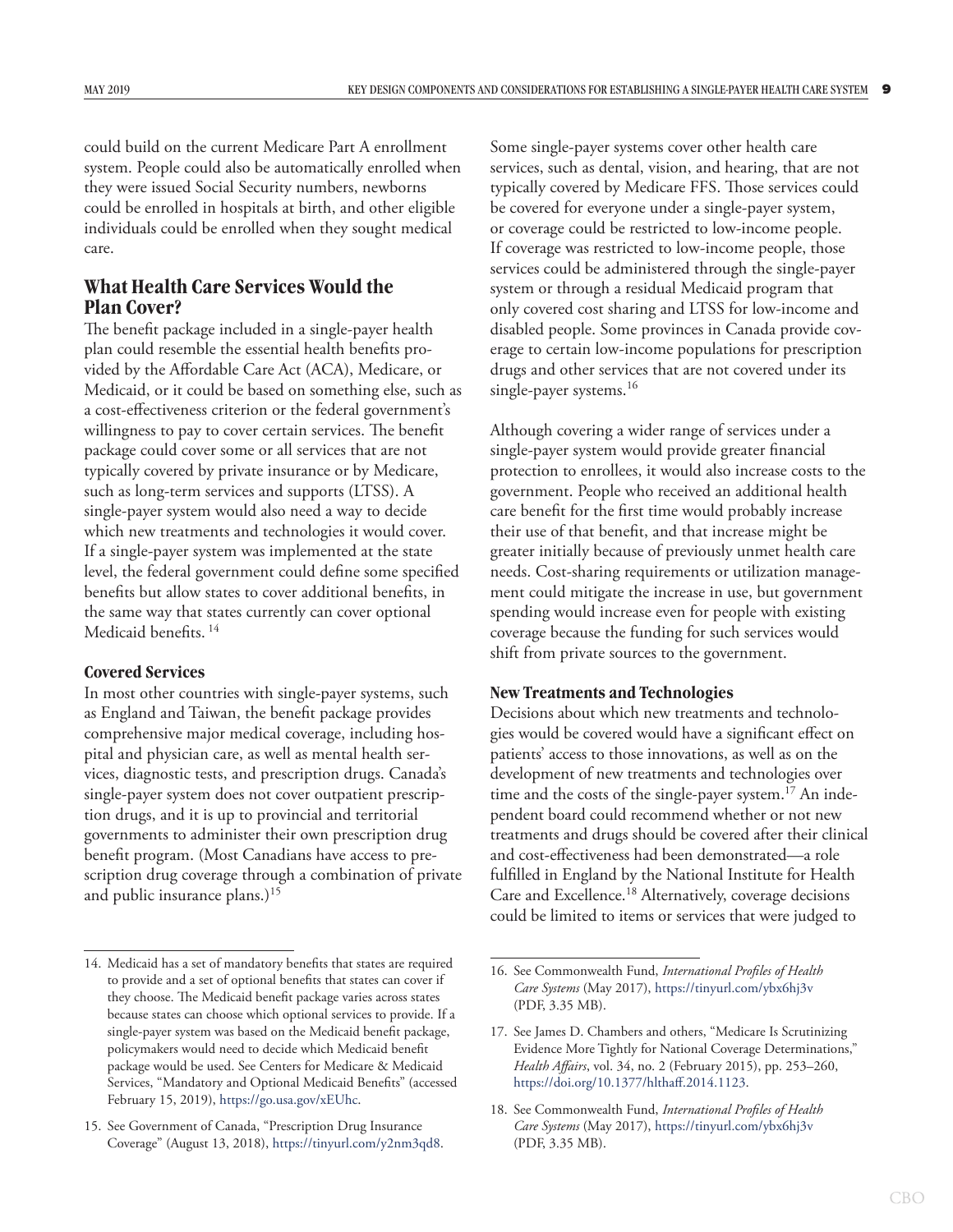<span id="page-13-0"></span>be reasonable and necessary for the diagnosis or treatment of illness and injury, similar to Medicare's existing national coverage determination process.19 If states administered the single-payer system, then they would need to make those decisions.

#### **Long-Term Services and Supports**

A single-payer system could cover LTSS, such as nursing home and home health services, for everyone enrolled in the system or only for those with low income and few assets (as with Medicaid). If the single-payer system did not cover LTSS, however, the government could retain the Medicaid program to cover such services.

Public spendingwould increase substantially relative to current spending if everyone received LTSS benefits. Under the current system, many people receive Medicaid benefits for such services but use their own funds to pay for LTSS before they qualify for Medicaid; state Medicaid programs currently pay about half of the cost of such services. Private insurance accounts for a small portion of LTSS spending.20 Under a single-payer system, government payments could replace payments by individuals and private insurance. Further, if the single-payer system eliminated the Medicaid program, federal spending on LTSS would increase considerably unless the system required states to continue their current funding or unless state (or local) governments covered LTSS benefits entirely.

Currently, much of LTSS is unpaid (or informal) care provided by family members and friends. If a single-payer system covered LTSS with little or no cost sharing, a substantial share of unpaid care might shift to paid care. That effect could be particularly large if the single-payer plan covered home- and community-based services.

Even if coverage for LTSS remained the same as under current law, the use of such services would probably increase relative to current use because of the broader expansion of health insurance coverage. For example, people who are currently eligible for but not enrolled in Medicaid LTSS benefits might become more aware of such benefits through greater outreach efforts.<sup>21</sup>

In England, the National Health Service (NHS) pays for some LTSS, but most LTSS benefits are provided at the local level and by the private sector. Local authorities are required to assess the needs of everyone who requests it, but LTSS benefits funded by the local government are not guaranteed, and such benefits are typically based on income and need.

In Canada, LTSS benefits are not mandated; each province and territory funds such services, but coverage varies by area. About half of the provinces provide home care without regard to income, although access may depend on availability and priority.<sup>22</sup>

## **What Cost Sharing, If Any, Would the Plan Require?**

Under a single-payer system, enrollees could pay nothing or pay a portion of the cost when they received care. Enrollees in private insurance plans and Medicare generally share costs for most services.

Cost sharing affects beneficiaries' financial well-being and total health care spending. Under a single-payer system, greater cost sharing would expose beneficiaries to more financial risk, whereas less cost sharing would shift costs from private to public sources. Moreover, existing evidence indicates that people use more care when their

<sup>19.</sup> See Centers for Medicare & Medicaid Services, "Medicare Coverage Determination Process" (March 6, 2018), [https://](https://tinyurl.com/ybj9t57j) [tinyurl.com/ybj9t57j](https://tinyurl.com/ybj9t57j).

<sup>20.</sup> In 2016, total spending on LTSS was \$366 billion. Medicaid accounted for 42 percent of such expenditures, Medicare accounted for another 22 percent, and other public programs accounted for another 6 percent. Out-of-pocket expenses, private insurance, and other private sources accounted for an additional 16 percent, 8 percent, and 7 percent, respectively. See Congressional Research Service, *Who Pays for Long-Term Services and Supports* (August 2018), [https://fas.org/sgp/crs/misc/](https://fas.org/sgp/crs/misc/IF10343.pdf) [IF10343.pdf](https://fas.org/sgp/crs/misc/IF10343.pdf) (340 KB).

<sup>21.</sup> See Julie Sonier, Michel H. Boudreaux, and Lynn A. Blewett, "Medicaid 'Welcome-Mat' Effect of Affordable Care Act Implementation Could Be Substantial," *Health Affairs*, vol. 32, no. 7 (July 2013), pp. 1319–1325, [https://doi.org/10.1377/](https://doi.org/10.1377/hlthaff.2013.0360) [hlthaff.2013.0360](https://doi.org/10.1377/hlthaff.2013.0360); Julie L. Hudson and Asako S. Moriya, "Medicaid Expansion for Adults Had Measurable 'Welcome Mat' Effects on Their Children," *Health Affairs*, vol. 36, no. 9 (September 2017), pp. 1643–1651, [https://doi.org/10.1377/](https://doi.org/10.1377/hlthaff.2017.0347) [hlthaff.2017.0347](https://doi.org/10.1377/hlthaff.2017.0347); and Benjamin D. Sommers, Genevieve M. Kenney, and Arnold M. Epstein, "New Evidence on the Affordable Care Act: Coverage Impacts of Early Medicaid Expansions," *Health Affairs*, vol. 33, no. 1 (January 2014), pp. 78–87, [https://doi.org/10.1377/hlthaff.2013.1087.](https://doi.org/10.1377/hlthaff.2013.1087)

<sup>22.</sup> See Commonwealth Fund, *International Profiles of Health Care Systems* (May 2017), <https://tinyurl.com/ybx6hj3v> (PDF, 3.35 MB).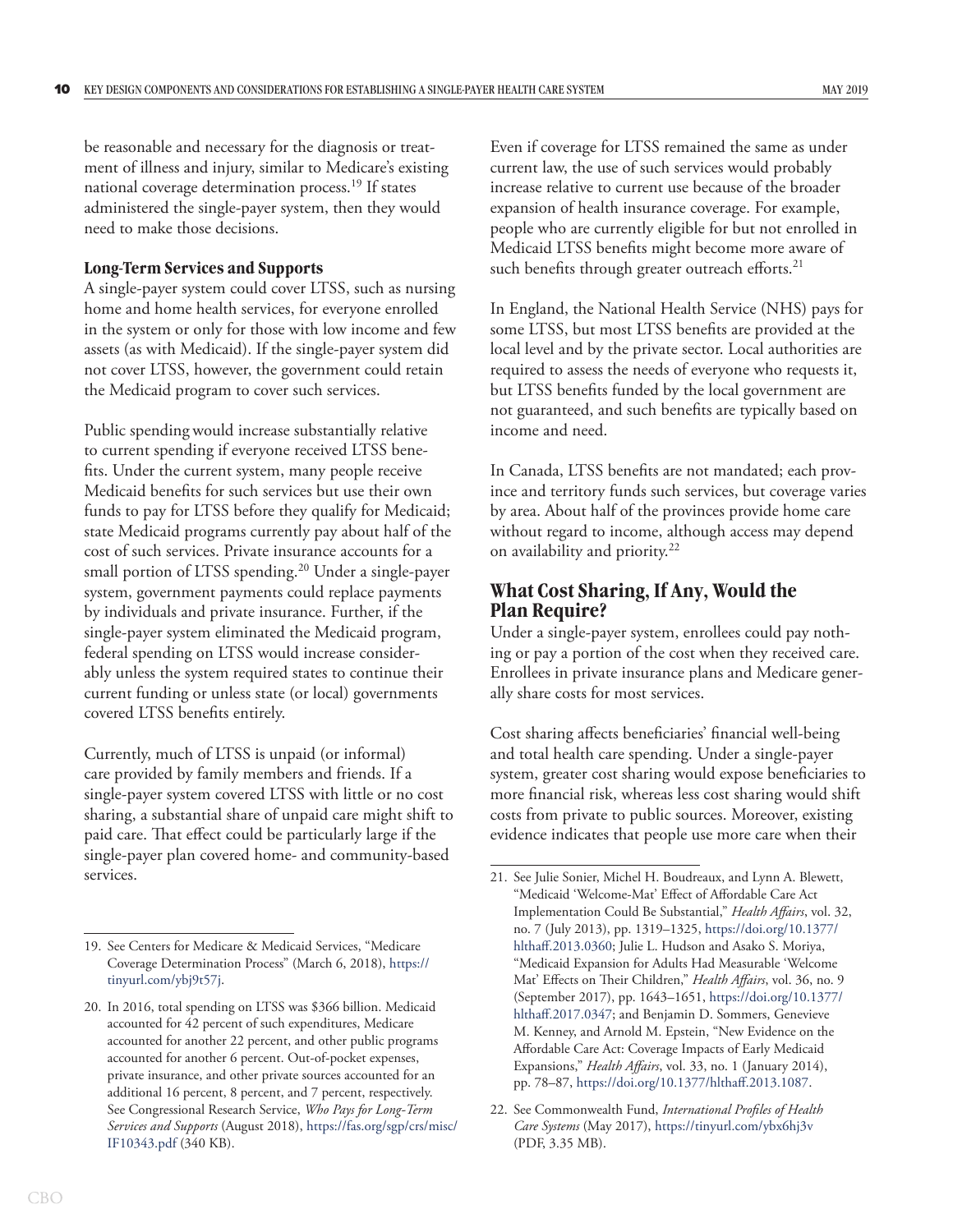cost is lower, so little or no cost sharing in a single-payer system would tend to increase the use of services and lead to additional health care spending, as well as more government spending.23 The extent to which use of services would increase in response to less cost sharing under a single-payer system could be constrained by providers' capacity to supply those services.<sup>24</sup>

In addition, a change in use of services in response to changes in cost sharing in one part of the health care system could affect use of services and spending in another part of the system. For example, one study found that when Medicare beneficiaries faced higher cost sharing on physicians' services and drugs, the savings from reduced use of those services were partially offset by an increase in inpatient hospital use and spending.25

Cost sharing could vary across services in a single-payer system. A value-based insurance design could eliminate cost sharing for effective or high-value care, such as certain preventive services, but require cost sharing

- 24. The estimates of patients' use of services in response to changes in cost sharing are based on changes in cost sharing for a limited segment of the population, so the supply of providers would probably be able to meet any increase in demand. The supply of providers might not be able to meet the demand under a singlepayer system, however, because any change under that system would affect the entire population. Although the government could establish policies designed to increase the supply of providers to meet the increased demand from less cost sharing, patients might face longer wait times or a decrease in quality until the supply of providers adjusted. Those effects could worsen if provider payment rates were simultaneously lowered or more stringent cost-containment methods were implemented.
- 25. See Amitabh Chandra, Jonathan Gruber, and Robin McKnight, "Patient Cost-Sharing and Hospitalization Offsets in the Elderly," *American Economic Review*, vol. 100, no. 1 (March 2010), pp. 193–213, [https://dx.doi.org/10.1257/aer.100.1.193.](https://dx.doi.org/10.1257/aer.100.1.193)

for low-value services.26 Similarly, a value-based design might have no cost sharing for generic prescription drugs but substantial cost sharing for brand-name drugs that have generic substitutes. Because some judgment would be required to determine the value of services, some of those determinations would be imperfect, and the use of value-based insurance design would increase the administrative complexity and costs of the single-payer system.

Beneficiaries' responsibility for cost sharing could also vary by income level or other factors. People with low incomes could be eligible for cost-sharing reductions, and people with certain catastrophic conditions, such as cancer or HIV, could receive cost-sharing exemptions. Currently, the ACA requires insurers that participate in the health insurance marketplaces to offer cost-sharing reductions to eligible people; the size of the subsidy varies with the recipient's income. Although an incomebased cost-sharing structure would be more difficult to administer because of the need to collect and verify income, that process could be simplified by building on existing systems, such as the current income tax system.

Cost sharing in a single-payer system could include one or more of these components:

- A **deductible**—the amount patients pay out of pocket before an insurance plan starts to pay;
- A **copayment**—a fixed dollar amount paid for a specific health care service (after reaching the deductible, if applicable);
- **Coinsurance**—a fixed percentage of costs paid for a specific health care service (after reaching the deductible, if applicable); and
- An **out-of-pocket maximum**—a limit on a patient's total cost sharing.

<sup>23.</sup> According to the RAND Health Insurance Experiment, the price elasticity of health care is -0.2. In other words, a 10 percent decrease in out-of-pocket costs would lead to a 2 percent increase in total health care spending. See Emmett B. Keeler and John E. Rolph, "The Demand for Episodes of Treatment in the Health Insurance Experiment," *Journal of Health Economics*, vol. 7, no. 4 (December 1988), pp. 337–367, [https://](https://doi.org/10.1016/0167-6296(88)90020-3) [doi.org/10.1016/0167-6296\(88\)90020-3.](https://doi.org/10.1016/0167-6296(88)90020-3) Findings in subsequent studies are largely consistent with that estimate of -0.2 from the RAND experiment. See Aviva Aron-Dine, Liran Einav, and Amy Finkelstein, "The RAND Health Insurance Experiment, Three Decades Later," *Journal of Economic Perspectives*, vol. 27, no. 1 (Winter 2013), pp. 197–222, [https://dx.doi.org/10.1257/](https://dx.doi.org/10.1257%2Fjep.27.1.197) [jep.27.1.197](https://dx.doi.org/10.1257%2Fjep.27.1.197).

<sup>26.</sup> Several organizations have assessed the value of services, such as the Choosing Wisely campaign in the United States, the U.S. Preventive Services Task Force, the National Institute for Health Care Excellence in England, and the Canadian Agency for Drugs and Technologies. By one estimate, 2.7 percent of Medicare spending is on low-value services. See Aaron L. Schwartz and others, "Measuring Low-Value Care in Medicare," *JAMA Internal Medicine*, vol. 174, no. 7 (July 2014), pp. 1067–1076, [https://](https://dx.doi.org/10.1001/jamainternmed.2014.1541) [dx.doi.org/10.1001/jamainternmed.2014.1541](https://dx.doi.org/10.1001/jamainternmed.2014.1541).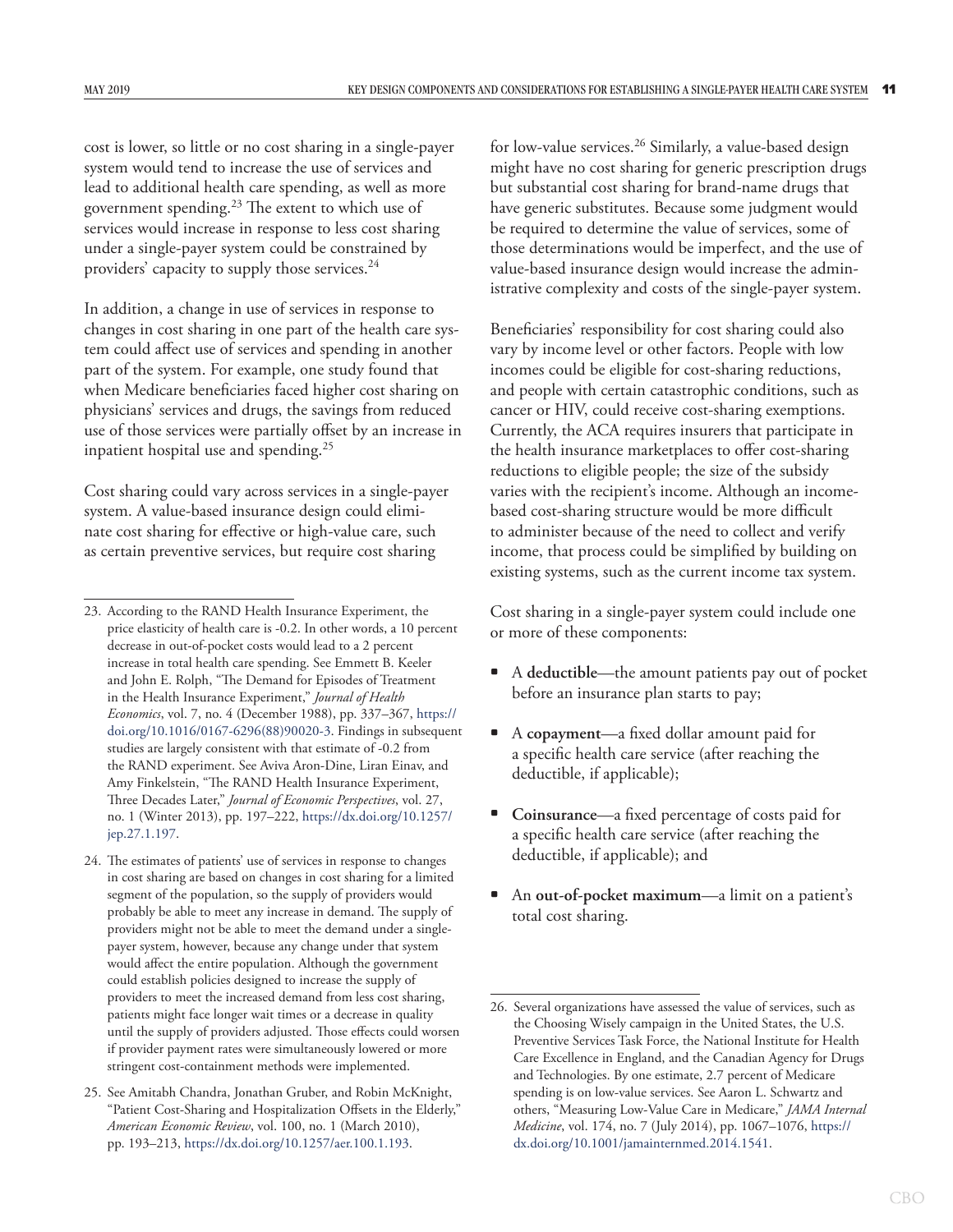<span id="page-15-0"></span>In the current system, private insurers and public plans typically use a combination of those four cost-sharing components. The Medicare FFS program has different cost-sharing requirements for different services.27 Most Medicare Part D plans have a tiered cost-sharing structure, with less cost sharing for generic drugs and more cost sharing for more expensive brand-name drugs. Medicaid imposes little or no cost sharing, depending on the type of enrollee.

Cost-sharing rules in private insurance plans vary widely, but most plans require copayments or coinsurance for physician visits, hospital services, and prescription drugs. In 2018, 85 percent of workers covered by employment-based health insurance plans also had to pay deductibles, and the average deductible was about  $$1,500$  for a single plan.<sup>28</sup>

The limit on out-of-pocket spending varies by type of plan. Under current law, most employment-based and nongroup plans are required to have an out-of-pocket maximum below a specified amount: \$7,900 for an individual plan and \$15,800 for a family plan in 2019.29 The actual out-of-pocket maximum varies by plan and usually falls below that level. The Medicare FFS program and Part D plans do not have a limit on out-of-pocket spending, but Medicare Advantage plans do.

Cost sharing varies among countries with single-payer systems. Canada and England have no or minimal cost sharing for physicians' and hospital services, whereas Sweden and Taiwan require some cost sharing on most services.

# **What Role Would Private Health Insurance Have?**

A single-payer system offering comprehensive benefits would probably limit the role of private insurance to three main categories:

**Supplemental insurance** could cover services not included in the single-payer plan, such as dental,

vision, or hearing. It could also reduce enrollees' cost sharing, like the private plans that many Medicare beneficiaries purchase.

- Substitutive insurance, which duplicates the benefits of the single-payer health plan, could be offered to people who are not eligible for the single-payer system, such as noncitizens who have recently entered the country or temporary visitors. It could also be an alternative source of coverage if people were allowed to opt out of the single-payer system.<sup>30</sup>
- **Other types of private insurance** could provide benefit enhancements, such as faster access to care, private rooms instead of semiprivate rooms for inpatient stays, and a greater choice of providers that do not participate in the single-payer system.

If such private insurance was allowed, policymakers would need to decide whether it would be required to cover people with preexisting conditions and whether premiums could vary by health status, age, sex, or other factors. Another consideration is whether the government would encourage the use of private insurance through tax credits, tax deductions, or penalties. If employers sponsored the private insurance, policymakers would need to determine whether to exclude employers' premium contributions from taxation.<sup>31</sup> For example, although Australia has a single-payer system, the government encourages people to enroll in private insurance that offers benefit enhancements and supplemental coverage by providing a tax rebate. People with income above a certain amount must pay a penalty if they do not have private insurance.<sup>32</sup>

<sup>27.</sup> For example, inpatient hospitalization and physicians' services require a deductible, and physicians' services also require 20 percent coinsurance. Other services, such as preventive care, home health visits, and laboratory tests, require no cost sharing.

<sup>28.</sup> See Kaiser Family Foundation, *Employer Health Benefits: 2018 Annual Survey* (October 2018), <http://tinyurl.com/y8bjvazq> (PDF, 18.1 MB).

<sup>29.</sup> See Centers for Medicare & Medicaid Services, "Affordable Care Act Implementation FAQs—Set 18" (accessed June 1, 2018), [https://go.usa.gov/xQfbJ.](https://go.usa.gov/xQfbJ)

<sup>30.</sup> See Jodi L. Liu and Robert H. Brook, "What Is Single-Payer Health Care? A Review of Definitions and Proposals in the U.S.," *Journal of General Internal Medicine*, vol. 32, no. 7 (July 2017), pp. 822–831, [https://doi.org/10.1007/s11606-017-4063-5.](https://doi.org/10.1007/s11606-017-4063-5)

<sup>31.</sup> Under current law, contributions made by employers to pay for employees' health care costs and the amount that employees pay for their share of premiums are excluded from income and payroll taxes; those exclusions cost the federal government about \$300 billion in forgone revenue in 2018. See Congressional Budget Office, "Reduce Tax Subsidies for Employment-Based Health Insurance," *Options for Reducing the Deficit: 2019 to 2028*  (December 2018), [www.cbo.gov/budget-options/2018/54798.](https://www.cbo.gov/budget-options/2018/54798)

<sup>32.</sup> In December 2018, 45 percent of the Australian population had private hospital coverage and 54 percent had general treatment coverage. See Australian Prudential Regulation Authority, *Statistics: Quarterly Private Health Insurance Statistics, December 2018* (February 2019), <https://tinyurl.com/y44v9ova> (PDF, 1 MB).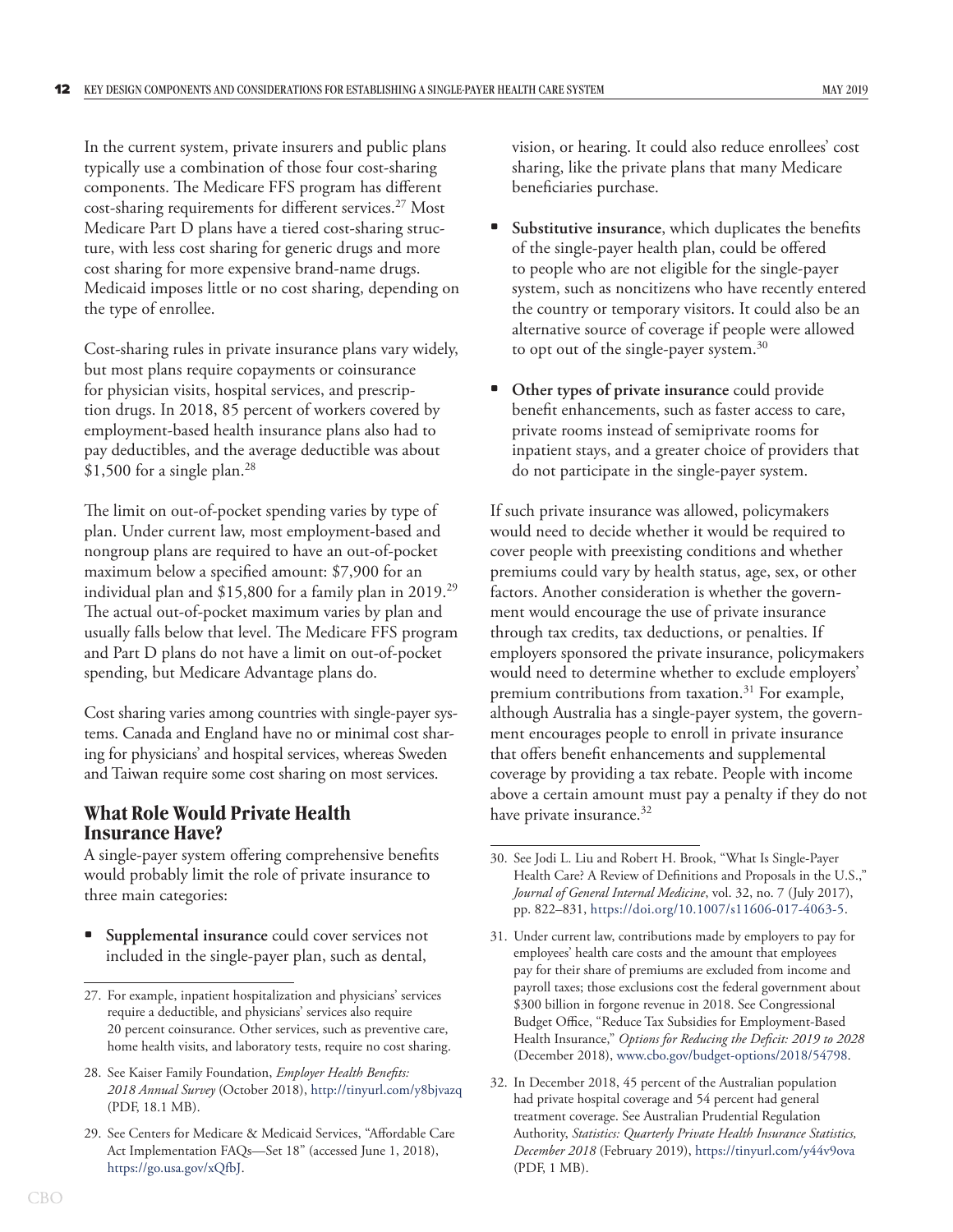In the United States, most beneficiaries in Medicare FFS have supplemental insurance plans that reduce their out-of-pocket expenses.33 Because those plans lessen or eliminate cost sharing, they contribute to greater use of services and spending.<sup>34</sup> Supplemental insurance and other types of private insurance are also common in countries with single-payer systems, including Canada and many members of the European Union.<sup>35</sup>

By contrast, proposals to establish single-payer systems often prohibit substitutive insurance because of concerns that it might interfere with the operation of the public plan.<sup>36</sup> If it was allowed, some high-income people might prefer to purchase substitutive insurance that offered more generous benefits or greater access to providers. If providers were allowed to participate in both the single-payer system and the substitutive insurance market and if provider payment rates in the substitutive insurance plan were higher than in the single-payer system, providers might prioritize treating those enrollees. If many people enrolled in substitutive insurance, patients in the single-payer health plan might have longer wait times.

Instead of prohibiting substitutive insurance, policymakers could discourage it by requiring individuals who purchased it to make full contributions toward the single-payer system, in addition to paying the cost of the substitutive insurance. However, that requirement could make substitutive insurance unaffordable for many people. Policymakers could also make enrollees

with substitutive insurance less attractive to providers by requiring providers who treated both publicly and privately insured patients to spend a minimum number of hours in the single-payer system or to treat a minimum number of publicly insured patients.

Conversely, allowing substitutive insurance could benefit some patients and providers. Some people might prefer to enroll in a substitutive insurance plan that suited their needs better than the public plan. Substitutive insurance might also improve the quality of care for people in both private and public plans. For example, private plans might introduce innovative design features to compete with the public plan, such as selectively contracting with higher-quality providers. That might encourage all providers to improve their quality, which could also benefit publicly insured patients. Allowing private plans might also increase providers' income.

Other types of private insurance provide benefit enhancements. In England, private insurance gives people access to private providers, faster access to care, or coverage for complementary or alternative therapies, but participants must pay for it separately in addition to paying their individual required tax contributions to the NHS.37 In Australia, private insurance covers services that the public plan does not, such as access to private hospitals, a choice of specialists in both public and private hospitals, and faster access to nonemergency care.<sup>38</sup>

Private insurance that provides benefit enhancements could potentially hinder the operation of a single-payer system. Allowing privately insured patients faster access to care could create inequity in access to care (as discussed above with substitutive insurance), but private

<sup>33.</sup> In 2015, 87 percent of noninstitutionalized beneficiaries in the Medicare program had some type of supplemental coverage or participated in Medicare managed care. See Medicare Payment Advisory Commission, *A Data Book: Health Care Spending and the Medicare Program* (June 2018), p. 29, [https://go.usa.gov/](https://go.usa.gov/xEU4R) [xEU4R](https://go.usa.gov/xEU4R) (PDF, 1.58 MB).

<sup>34.</sup> See, for example, Medicare Payment Advisory Commission, *Exploring the Effects of Secondary Coverage on Medicare Spending for the Elderly* (August 2014), <https://go.usa.gov/xQdGG> (PDF, 388 KB).

<sup>35.</sup> For example, about 11 percent of the United Kingdom's population has some form of voluntary private insurance. See Commission on the Future of Health and Social Care in England, *The UK Private Health Market* (King's Fund, 2014), <https://tinyurl.com/y37zg72s> (PDF, 60.8 KB).

<sup>36.</sup> See Jodi L. Liu and Robert H. Brook, "What Is Single-Payer Health Care? A Review of Definitions and Proposals in the U.S.," *Journal of General Internal Medicine*, vol. 32, no. 7 (July 2017), pp. 822–831, [https://doi.org/10.1007/s11606-017-4063-5.](https://doi.org/10.1007/s11606-017-4063-5)

<sup>37.</sup> See Thomas Foubister and Erica Richardson, "United Kingdom," in Anna Sagan and Sarah Thomson, eds., *Voluntary Health Insurance in Europe, Country Experience* (European Observatory on Health Systems and Policies, 2016), p. 157, [https://](https://go.usa.gov/xEUhY) [go.usa.gov/xEUhY](https://go.usa.gov/xEUhY) (PDF, 2.5 MB); Thomas Foubister and others, *Private Medical Insurance in the United Kingdom* (European Observatory on Health Systems and Policies, 2006), p. 4, [https://](https://tinyurl.com/y66ux4xj) [tinyurl.com/y66ux4xj](https://tinyurl.com/y66ux4xj) (PDF, 444 KB).

<sup>38.</sup> See Commonwealth Fund, *International Profiles of Health Care Systems* (May 2017), <https://tinyurl.com/ybx6hj3v>(PDF, 3.35 MB); Sharon Wilcox, "Promoting Private Health Insurance in Australia," *Health Affairs*, vol. 20, no. 3 (May/June 2001) pp. 152–161, [https://doi.org/10.1377/hlthaff.20.3.152.](https://doi.org/10.1377/hlthaff.20.3.152)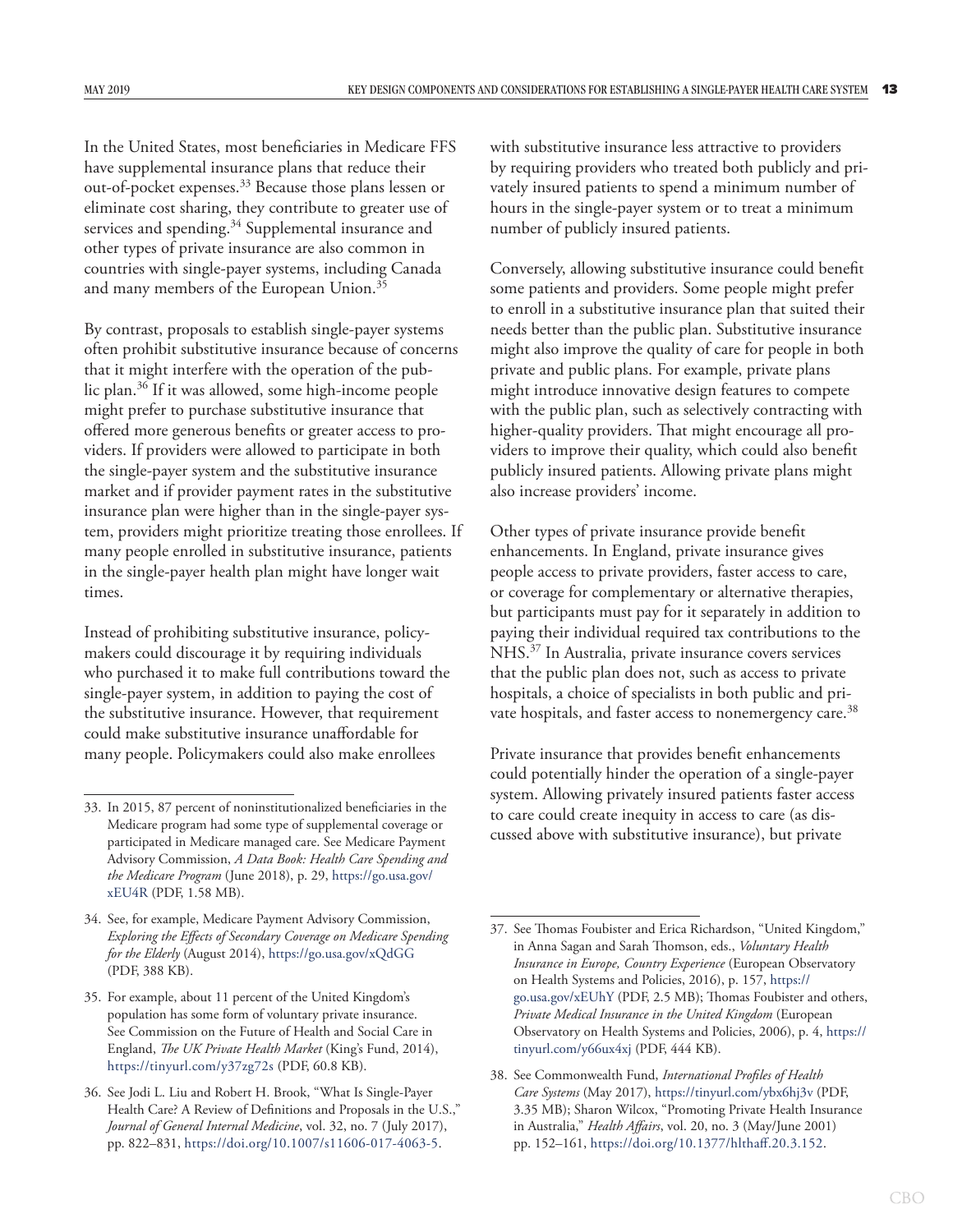<span id="page-17-0"></span>insurance could also relieve some of the pressures on a publicly funded system.39

A single-payer system could permit private insurers to deliver the benefits, much like the Medicare Advantage program does. A key design choice for the system is how policymakers would structure the competition among private insurers. Such a system could be more akin to a multipayer system than a single-payer system (see [Box 1\)](#page-19-1). However, some analysts would consider that type of system—in which private insurers play a larger role, including paying providers—to be a single-payer system if the government defined the eligible population, specified the covered services, collected the resources needed for the plan, required the eligible population to contribute toward financing the system, and showed the receipts and expenditures associated with the plan in the government's budget.

If the single-payer system banned private insurance entirely or limited its role—such as, to contract work providing administrative services and claims processing—many workers in the health insurance industry would be displaced. However, that reduction in private-sector employment would probably be partially offset by an increase in government workers needed to administer the new system. Under those circumstances, workers who were displaced could receive job training assistance or financial benefits, and shareholders of forprofit insurers could receive compensation, which would increase government spending.

#### **What Role Would Other Public Programs Have?**

The federal government would need to determine whether other public programs, such as Medicaid, TRICARE (the health care program of the Department of Defense), and programs of the Veterans Health Administration (VHA) and the Indian Health Service, would continue to exist alongside the single-payer system. Those public programs were created to serve populations with special needs. Under a single-payer system, some components of those programs could continue to operate separately and provide benefits for services not

covered by the single-payer health plan. For example, Medicaid could continue to provide LTSS benefits and premium and cost-sharing subsidies only for low-income populations. The Indian Health Service, TRICARE, and VHA, which operate their medical facilities and also pay for care delivered by private providers, could also remain as separate systems and provide benefits to their specific populations. Similarly, in Canada, veterans receive health care through Veterans Affairs Canada rather than through the single-payer systems of the provinces and territories.<sup>40</sup>

## **What Rules Would Participating Providers Follow?**

As with any insurer under the current system, a single-payer plan would need to establish a process to certify and accredit physicians and facilities to provide care to its beneficiaries. It could adapt Medicare's standards and procedures to select providers who are eligible to participate in the system. For eligible providers who decided to participate in the single-payer plan, it could further establish guidelines for billing and for the treatment of private-pay patients.

#### **Balance Billing**

In establishing a single-payer system, policymakers could decide whether providers would be allowed to "balance bill" patients. Balance billing occurs when a provider bills a patient for the difference between the provider's charge and the amount allowed under an insurance policy. For example, a physician might attempt to charge \$200 for a service, but the allowed amount for that service—which could be paid by the individual as cost sharing, by the insurer, or by both—might only be \$150. Billing the patient for the \$50 difference between the two amounts would be balance billing.

Nearly all physicians have agreed not to balance bill Medicare patients for Medicare-covered services. Such physicians are designated "participating providers" in Medicare. By one estimate, 96 percent of physicians and other health care professionals are participating providers. About 4 percent are nonparticipating providers; they

<sup>39.</sup> See Joseph White, "Gap and Parallel Insurance in Health Care Systems With Mandatory Contributions to a Single Funding Pool for Core Medical and Hospital Benefits for All Citizens in Any Given Geographic Area," *Journal of Health Politics, Policy, and Law*, vol. 34, no. 4 (August 2009), pp. 543–583, [https://](https://doi.org/10.1215/03616878-2009-015) [doi.org/10.1215/03616878-2009-015](https://doi.org/10.1215/03616878-2009-015).

<sup>40.</sup> See Nancy Miller Chenier, *Federal Responsibility for the Health Care of Specific Groups* (Library of Parliament, Canada, December 2004), [https://tinyurl.com/y4pnvbs7.](https://tinyurl.com/y4pnvbs7)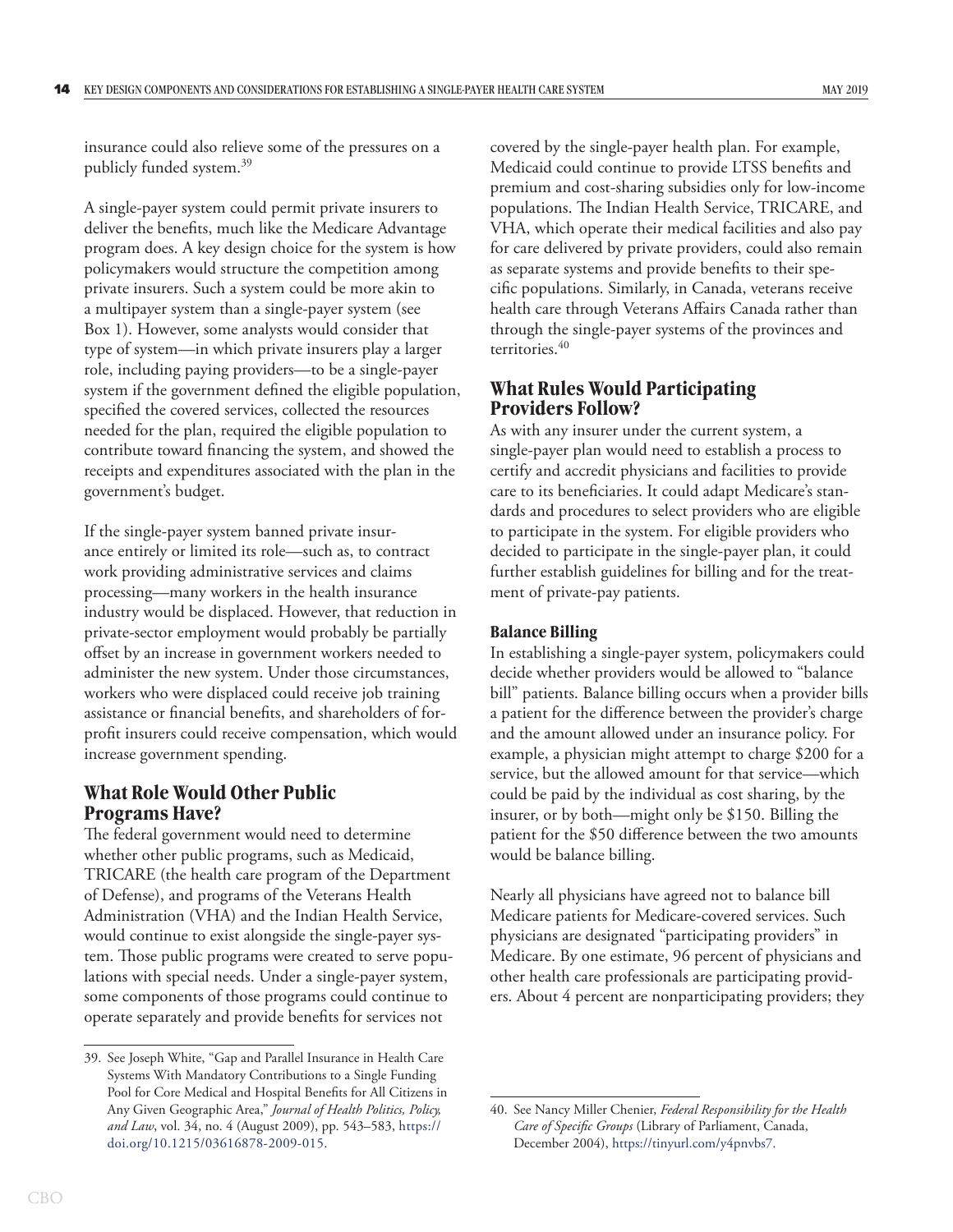<span id="page-18-0"></span>may choose whether to balance bill Medicare patients on a claim-by-claim basis, up to a certain limit.<sup>41</sup>

Other types of providers, such as hospitals and skilled nursing facilities, are not allowed to balance bill Medicare patients. Balance billing is prohibited for all providers in Medicaid. Most private insurers prohibit balance billing for providers in their networks, but they allow balance billing for out-of-network providers.<sup>42</sup>

A prohibition on balance billing in a single-payer system would help ensure affordability for patients. If provider payment rates under such a system were much lower than average rates under current law, however, prohibiting balance billing could discourage some providers from participating—particularly if they could treat private-pay patients for higher amounts. If the single-payer system permitted balance billing, it could set a limit on that amount (as in Medicare), which would help ensure affordability and access to care. Regulations that made the billing process transparent would also protect beneficiaries against unexpected charges. Many international single-payer health systems prohibit balance billing for participating providers.<sup>43</sup>

#### **Private-Pay Patients**

Another key question is whether the single-payer plan would allow participating providers to offer services that the plan covered to private-pay patients and, if so, under what conditions. For example, if participating providers could treat private-pay patients, policymakers might consider whether to impose any restrictions on that activity—for example, by specifying the number of private-pay patients they could treat or the amount they could charge. If a single-payer system did not allow providers to treat private-pay patients, some providers might opt out, especially if substitutive insurance plans

were allowed or the system's payment rates were low and enough private patients were willing to pay for their services. Conversely, if the single-payer health plan covered a comprehensive set of services and care could be accessed in a timely manner, the demand for private care would probably be limited, and fewer providers would opt out.

The rules for providing private care for covered services vary across single-payer systems. In England, specialists in the NHS system can provide private care in their spare time within designated private units of NHS hospitals or at private hospitals, and private providers can contract with the NHS to provide public care.<sup>44</sup> In Canada, providers are generally prohibited from providing both public and private care.<sup>45</sup>

# **Who Would Own the Hospitals and Employ the Providers?**

Currently, about 70 percent of U.S. hospitals are privately owned: About half are private, nonprofit entities, and 20 percent are for-profit.<sup>46</sup> Almost all physicians are self-employed or privately employed. A single-payer system could retain current ownership structures, or the government could play a larger role in owning hospitals and employing providers. In one scenario, the government could own the hospitals and employ the physicians, as it currently does in most of the VHA system. A greater government role could also include converting for-profit hospitals to nonprofit hospitals or quasi-public providers. In quasi-public organizations, the government or its appointees would oversee or manage daily operations.

By owning and operating hospitals and employing physicians, the government would have more control over the health care delivery system, but it would also take on more responsibilities. The transition from the

<sup>41.</sup> Fewer than 1 percent of all physicians and other health care professionals opt out of Medicare entirely and have private contracts with their Medicare patients; about half who opt out are psychiatrists. See Cristina Boccuti, "Paying a Visit to the Doctor: Current Financial Protections for Medicare Patients When Receiving Physician Services" (Kaiser Family Foundation issue brief, November 30, 2016), [https://tinyurl.com/ybcf8ywz.](https://tinyurl.com/ybcf8ywz)

<sup>42.</sup> See Karen Pollitz, "Surprise Medical Bills" (Kaiser Family Foundation issue brief, March 17, 2016), [https://tinyurl.com/](https://tinyurl.com/ybjc34rn) [ybjc34rn](https://tinyurl.com/ybjc34rn).

<sup>43.</sup> See Commonwealth Fund, *International Profiles of Health Care Systems* (May 2017), <https://tinyurl.com/ybx6hj3v> (PDF, 3.35 MB).

<sup>44.</sup> See Seán Boyle, "United Kingdom (England): Health System Review," *Health Systems in Transition*, vol. 13, no. 1 (2011), pp. 1–486,<https://tinyurl.com/lqw8k2t>(PDF, 7.5 MB).

<sup>45.</sup> See Health Canada, *Canada Health Act Annual Report 2016– 2017* (February 16, 2018), [https://tinyurl.com/y8q2lfst.](https://tinyurl.com/y8q2lfst)

<sup>46.</sup> Fewer than 20 percent of hospitals are owned by state and local governments, and fewer than 5 percent are federally owned; most federal facilities are military and veterans' hospitals. See American Hospital Association, "Fast Facts on U.S. Hospitals, 2019" (accessed February 15, 2019), <https://tinyurl.com/y8nquhjs>. Outside the VHA system, uniformed military health care providers, and the Indian Health Service, physicians are largely privately employed.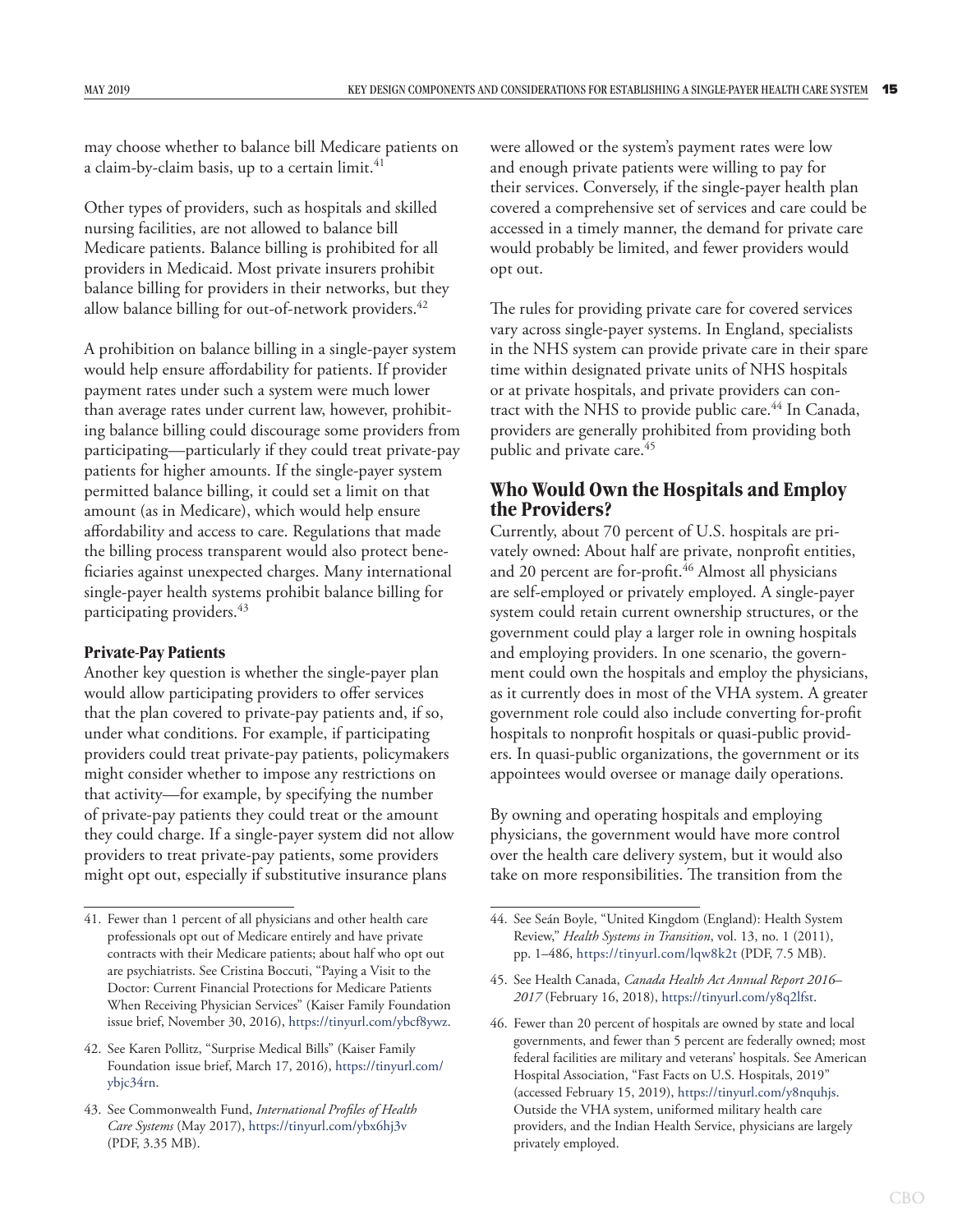#### <span id="page-19-1"></span><span id="page-19-0"></span>**Box 1.**

#### **Key Features of Multipayer Health Care Systems That Aim to Achieve Universal Coverage**

A multipayer health care system is one in which more than one insurer provides health insurance coverage and also pays for enrollees' health care services. In multipayer systems that aim to provide coverage to almost everyone, the federal and state governments would probably play a smaller role in the health care system than they would in a single-payer system with that same goal. In a multipayer system, a greater share of total national health care spending would be financed through private sources (private insurers, employers, and individuals) and might not appear in federal and state budgets.

The United States currently has a multipayer system, but it has not achieved universal coverage. A multipayer system designed to achieve universal coverage for all U.S. citizens and lawfully present noncitizens could use design elements commonly observed in multipayer systems that have achieved universal coverage (for example, in Germany and Switzerland). In the United States, some of those elements are already in place in the health insurance marketplaces established under the Affordable Care Act.

A multipayer system that aims to achieve universal coverage could have the following elements:

- **Guaranteed issue and community rating of premiums.** In a system with guaranteed issue, insurers are required to issue policies to all applicants regardless of health status, age, sex, or other factors that might affect their use of health care services. Under community rating, insurers are prohibited from varying premiums on the basis of health status or past use of health care services. Without those regulations, people with characteristics that are associated with high medical spending, such as old age and chronic conditions, could be denied coverage or face prohibitively high premiums.
- **Highly regulated benefit design across insurers.** To ensure access to a specified set of health care services, the mandated set of benefits typically includes hospital and physician care and prescription drugs, but individual health plans within the multipayer system could be permitted to vary certain features of their plans, such as provider networks, cost sharing, and drug formularies, or to cover additional services that are not mandated. Variation across plans would be minimal, however, if the plan design was highly regulated and the mandated set of benefits was comprehensive.
- **A robust mandate to purchase insurance or another mechanism to ensure enrollment and compliance.** With regulated benefit design and regulated premium rating, people who expect low health care spending, such as young and healthy people, might not want to purchase any coverage. An effective enforcement mechanism could discourage such selective disenrollment and stabilize the insurance market through robust participation. A strongly enforced mandate could include automatic payroll withholdings, the loss of a tax benefit, or fines and penalties. People who did not enroll in a health plan on their own could be automatically enrolled.
- **Subsidized insurance costs to ensure affordability.** Multipayer health systems typically impose cost sharing for services and require tax or premium contributions to finance the system. Multipayer health systems that aim for universal coverage typically feature a cap on out-of-pocket costs, as well as exemptions from cost sharing for preventive care. In addition, cost sharing and tax or premium contributions may be reduced or waived for certain groups, including low-income beneficiaries, the elderly, the disabled, children, students, and pregnant women.

Germany and Switzerland include those four elements in their multipayer systems, although their approaches differ in some respects. In both countries, health insurance is mandatory for all citizens and lawfully present noncitizens. Both countries impose fines on people who do not have coverage. People obtain coverage from one of the competing nonprofit insurers, each of which offers a comprehensive benefit package established by the central government in consultation with stakeholders. Insurers cannot deny coverage to anyone.

Cost sharing is assessed for most services in Germany and Switzerland. In Germany, children under age 18 are exempt from cost sharing, and cost-sharing payments for adults are capped at 2 percent of annual household income. That cap is lower for people with certain chronic illnesses. In Switzerland, maternity care, some preventive services, and hospital inpatient care for children and young adults are exempt from cost sharing. About a quarter of Swiss residents also receive income-related subsidies to reduce or eliminate their premiums.

Compared with a single-payer system, establishing a multipayer health system in the United States that aimed to achieve universal coverage would have several advantages: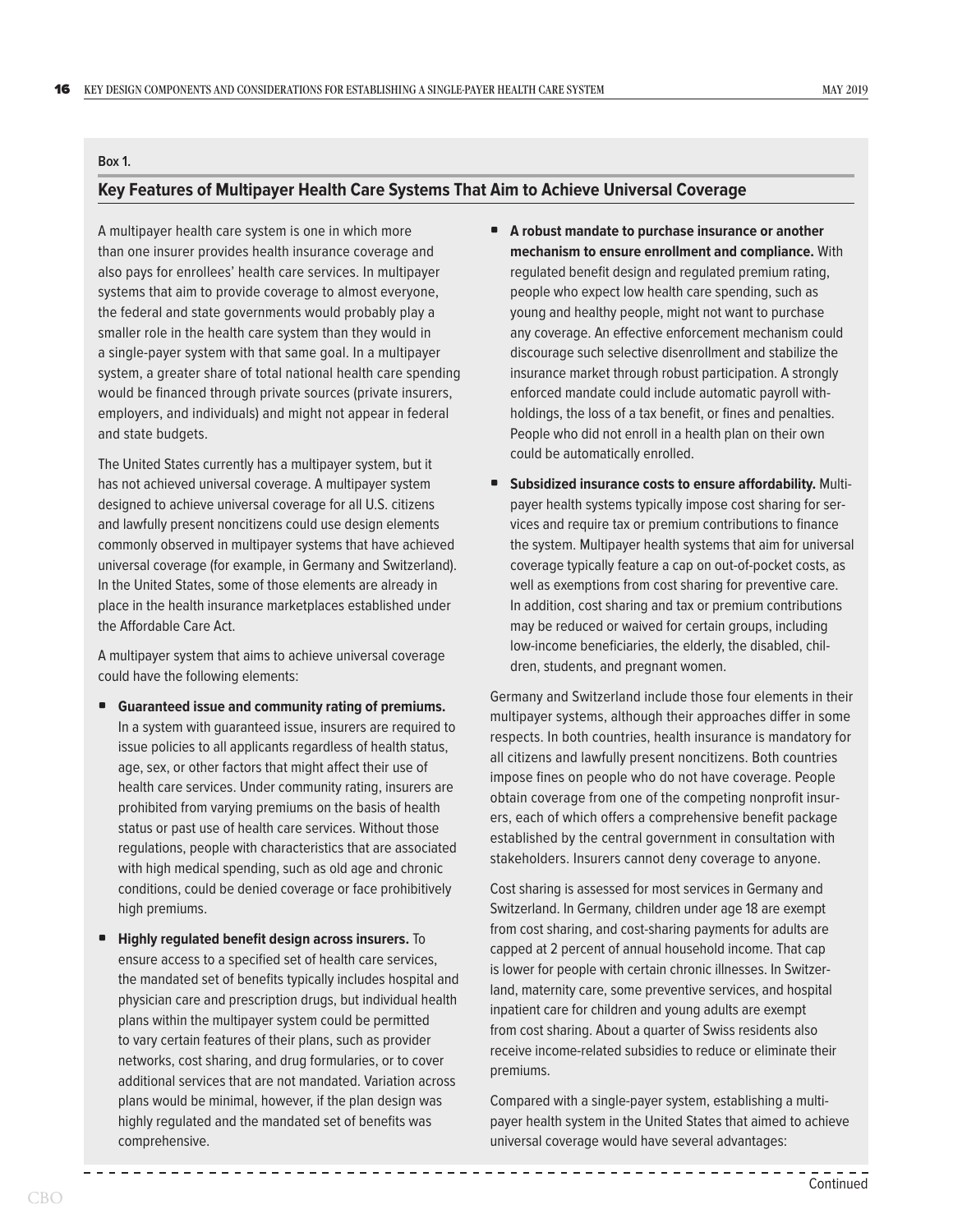**Box 1.** Continued

#### **Key Features of Multipayer Health Care Systems That Aim to Achieve Universal Coverage**

- The United States could build on its existing insurance market and infrastructure for care delivery and payment, which would help reduce disruption to health insurers, providers, manufacturers, and beneficiaries during the transition and after the system was implemented.
- Multipayer systems have historically had fewer provider capacity issues (such as waiting lists and rationing of care) than single-payer systems because of specific design elements of single-payer systems, such as financing and payment methods.<sup>1</sup> For example, because nearly all national health care spending under a single-payer system would appear on the government's budget and would become the responsibility of taxpayers, the system would face greater budgetary pressure to contain costs and manage the population's health. Without sufficient incentives through the payments they receive, providers might opt out of a single-payer system.
- Multipayer systems offer a greater choice of insurer and health benefits than single-payer systems, which might address the needs of a broader group of people. For example, young and healthy people might prefer to purchase coverage with high deductibles or fewer benefits. Multipayer systems might also be able to adjust more quickly than single-payer systems to meet patients' needs, such as covering new treatments or procedures.

But multipayer systems tend to have higher total spending than single-payer systems for several reasons:

• Single-payer systems typically have stronger purchasing power than multipayer systems to achieve lower prices. As a result, payment rates under multipayer systems tend to be higher. Control of health care spending in such systems could be enhanced by adopting an all-payer rate-setting system. Under such a system, all insurers typically pay providers using the same payment method and price for each service, but the price could vary across providers. The payment methods and rates could be determined through negotiation between all insurers in a region (or an agency representing the health insurers) and all providers in that

region (or a provider association). Instead of negotiations, the government could set the rates administratively for all insurers and providers. In Maryland, an all-payer rate-setting system is used in conjunction with a global budget to pay acute-care hospitals. Alternatively, the government or an independent body could set a ceiling on provider payment rates and allow insurers and providers to negotiate payment rates subject to that ceiling. For example, West Virginia uses a state-based rate-setting system to regulate hospital rates for private payers by setting both a ceiling and a floor, and hospitals and payers can negotiate the payment methods and rates as long as they are within those limits. $2$ 

- Because people can choose among different plans under a multipayer system, they might choose health plans based on their health status or expected medical spending. That behavior (called risk selection) could lead to instability in the insurance market and therefore higher costs. Highly regulated benefits could limit the variation across plans and mitigate the selection issue. Risk-adjustment mechanisms can minimize the impacts of risk selection, but those mechanisms only work well if predictions about people's health care use are accurate.
- Administrative costs under a multipayer system would probably be higher than those of a single-payer system because insurers under a multipayer system would probably incur additional costs, such as for marketing activities, sales, and profits. In addition, administrative costs per beneficiary would probably be higher for each insurer under a multipayer system than under a single-payer plan because the multipayer system would have fewer gains from its scale. Insurers' administrative costs under a multipayer system could be regulated by requiring insurers to spend a minimum share of premiums collected on medical services and other activities that improve the quality of care, as they are currently. Providers' administrative costs under a multipayer system would also probably be higher than under a single-payer system because they would need to deal with different payment methods and rules for each insurer.

<sup>1.</sup> See Joseph White, "Gap and Parallel Insurance in Health Care Systems With Mandatory Contributions to a Single Funding Pool for Core Medical and Hospital Benefits for All Citizens in Any Given Geographic Area," *Journal of Health Politics, Policy, and Law*, vol. 34, no. 4 (August 2009), pp. 543–583, <https://doi.org/10.1215/03616878-2009-015>.

<sup>2.</sup> See Robert Murray and Robert A. Berenson, *Hospital Rate Setting Revisited* (Urban Institute, November 2015), <https://tinyurl.com/yyuvkmvq> (PDF, 1.16 MB).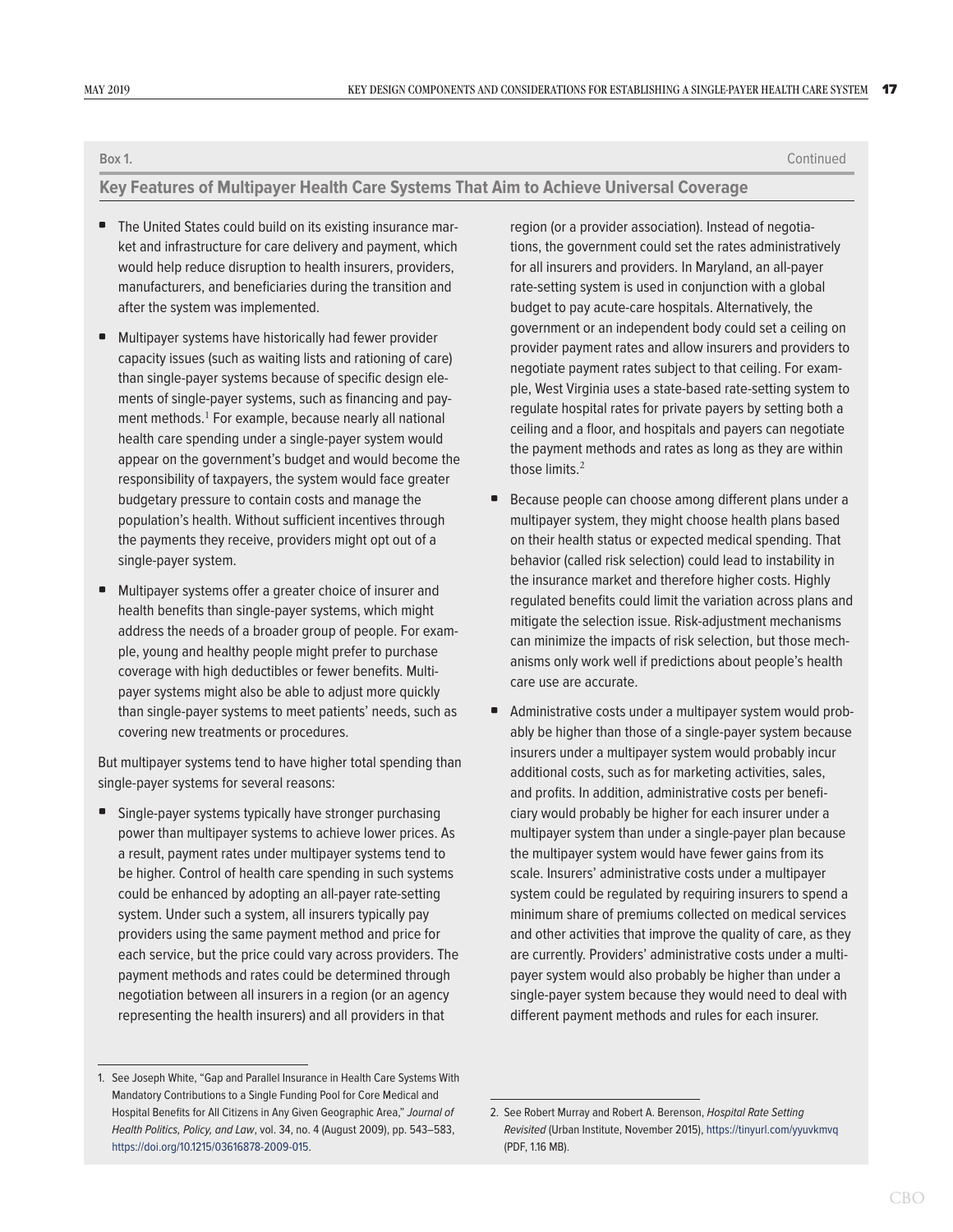<span id="page-21-0"></span>current system to publicly owned hospitals and publicly employed physicians would entail significant changes for providers, and those changes could lead to lower quality of care for patients. To limit those changes, the government could attempt to employ as many of the current health care providers as possible, in addition to setting up an effective governance system to administer publicly owned hospitals and publicly employed physicians.

Another consideration is whether integrated delivery systems that provide both insurance and care, such as Kaiser Permanente or Geisinger Health System, would be allowed to continue to operate. Allowing that type of system to operate alongside a single-payer health plan would lead to a multipayer system because people in some areas would have a choice between the public plan and the integrated delivery system. As a result, policymakers would need to address issues that are inherent in multipayer systems, such as selective enrollment based on information not known to insurers and competition among insurers (see [Box 1 on page 16\)](#page-19-1).

Single-payer systems in other countries involve both public and private provider ownership. In Canada, most hospitals are private, nonprofit entities, but hospital ownership varies across provinces, and physicians are mostly self-employed or privately employed.<sup>47</sup> In England, most hospital beds are in public NHS hospitals.<sup>48</sup> Most specialists are salaried employees of NHS hospitals, but most primary care physicians are self-employed or privately employed.<sup>49</sup>

# **How Would a Single-Payer System Pay Providers and Set Payment Rates?**

Two primary concerns of a single-payer health care system are the methods it would use to pay providers and set their payment rates, both of which would directly affect government spending, national health care spending, and providers' revenues. The impact on providers'

revenues would, in turn, affect their incentives to deliver services.

#### **Provider Payment Methods**

A single-payer system could pay participating providers on a fee-for-service basis, with bundled and episode-based payments, through global budgets, by capitation, with a salary, or through a combination of those methods.

**Fee for Service.** In an FFS system, providers are paid for each service they deliver.That method is the most common form of provider payment in the United States. Under an FFS system, the payer assumes the financial risk if enrollees use more care than projected. Many analysts have noted that the financial rewards inherent in an FFS payment system give providers incentives to deliver too much care. Pay-for-performance incentives could be combined with an FFS system to temper the incentives to deliver too much care.<sup>50</sup> In Canada, general practitioners (GPs) and specialists are mostly paid on an FFS basis, although the payment method varies by province.<sup>51</sup>

**Bundled and Episode-Based Payments.** With bundled and episode-based payments, providers receive a fixed payment to cover all services furnished during a single episode of care. The fixed payment can cover different types of providers, including physicians and hospitals. Under such payment arrangements, providers bear the financial risk if the cost of delivering care within the episode exceeds the payment from the insurer. Providers therefore have an incentive to deliver fewer services per episode, but they also have an incentive to deliver more episodes of care. Episodes can be defined by a diagnosis during an event, such as a hospitalization or admission to a skilled nursing facility, or over a certain period of time. Diagnosis-related groups (DRGs), which are an example of bundled or episode-based payments, currently form the basis of Medicare's hospital inpatient payment system. The payment rate for each DRG is based on an amount determined in advance for a given condition, which is then adjusted to account for factors such as the

<sup>47.</sup> See Gregory P. Marchildon, "Canada: Health System Review," *Health Systems in Transition*, vol. 15, no. 1 (2013), pp. 1–179; Commonwealth Fund, *International Profiles of Health Care Systems* (May 2017), <https://tinyurl.com/ybx6hj3v> (PDF, 3.35 MB).

<sup>48.</sup> See Seán Boyle, "United Kingdom (England): Health System Review," *Health Systems in Transition*, vol. 13, no. 1 (2011), pp. 1–486,<https://tinyurl.com/lqw8k2t>(PDF, 7.5 MB).

<sup>49.</sup> See Commonwealth Fund, *International Profiles of Health Care Systems* (May 2017), <https://tinyurl.com/ybx6hj3v> (PDF, 3.35 MB).

<sup>50.</sup> See James C. Robinson, "Theory and Practice in the Design of Physician Payment Incentives," *Milbank Quarterly*, vol. 79, no. 2 (June 2001), pp. 149–177, [https://](https://doi.org/10.1111/1468-0009.00202) [doi.org/10.1111/1468-0009.00202](https://doi.org/10.1111/1468-0009.00202).

<sup>51.</sup> See Commonwealth Fund, *International Profiles of Health Care Systems* (May 2017), <https://tinyurl.com/ybx6hj3v> (PDF, 3.35 MB).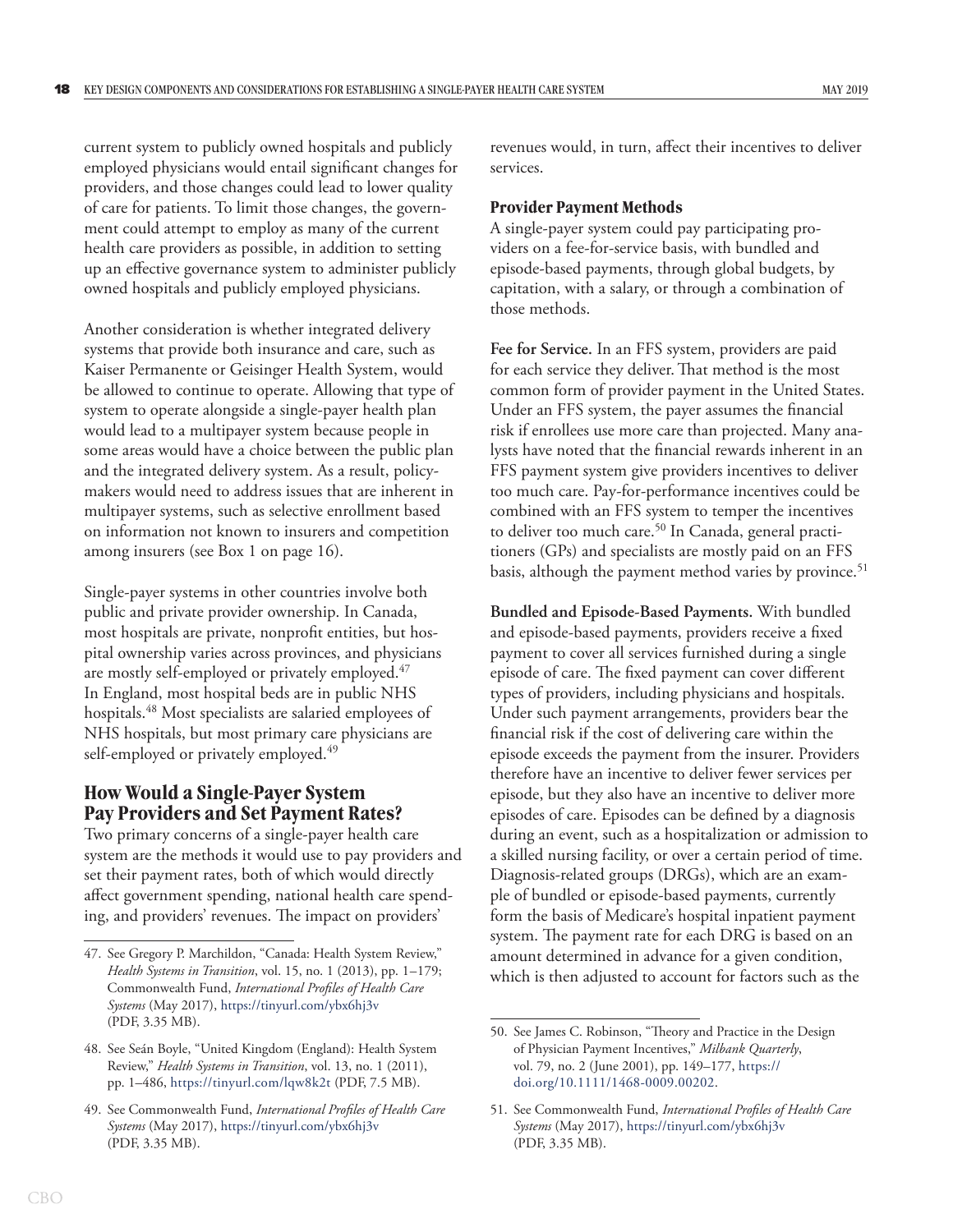patient's principal diagnosis, secondary diagnoses, and procedures. In England, hospitals are also paid through nationally determined DRG rates.<sup>52</sup>

A bundled or episode-based payment can include a range of services. For example, Medicare has a bundled-payment program that covers comprehensive care for joint replacements from 2016 to 2020. The bundled payment is designed to capture all necessary patient care related to the joint replacement during the inpatient hospitalization and for 90 days after discharge, and it includes all services covered by Medicare Parts A and B, including inpatient hospital care, physician care, and postacute care. When the program began, participation was mandatory for providers in 67 metropolitan areas. In 2018, participation became voluntary for providers in about half of those areas. About a quarter of the providers in areas with voluntary participation opted to continue participating.53

**Global Budgets.** With global budgets, providers receive a fixed payment amount for a specific time period (usually a year). Under that arrangement, providers bear the financial risk if the cost of delivering care exceeds the global budget.<sup>54</sup> Because providers face greater risks under global budgets, the single-payer system could continuously monitor each provider's financial health and adjust payment amounts as necessary to ensure quality of care.

Global budgets are not common in the United States, although Maryland is operating a global budgeting system for hospitals.<sup>55</sup> Insurers in the state operate under an

52. Ibid.

all-payer rate-setting system for hospital care, in which all payers (Medicare, Medicaid, commercial insurers, and private-pay patients) pay essentially the same rates. A state agency specifies each hospital's annual budget, which determines the total amount of annual revenue the hospital can receive from all payers for inpatient, outpatient, and emergency department services. Each hospital's budget is calculated from data on its historical provision of services, expected changes in the provision of services, and projected changes in regulated prices. During the year, hospitals receive payments from each payer for the services they deliver, and those payments are periodically compared with the hospital's budget, which is set by the state agency. Each hospital adjusts its payment rates periodically so that its total revenues equal its budget. A hospital can also have its budget changed during the year to account for significant unexpected changes in patient volume.<sup>56</sup>

Single-payer health systems typically include some form of global budgeting. Most hospitals in Canada operate under annual global budgets.<sup>57</sup> Some countries define global budgets more broadly to cover total health care spending or spending for major categories of services. (For additional information about how a single-payer system might use global budgets to help contain costs, see page 26.)

**Capitated Payments.** Capitated payments—a predetermined amount paid monthly or annually per patient—can be used to pay for nearly all covered services in a single-payer system. The payment amount for each patient is fixed regardless of the amount of care provided, but it is typically adjusted for the expected health care costs of that patient. This payment method can apply to individual physicians, groups of health

<sup>53.</sup> See Centers for Medicare & Medicaid Services, "Comprehensive Care for Joint Replacement Model" (accessed February 15, 2019), [https://go.usa.gov/xQdGH.](https://go.usa.gov/xQdGH)

<sup>54.</sup> See James C. Robinson, "Theory and Practice in the Design of Physician Payment Incentives," *Milbank Quarterly*, vol. 79, no. 2 (June 2001), pp. 149–177, [https://](https://doi.org/10.1111/1468-0009.00202) [doi.org/10.1111/1468-0009.00202](https://doi.org/10.1111/1468-0009.00202).

<sup>55.</sup> An early evaluation of Maryland's global budget system found aggregate hospital savings of 4 percent for Medicare during the first three years of global budgets (2014–2016) relative to the baseline period. Expenditures for commercial plan members did not increase more slowly in Maryland than in the comparison group in the first two years of statewide adoption, however, and an analysis of the Medicaid population has yet to be undertaken. See RTI International, *Evaluation of the Maryland All-Payer Model: Third Annual Report* (March 2018), [http://tinyurl.com/](http://tinyurl.com/yxhyqao3)

[yxhyqao3](http://tinyurl.com/yxhyqao3); and Susan Haber and Heather Beil, "Another Look at the Evidence on Hospital Global Budgets in Maryland: Have They Reduced Expenditures and Use?" *Health Affairs* (blog, May 14, 2018), [http://tinyurl.com/y3vvfobu.](http://tinyurl.com/y3vvfobu)

<sup>56.</sup> See Eric T. Roberts and others, "Changes in Hospital Utilization Three Years Into Maryland's Global Budget Program for Rural Hospitals," *Health Affairs*, vol. 37, no. 4 (April 2018), pp. 644–653, <https://doi.org/10.1377/hlthaff.2018.0112>.

<sup>57.</sup> See Gregory P. Marchildon, "Canada: Health System Review," *Health Systems in Transition*, vol. 15, no. 1 (2013), pp. 1–179, <https://tinyurl.com/y2px2nvu> (PDF, 5.67 MB).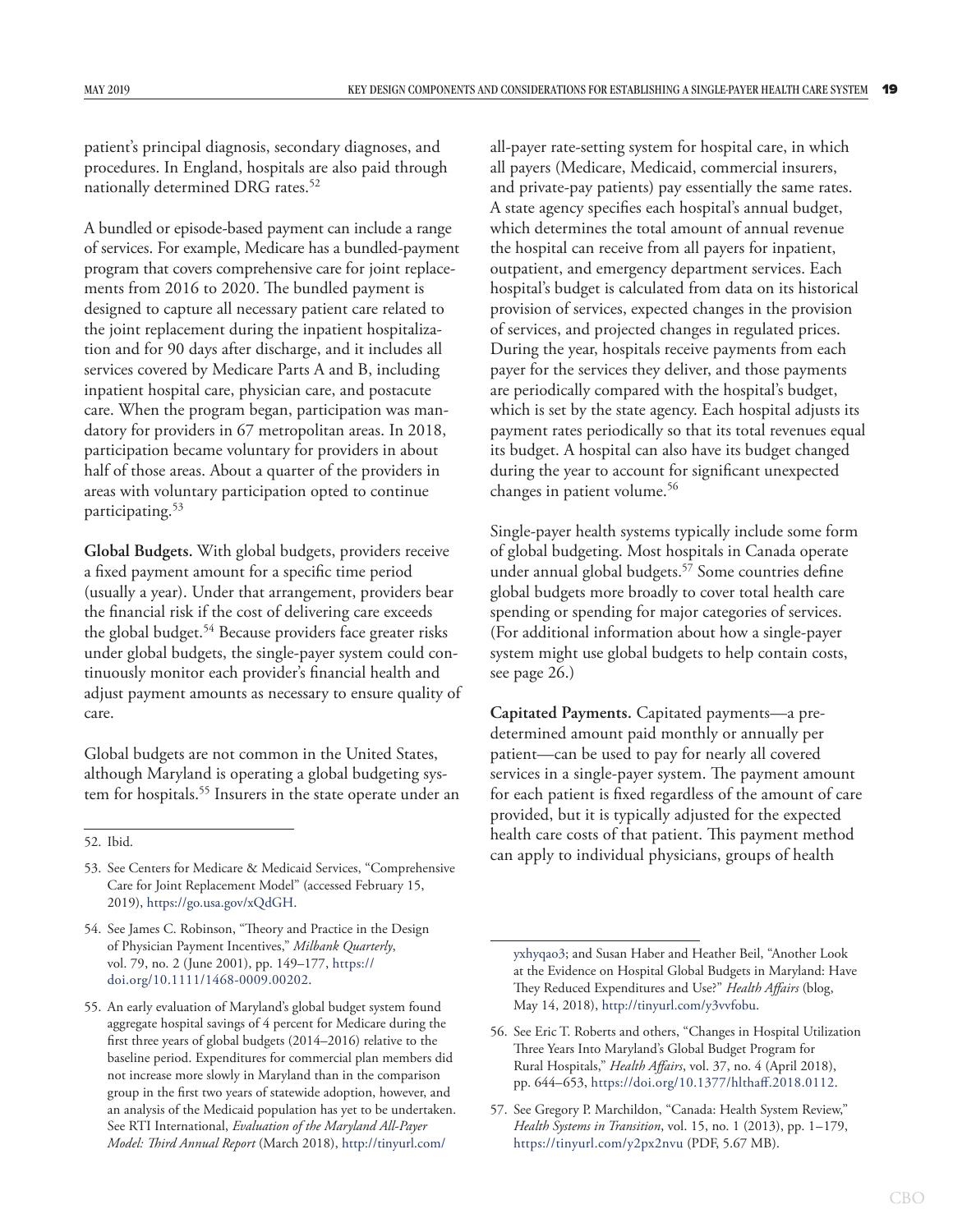<span id="page-23-0"></span>care professionals, provider organizations, or insurers.58 Public programs in the United States use capitated payments when the government contracts with private insurers to deliver health care benefits, such as in Medicare Advantage and Medicaid managed care. Single-payer systems can also use capitated payments to pay physicians for a subset of services. In England, for example, the NHS mostly uses capitation to pay GPs for providing essential services.59

**Salaried Physicians.** Instead of paying physicians for each service provided, medical groups (or health care systems) sometimes employ them and pay them a salary. In the United States, Kaiser Foundation Health Plans exclusively contracts with its in-network physicians, who are paid a salary by the Permanente Medical Groups.<sup>60</sup> In England, physician specialists are nearly all employees of NHS-owned or -contracted hospitals and are paid a salary. $61$  In this type of payment arrangement, providers have fewer incentives to increase their productivity or deliver more services relative to an FFS system.

**Incentives and Risks Under Different Payment Methods.**

Combining the various provider payment methods can mitigate the effects of the incentives inherent in each payment method. Health care systems can use value- or quality-based payment methods, such as pay for performance, alongside those payment methods. Although GPs in England are paid mostly by capitation for essential services, some services (such as vaccinations for at-risk populations) are paid on an FFS basis. An optional pay-for-performance arrangement is also available.<sup>62</sup>

Different payment methods carry different degrees of financial risk for providers and insurers. Receiving payment as salary or on an FFS basis carries the least risk for providers. By contrast, payments from global budgets or capitation place providers at greater risk. For insurers, paying providers a salary or paying them from global budgets or capitation brings less risk, whereas FFS payments have greater risk.

Payment methods and their inherent financial risks may affect providers' behavior, which can affect the costs and cost-containment strategies of a single-payer system. For example, in Taiwan, physicians and hospitals are both paid on an FFS basis. Because Taiwan has an overall national health care budget, however, the FFS payment system has created fierce competition for patients among providers because one provider's gain is another provider's loss because of the fixed budget.<sup>63</sup>

#### **Determining Payment Rates**

A single-payer system could determine provider payment rates through administrative rate setting, negotiation, or a combination of those approaches. In administrative rate setting, the government would set provider payment rates using formulas specified by law or by regulation. By contrast, provider payment rates determined through negotiations would depend on the relative market power of the provider and insurer, which is affected by the number of competing providers in a particular market.

**Administered Rates.** A single-payer system administered at the national level in the United States could follow a process similar to that of the Medicare FFS program in administratively setting a uniform fee schedule; a single-payer system administered by states could be modeled on the Medicaid program. Medicare FFS pays for hospital inpatient care using a DRG system, adjusting for factors such as geographic variation in input costs, operating a medical resident training program, having a large share of uninsured and low-income patients, and whether a case has costs that exceed a specified threshold.64 A single-payer system could also follow the Medicare FFS process for setting payment rates for new

<sup>58.</sup> See Robert A. Berenson and others, *Primary Care Capitation* (Urban Institute, June 2016), <https://tinyurl.com/yy3bxwwz>.

<sup>59.</sup> See Commonwealth Fund, *International Profiles of Health Care Systems* (May 2017), <https://tinyurl.com/ybx6hj3v> (PDF, 3.35 MB).

<sup>60.</sup> See Jesse Pines and others, *Kaiser Permanente—California: A Model for Integrated Care for the Ill and Injured* (Brookings Institution, May 2015), <https://tinyurl.com/yxskyoz6> (PDF, 202 KB).

<sup>61.</sup> See Commonwealth Fund, *International Profiles of Health Care Systems* (May 2017), <https://tinyurl.com/ybx6hj3v> (PDF, 3.35 MB).

<sup>62.</sup> Ibid.

<sup>63.</sup> See Tsung-Mei Cheng, "Reflections on the 20th Anniversary of Taiwan's Single-Payer National Health Insurance System," *Health Affairs,* vol. 34, no. 3 (March 2015), pp. 502–510, [https://](https://doi.org/10.1377/hlthaff.2014.1332) [doi.org/10.1377/hlthaff.2014.1332](https://doi.org/10.1377/hlthaff.2014.1332).

<sup>64.</sup> See Jared Lane Maeda and Lyle Nelson, *An Analysis of Private-Sector Prices for Hospital Admissions*, Working Paper 2017-02 (Congressional Budget Office, April 2017), [www.cbo.gov/](https://www.cbo.gov/publication/52567) [publication/52567](https://www.cbo.gov/publication/52567).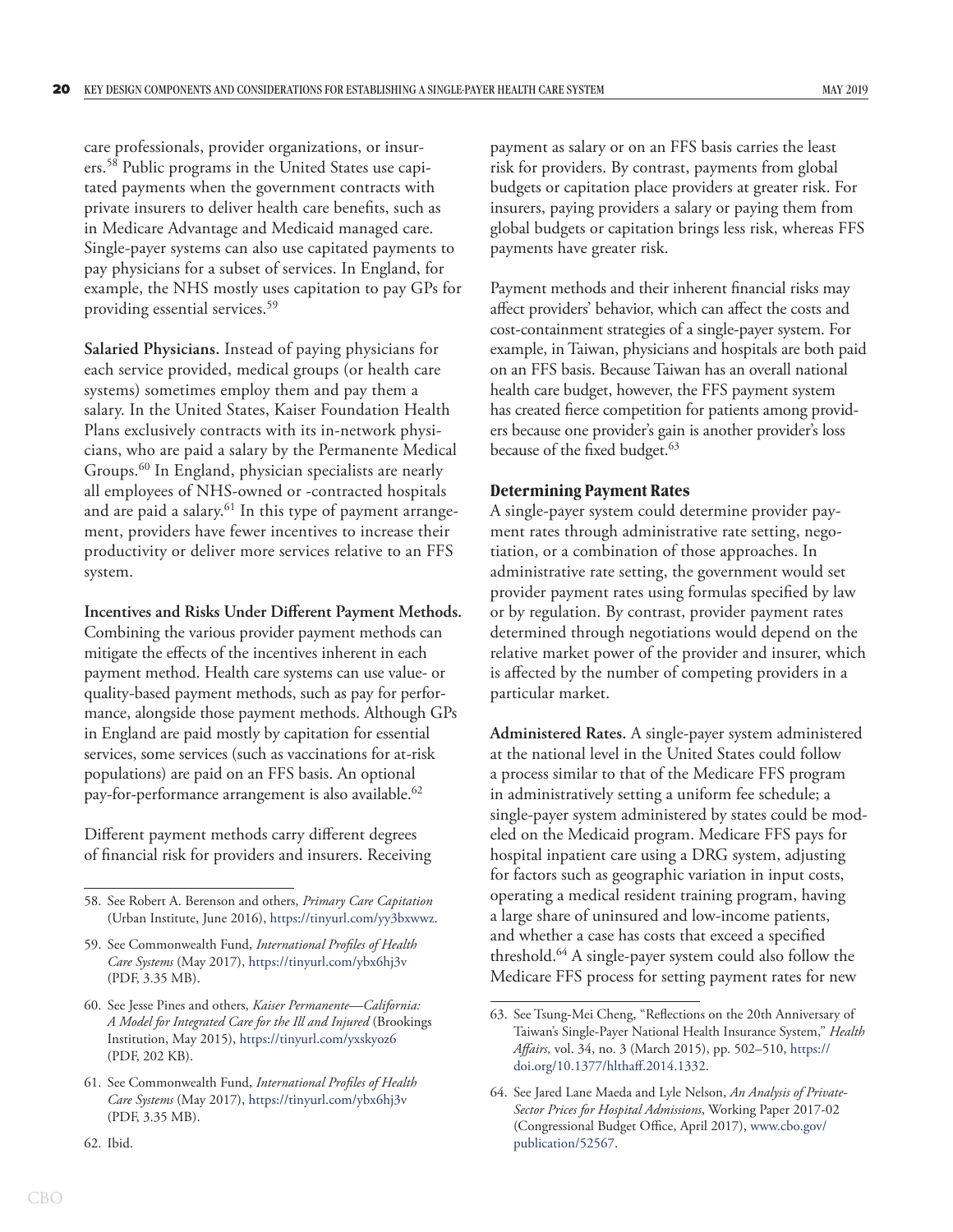<span id="page-24-0"></span>treatments or procedures. Currently, the Medicare FFS program adjusts the DRG classification system at least annually to account for changes in treatment patterns, technology, and other factors that might affect the use of hospital resources.<sup>65</sup>

Under administered pricing, a single-payer system could set payment rates in a variety of ways. For example, it could set the rates to match current Medicare FFS rates or at some other level, such as an average of the rates that public and private insurers pay. The system could also adjust payment rates over time if certain services or certain markets experienced a supply shortage.

**Negotiated Rates.** Alternatively, a single-payer system could establish provider payment rates through negotiations. Organizations representing providers, such as the American Medical Association, could negotiate payment rates with the system, and those negotiations could occur within broad budgetary guidelines such as a national spending limit. In England, the British Medical Association, which represents privately employed GPs, negotiates the General Medical Services contract with the government. In Canada's single-payer health care system, physicians' professional associations negotiate FFS schedules with provincial ministries of health, and hospitals negotiate their annual global budgets with provincial ministries of health.<sup>66</sup>

In the United States, insurance companies establish and update provider payment rates through negotiations. Private commercial insurers negotiate payment rates with hospitals, physicians, and other providers directly, although for individual physicians and many physician groups, the payment rate insurers offer is often "take it or leave it" because of the relatively weak bargaining power of individual physicians. In recent years, however, more physicians have joined hospital systems or larger group

practices to increase their bargaining power with commercial insurers.<sup>67</sup>

**Other Considerations.** Another decision for policymakers is whether government support for graduate medical education and for hospitals that treat a high proportion of low-income patients would continue under a single-payer system, and if so, how those payments would be structured. For example, teaching hospitals could have higher payment rates or receive compensation for their teaching costs through direct payments outside the single-payer system. Similarly, hospitals that treat a large portion of low-income patients could receive additional government support.

## **Implications of Alternative Payment Methods and Rates**

Provider payment rates under a single-payer system would have important implications for government spending, national health care spending, and providers' revenues. The rates would also affect providers' incentives to deliver services, both initially and over the long term. The effects could vary across providers, depending on their current mix of patients and how the payment rates they currently receive for those patients compare with the payment rates under the single-payer system.

Under the current health care system, the rates commercial insurers pay providers for most services are higher than Medicare FFS rates—sometimes substantially higher. CBO found that three major insurers' commercial payment rates for hospital inpatient admissions in 2013 were 89 percent higher, on average, than Medicare FFS payment rates for the same types of

<sup>65.</sup> Section 1886(d)(4)(C) of the Social Security Act requires the Secretary of Health and Human Services to adjust the DRG classifications and relative weights at least annually. See Centers for Medicare & Medicaid Services, "MS-DRG Classifications and Software" (August 3, 2018), <https://go.usa.gov/xEUhb>.

<sup>66.</sup> See Commonwealth Fund, *International Profiles of Health Care Systems* (May 2017), <https://tinyurl.com/ybx6hj3v> (PDF, 3.35 MB).

<sup>67.</sup> See Robert A. Berenson and others, "The Growing Power of Some Providers to Win Steep Payment Increases From Insurers Suggests Policy Remedies May Be Needed," *Health Affairs*, vol. 31, no. 5 (May 2012), pp. 973–981, <https://doi.org/10.1377/hlthaff.2011.0920>; David B. Muhlestein and Nathan J. Smith, "Physician Consolidation: Rapid Movement From Small to Large Group Practices, 2013–15," *Health Affairs*, vol. 35, no. 9 (September 2016), pp. 1638–1642, [https://doi.org/10.1377/hlthaff.2016.0130;](https://doi.org/10.1377/hlthaff.2016.0130) David R. Austin and Laurence C. Baker, "Less Physician Practice Competition Is Associated With Higher Prices Paid for Common Procedures," *Health Affairs*, vol. 34, no. 10 (October 2015), pp. 1753–1760, [https://doi.org/10.1377/hlthaff.2015.0412;](https://doi.org/10.1377/hlthaff.2015.0412) and Laurence C. Baker, M. Kate Bundorf, and Daniel P. Kessler, "Vertical Integration: Hospital Ownership of Physician Practices Is Associated With Higher Prices and Spending," *Health Affairs*, vol. 33, no. 5 (May 2014), pp. 756–763, <https://doi.org/10.1377/hlthaff.2013.1279>.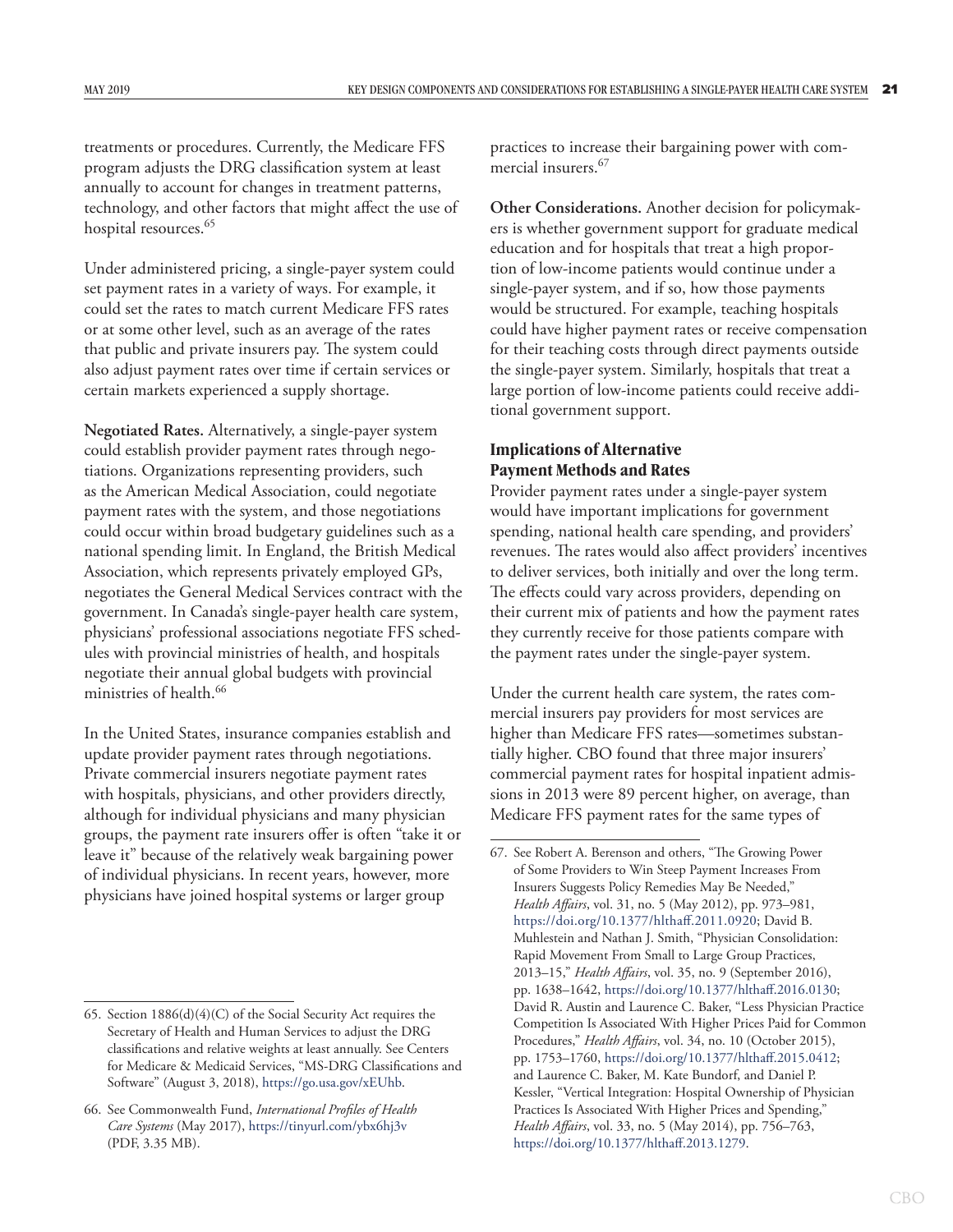admissions, although rates varied widely by geographic area.68 Commercial rates for physicians' services are also higher than Medicare FFS rates, although the difference between the two payers varies greatly by type of service.<sup>69</sup>

By contrast, Medicaid payment rates for physicians' services are significantly lower than both commercial and Medicare payment rates.<sup>70</sup> Evidence has been mixed, however, in comparisons of Medicaid payment rates for hospital services with commercial and Medicare payment rates. On the one hand, Selden and others found that Medicaid rates were essentially equal to Medicare FFS rates in 2012—and, according to that paper's appendix, the Medicaid estimate did not include supplemental payments to hospitals.<sup>71</sup> On the other hand, the Medicaid and CHIP Payment and Access Commission (MACPAC) found that, before accounting for Medicaid

supplemental payments, Medicaid rates for 18 Medicare Severity DRGs (MS-DRGs) averaged just 78 percent of Medicare rates. After including supplemental payments, MACPAC found that the Medicaid payment rate was 6 percent higher, on average, than the Medicare rate.72 The commission examined only 18 MS-DRGs, however, and the results might have been different if they had included more MS-DRGs. An additional complication in analyzing Medicaid rates for inpatient care is that, in 2018, all states made supplemental payments to hospitals, and most made additional payments to hospitals that treat a disproportionate share of low-income and Medicaid patients.

Government spending and total national spending on health care would be lower if provider payment rates under a single-payer system were set at Medicare FFS rates rather than at a higher level, such as average commercial rates. Setting payment rates equal to Medicare FFS rates under a single-payer system would reduce the average payment rates most providers receive—often substantially. Such a reduction in provider payment rates would probably reduce the amount of care supplied and could also reduce the quality of care. Studies have found that increases in provider payment rates lead to a greater supply of medical care, whereas decreases in payment rates lead to a lower supply.<sup>73</sup> But because those

<sup>68.</sup> According to that analysis, Medicare Advantage payment rates were similar to Medicare FFS payment rates. See Jared Lane Maeda and Lyle Nelson, "How Do the Hospital Prices Paid by Medicare Advantage Plans and Commercial Plans Compare With Medicare Fee-for-Service Prices?" *Inquiry*, vol. 55 (June 2018), pp. 1–8, [https://doi.org/10.1177/0046958018779654.](https://doi.org/10.1177%2F0046958018779654) Another study found that inpatient hospital payment rates of private insurers were about 10 percent higher than Medicare's rates over the 1996–2001 period and increased to about 75 percent higher in 2012. See Thomas M. Selden and others, "The Growing Difference Between Public and Private Payment Rates for Inpatient Hospital Care," *Health Affairs*, vol. 34, no. 12 (December 2015), pp. 2147–2150, [https://doi.org/10.1377/](https://doi.org/10.1377/hlthaff.2015.0706) [hlthaff.2015.0706](https://doi.org/10.1377/hlthaff.2015.0706).

<sup>69.</sup> A recent analysis by CBO found that commercial insurance payment rates were, on average, 11 percent higher than Medicare FFS rates for office visits for established patients and more than double Medicare FFS payment rates for magnetic resonance imaging procedures. Medicare Advantage payment rates were similar to Medicare FFS payment rates. See Daria Pelech, "Prices for Physicians' Services in Medicare Advantage and Commercial Plans," *Medical Care Research and Review* (June 2018), pp. 1–21, <https://tinyurl.com/y3kb7wae>.

<sup>70.</sup> See Stephen Zuckerman, Laura Skopec, and Marni Epstein, *Medicaid Physician Fees After the ACA Primary Care Fee Bump* (Urban Institute, March 2017),<https://tinyurl.com/yaand3mz> (PDF, 424 KB). Under current law, however, Medicare's payment rates for physicians' services are projected to fall below Medicaid's payment rates by 2035. See Centers for Medicare & Medicaid Services, Office of the Actuary, "Projected Medicare Expenditures Under an Illustrative Scenario With Alternative Payment Updates to Medicare Providers" (June 2018), <https://go.usa.gov/xEMzV> (PDF, 440 KB).

<sup>71.</sup> See Thomas M. Selden and others, "The Growing Difference Between Public and Private Payment Rates for Inpatient Hospital Care," *Health Affairs*, vol. 34, no. 12 (December 2015), pp. 2147–2150, [https://doi.org/10.1377/hlthaff.2015.0706.](https://doi.org/10.1377/hlthaff.2015.0706)

<sup>72.</sup> This analysis was based on Medicaid Analytic Extract data from calendar year 2010 and Medicare payment data from fiscal year 2011, and it used MS-DRGs to compare Medicaid payment rates with Medicare payment rates for hospital inpatient services. MS-DRGs, which were developed for the Medicare population, group patients by characteristics such as principal diagnosis, secondary diagnoses, procedures, sex, and discharge status. See Medicaid and CHIP Payment and Access Commission, *Medicaid Hospital Payment: A Comparison Across States and to Medicare* (issue brief, April 2017), <https://go.usa.gov/xQdAT>(PDF, 249 KB).

<sup>73.</sup> Evidence suggests that both physicians and hospitals respond to changes in payment rates. One study found that, on average, a 2 percent increase in Medicare's physician payment rates was associated with a 3 percent increase in the supply of care to Medicare beneficiaries; see Jeffrey Clemens and Joshua D. Gottlieb, "Do Physicians' Financial Incentives Affect Medical Treatment and Patient Health?" *American Economic Review*, vol. 104, no. 4 (2014), pp. 1320–1349, [https://](https://dx.doi.org/10.1257/aer.104.4.1320) [dx.doi.org/10.1257/aer.104.4.1320](https://dx.doi.org/10.1257/aer.104.4.1320). A 10 percent decrease in Medicare FFS hospital inpatient payment rates was associated with a 4.6 percent decrease in the number of elderly discharges; see Chapin White and Tracy Yee, "When Medicare Cuts Hospital Prices, Seniors Use Less Inpatient Care," *Health Affairs*, vol. 32, no. 10 (2013), pp. 1789–1795, [https://doi.org/10.1377/](https://doi.org/10.1377/hlthaff.2013.0163) [hlthaff.2013.0163](https://doi.org/10.1377/hlthaff.2013.0163).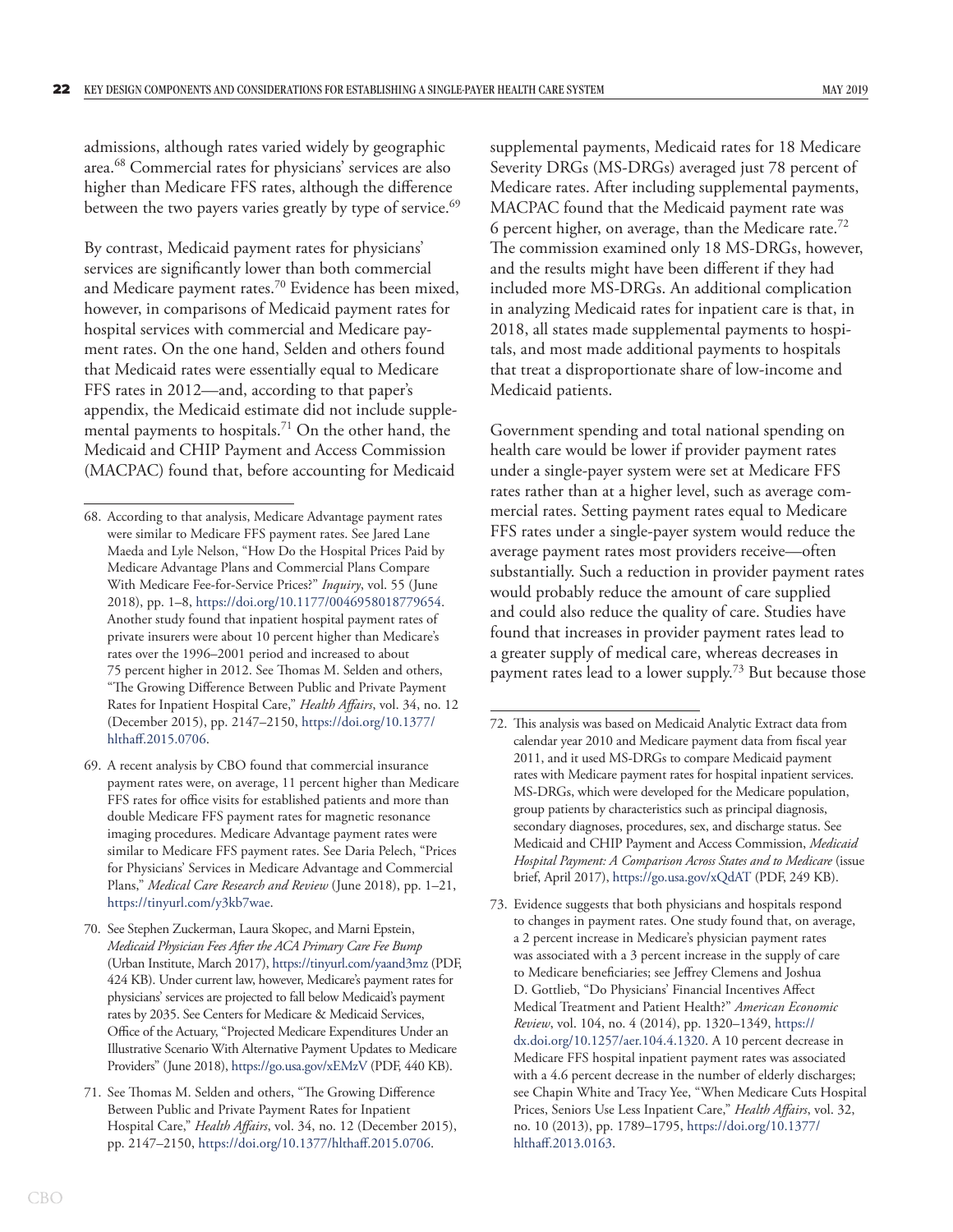<span id="page-26-0"></span>studies are based only on changes in Medicare's payment rates for a given set of services within the context of a multipayer system, the results may be less relevant to a single-payer system, and providers' responses to changes in payment rates are difficult to predict under such a system. Under a multipayer system with different payment rates, providers might be able to offset their loss of income from one payer by adjusting their rates for other payers, as well as by adjusting their patient mix toward payers with higher payment rates, but such opportunities would be eliminated or limited under a single-payer system.

If average provider payment rates were lower under a single-payer system relative to current law, several factors might help ease the transition for providers. First, the system could initially set provider payment rates at the dollar-weighted average across all payers under current law but then gradually reduce them to Medicare FFS rates. Although a longer transition period would mitigate the impact on providers' income, the government's cost to establish a single-payer system would be substantially higher.

Second, if participating providers were allowed to provide private care, they might still be able to offset a loss of income from lower payment rates. For example, if participating providers were allowed to provide private care at higher prices, physicians could privately contract with patients or see privately insured patients. Although that option would allow providers to increase their income, it could also lead to longer wait times for people in the single-payer system.

Finally, a single-payer system might give providers new opportunities to lower their costs. Because providers would need to deal with only one payer and one payment method, they would probably be able to reduce their administrative costs; the single-payer system could then adjust provider payment rates to reflect those lower administrative costs. A single-payer system that succeeded in delivering universal coverage would substantially reduce bad debt, uncompensated care, and charity care for providers.74

In addition to the short-term effects discussed above, changes in provider payment rates under the single-payer system could have longer-term effects on the supply of providers. If the average provider payment rate under a single-payer system was significantly lower than it currently is, fewer people might decide to enter the medical profession in the future. The number of hospitals and other health care facilities might also decline as a result of closures, and there might be less investment in new and existing facilities. That decline could lead to a shortage of providers, longer wait times, and changes in the quality of care, especially if patient demand increased substantially because many previously uninsured people received coverage and if previously insured people received more generous benefits. How providers would respond to such changes in demand for their services is uncertain. To encourage the supply of providers in the longer term, the government could more heavily subsidize the cost of graduate medical education to encourage people to continue to enter medical professions.

# **How Would the Single-Payer System Purchase Prescription Drugs?**

A single-payer system could use several different methods to pay for prescription drugs, including negotiated pricing, value-based pricing, reference pricing, and administered pricing.75 It could also use different payment methods for different types of drugs. For example, it could exempt drugs that treat certain catastrophic conditions, such as cancer or HIV, from the regular pricing mechanism. How prescription drug prices are set by the single-payer system would affect the profits of drug manufacturers, which could affect their incentives to develop new drugs.

#### **Determining Prescription Drug Prices**

Prescription drugs accounted for about 10 percent of personal health care spending nationally in 2017, which is substantially smaller than the share of such spending for hospital services (33 percent) and physicians' services (20 percent).<sup>76</sup> Thus, the payment rates for drugs under a single-payer system would have a less direct effect on

<sup>74.</sup> Some bad debt, uncompensated care, and charity care might remain if certain groups of people are excluded from coverage and are unable to pay for their care, such as noncitizens who are not lawfully present or temporary visitors.

<sup>75.</sup> See Darius N. Lakdawalla, "Economics of the Pharmaceutical Industry," *Journal of Economic Literature*, vol. 56, no. 2 (2018), pp. 397–449,<https://dx.doi.org/10.1257/jel.20161327>.

<sup>76.</sup> See National Health Expenditure Accounts, "National Health Expenditures by Type of Service and Source of Funds: Calendar Years 1960–2017" (accessed February 15, 2019), [https://](https://go.usa.gov/xEPqW) [go.usa.gov/xEPqW](https://go.usa.gov/xEPqW).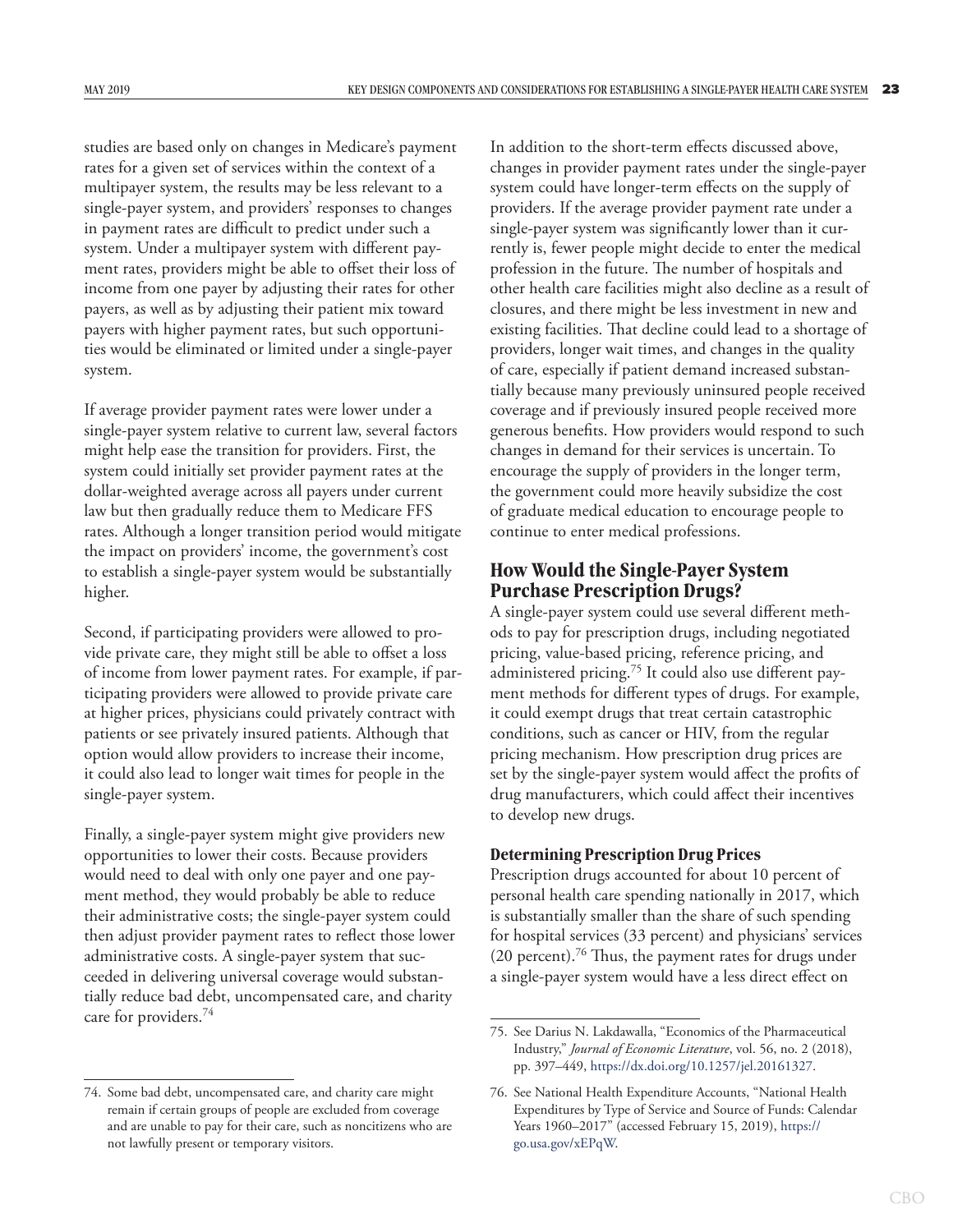government spending and national health care spending than the payment rates for hospital and physicians' services. Prescription drugs are an important part of medical practice, however, and the designers of a single-payer system would need to consider whether a substantial reduction in drug prices would reduce manufacturers' incentive to develop new drugs. Under any of the pricing approaches discussed below, a single-payer system could decide to exclude certain drugs or place those drugs on a nonpreferred drug list because they are too expensive or because they do not have any additional benefit. In such cases, enrollees would either not have access to those drugs or face higher cost sharing.

**Negotiated Pricing.** Direct negotiations between a single-payer system and manufacturers could determine prescription drug prices, much like the negotiations that take place between individual insurers and manufacturers now. A single-payer system would have more negotiating leverage with manufacturers than private insurers have; however, it is uncertain whether the single-payer plan could use the threat of excluding certain drugs from the formulary as a negotiating strategy. It is also unclear whether a single-payer system could withstand the political pressure that might result from excluding some drugs. By contrast, private insurers can threaten to exclude drugs from their formularies and can follow through on that threat. Alternatively, a single-payer system could require higher cost sharing for some drugs instead of excluding them. Although those price-control tools would affect patients' access to certain drugs, the negotiated prices would probably be lower for drugs with more competitors in the same therapeutic class.

**Value-Based Pricing.** Prescription drug prices could also depend on the value of a particular drug, which is typically measured by its cost-effectiveness or its cost relative to the number of quality-adjusted life years gained.77 The government could set up an independent board to evaluate the cost-effectiveness of each drug, or it could require manufacturers to submit information on a drug's cost-effectiveness at the time the Food and Drug Administration (FDA) approved it or after the drug had been on the market for a certain period of time. Cost-effectiveness measures are imperfect, however, because information about safety and effectiveness may be lacking, especially over the short term. Requiring a

longer study period or more years of data could improve the quality of such measures. But if that information was required at the time a drug was approved by the FDA, it would take longer for new drugs to become available. Because such an approach might delay some drugs that could potentially extend the lives of people with serious conditions, alternative payment methods might be needed. In Sweden, for example, manufacturers are free to submit drug prices for new drugs, and the government can reject drugs that it deems not cost-effective at the proposed price. If the government rejects a drug, the manufacturer can resubmit an application with a lower price in the hope that it will be accepted.<sup>78</sup>

Similarly, the price for a prescription drug could be based on its comparative effectiveness or its additional benefit relative to existing treatments. The same system for evaluating a drug's cost-effectiveness could be used to evaluate its effectiveness relative to existing drugs. However, comparative effectiveness has many of the same limitations as cost-effectiveness. In Germany, new drugs are evaluated within six months of their introduction to determine their additional benefit. If a drug is determined to have additional benefits, the manufacturer and the insurance association negotiate the price; if they cannot agree, an arbitration panel determines the final price. If a new drug is determined not to have any additional benefits compared with existing drugs, insurers are only required to pay the price they pay for existing drugs. If the manufacturer chooses to sell its products at a higher price, patients can pay the difference out of pocket.<sup>79</sup>

**Reference Pricing.** A single-payer system could also base prices for prescription drugs on the prices of drugs in a reference group, which could be an internal reference group of drugs in the same therapeutic class or an external reference group of peer countries.<sup>80</sup> Internal reference

<sup>77.</sup> Quality-adjusted life years, which include both quality of life and number of life years gained from a treatment, are commonly used to measure cost-effectiveness.

<sup>78.</sup> See Steven Morgan, Summaries of National Drug Coverage and Pharmaceutical Pricing Policies in 10 Countries: Australia, Canada, France, Germany, the Netherlands, New Zealand, Norway, Sweden, Switzerland, and the U.K., Working Papers for the 2016 Meeting of the Vancouver Group in New York, NY (2016),<https://tinyurl.com/y22guwgv> (PDF, 636 KB).

<sup>79.</sup> See Karl Lauterbach, John McDonough, and Elizabeth Seeley, "Germany's Model for Drug Price Regulation Could Work in the US," *Health Affairs* (blog, December 29, 2016), [https://](https://tinyurl.com/yy89jvo5) [tinyurl.com/yy89jvo5.](https://tinyurl.com/yy89jvo5)

<sup>80.</sup> See Kai Ruggeri and Ellen Nolte, *Pharmaceutical Pricing: The Use of External Reference Pricing* (RAND Corporation, 2013), [https://](https://tinyurl.com/y6gcevku) [tinyurl.com/y6gcevku](https://tinyurl.com/y6gcevku) (PDF, 493 KB).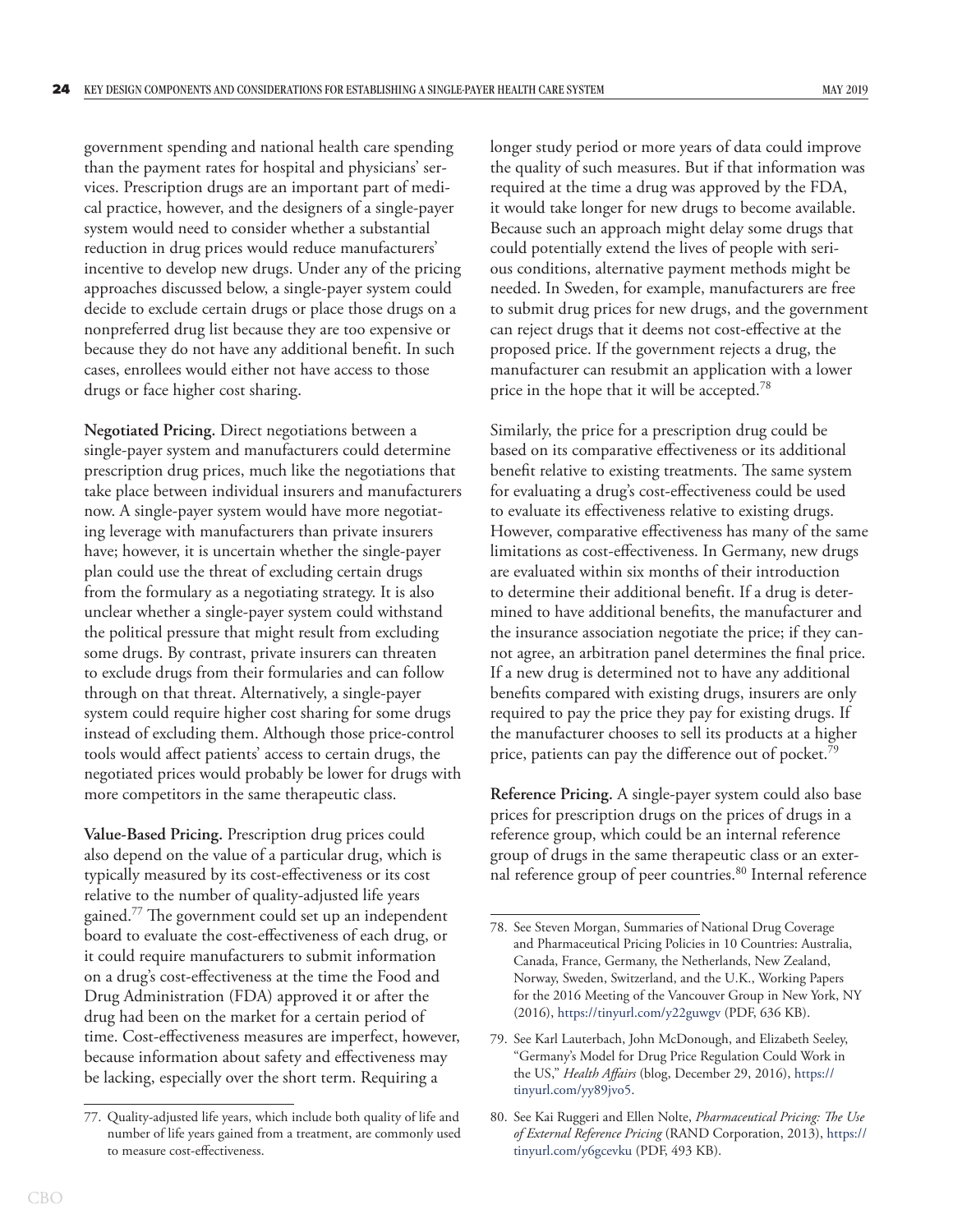<span id="page-28-0"></span>pricing could determine the cost of new drugs in a therapeutic class, and external reference pricing could inform pricing decisions for new, innovative drugs. The reference price could be determined by a measure of the range of prices in the reference group, such as the median, average, or lowest price, or something else.

The reference price could be used as a benchmark for setting or negotiating prices. For example, the reference price could be the maximum amount that a single-payer health plan would contribute to the cost of a drug. Canada and many European countries use the internal and external reference pricing approach.

Although the use of external reference pricing has generally been associated with a decrease in drug prices and lower spending by the government and patients in countries that use that approach, a possible trade-off is delayed market access to new drugs. A drug typically cannot be launched in a country that uses external reference pricing until it has been launched in the reference countries. In addition, drug manufacturers sometimes delay launching drugs in countries that have an external reference pricing mechanism that would result in a low price.<sup>81</sup>

**Administered Pricing.** Finally, a single-payer system could base the prices for existing prescription drugs on current administered prices and use alternative methods to price new drugs. For example, the system could use the average of the current Federal Supply Schedule (FSS), Medicaid, and Medicare Part D prices as a starting point for drugs already on the market, and the prices could increase annually with some measure of inflation. Using an average of FSS, Medicaid, and Medicare Part D prices to set prices for existing drugs would result in prices that are significantly lower than the average prices that exist today because, under current law, FSS and Medicaid pricing is based either on a drug product's lowest price paid to any commercial insurer or on statutory requirements.82 The single-payer system could base prices for new drugs on an assessment of their cost-effectiveness or comparative effectiveness or on a reference price.

#### **Implications of Alternative Payment Methods for Prescription Drugs**

Under current law, prices for prescription drugs vary greatly by payer. CBO found that, after accounting for rebates and discounts, the average price per prescription for 50 top-selling brand-name specialty drugs was nearly twice as high in Medicare Part D as in Medicaid.<sup>83</sup> Therefore, the payment rates under a single-payer system would affect manufacturers differently depending on their current payer mix. If the single-payer system used an average of FSS, Medicaid, and Medicare Part D prescription drug prices, the average price would decline for drugs that are currently purchased mostly by people with commercial insurance, but the average price might increase for drugs currently purchased mostly by Medicaid enrollees (with some exceptions) and by the VHA.

The impact of a single-payer system on manufacturers is uncertain because pharmaceutical products are sold globally. The United States is the largest single market for pharmaceuticals, however, and its drug prices are currently the highest among industrialized nations.<sup>84</sup> If average prescription drug prices fell under a single-payer system, manufacturers might be able to counter at least some of those declines in average U.S. prices if they could convince health systems in other countries to raise their prices.

If manufacturers could not offset the price decline in the United States by obtaining higher prices in other countries, they might reduce research and development of new drug products. For example, if a single-payer system paid for a new drug on the basis of its additional benefit relative to existing drugs, manufacturers might refocus their research and development on drugs that provide significant additional benefits instead of drugs that provide marginal improvements over other existing drugs.

# **How Would a Single-Payer System Contain Health Care Costs?**

The cost of a single-payer system would depend on various design choices, such as the services covered, cost-sharing requirements, and provider payment rates. In addition to those design choices, policymakers could

<sup>81.</sup> See Darius N. Lakdawalla, "Economics of the Pharmaceutical Industry," *Journal of Economic Literature*, vol. 56, no. 2 (June 2018), pp. 397–449, [https://dx.doi.org/10.1257/](https://dx.doi.org/10.1257/jel.20161327) [jel.20161327](https://dx.doi.org/10.1257/jel.20161327).

<sup>82.</sup> See Congressional Budget Office, *Prices for Brand-Name Drugs Under Selected Federal Programs* (June 2005), [www.cbo.gov/](http://www.cbo.gov/publication/16634) [publication/16634](http://www.cbo.gov/publication/16634).

<sup>83.</sup> See Congressional Budget Office, *Prices for and Spending on Specialty Drugs in Medicare Part D and Medicaid* (March 2019), [www.cbo.gov/publication/54964](https://www.cbo.gov/publication/54964).

<sup>84.</sup> See Commonwealth Fund, *International Profiles of Health Care Systems* (May 2017), <https://tinyurl.com/ybx6hj3v> (PDF, 3.35 MB).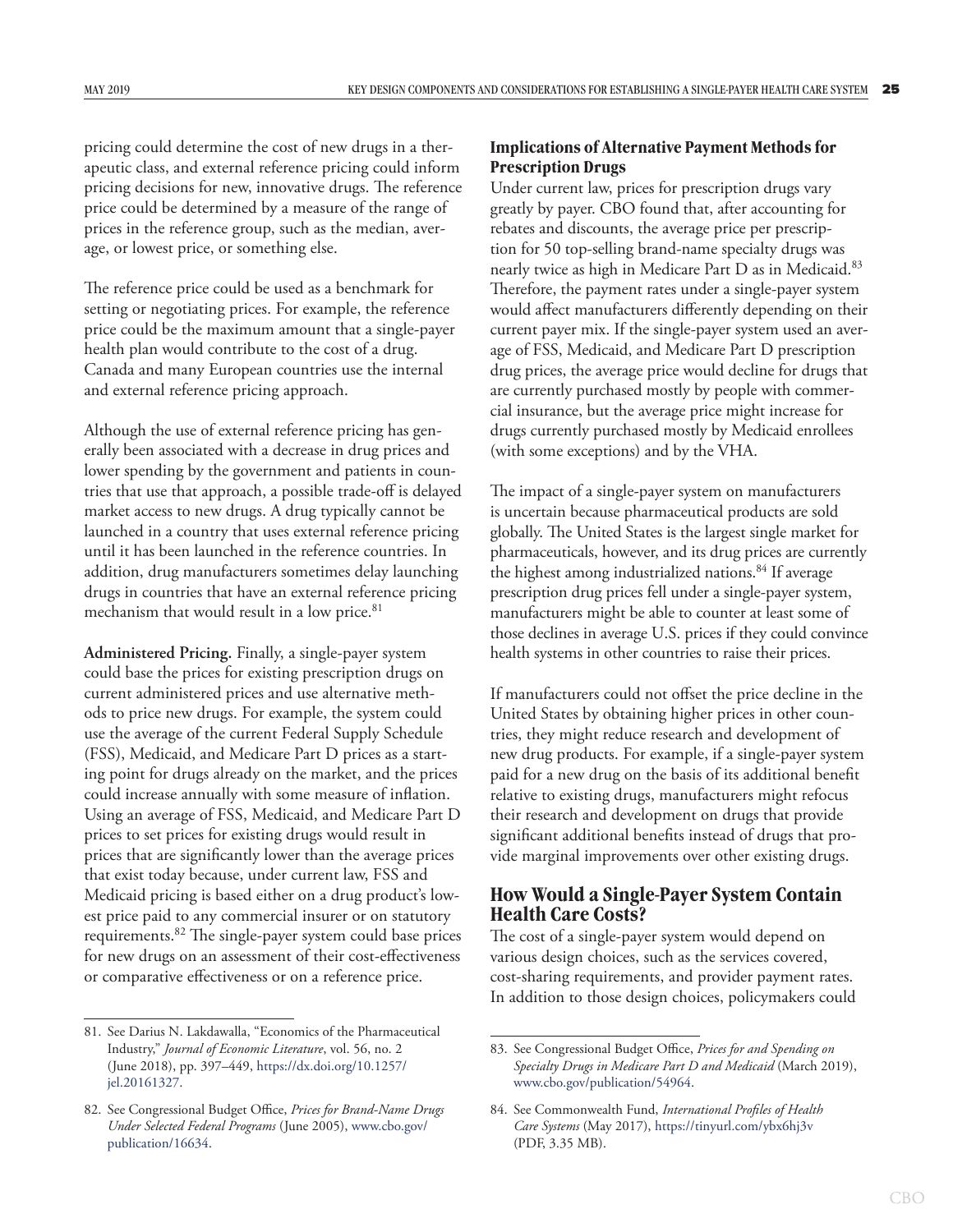<span id="page-29-0"></span>consider using two other techniques to contain the growth of government spending on the single-payer plan and total health care spending: global budgets and utilization management.

Although such techniques could contain costs, increasing financial pressure for providers to lower their costs could adversely affect access to and quality of care by causing providers to supply less care to patients covered by the public plan. Less spending on medical services could also alter manufacturers' incentive to develop new technologies or providers' incentive to invest in capital, which could affect patients' choices over the longer term.

#### **Global Budgets**

Global budgets, which are a possible payment method for individual providers (see page 19), have also been extended to establish national or regional global budgets for major sectors of a system or for an entire system. The government could set the global budget administratively, or it could negotiate the budget with providers. If it set the budget administratively, the starting point could reflect the expected use of services in the next year.<sup>85</sup> In future years, the government could update the budget on the basis of anticipated changes in need and resources, or it could tie the budget to a macroeconomic metric such as nominal gross domestic product per capita or the consumer price index. To enforce the budget if it was exceeded, the government could adjust the global budget proactively by lowering the payment rates in the next year or retroactively by taking back the amount paid to individual providers in excess of the budget allocated to them in the current year.<sup>86</sup>

Global budgets are rarely used as cost-control tools in the United States because they are difficult to implement in

multipayer systems that have many different payment systems and payers, but global budgets are commonly used in single-payer systems.<sup>87</sup> One major exception is Maryland's current global budget program for hospitals, which operates under an all-payer system. Medicare has attempted to control costs by setting spending targets for a broad set of services, such as the sustainable growth rate for spending on physicians' services and the former Independent Payment Advisory Board for overall Medicare spending, but those attempts were not successful.<sup>88</sup>

England and Taiwan both set national global budgets for their single-payer systems.<sup>89</sup> In England, the global budget is allocated to approximately 200 local organizations that are responsible for paying for health care. Since 2010, the global budget in England has grown by about 1 percent annually in real (inflation-adjusted) terms, compared with an average real growth of about 4 percent previously. The relatively slow growth in the global budget since 2010 has created severe financial strains on the health care system. Provider payment rates have been reduced, many providers have incurred financial deficits, and wait times for receiving care have increased. In Taiwan, the global budget is set nationally for five major service categories and is allocated across six geographic regions. Within each region, provider payment rates are periodically adjusted to keep spending within the budget.<sup>90</sup> The national global budget in Taiwan is determined each year through negotiation among key stakeholders with the goals of containing costs while ensuring access to care. The growth of the global budget

<sup>85.</sup> For example, the starting point for setting that budget could be the National Health Expenditure accounts under current law with necessary adjustments for the differences in expected use of services between the current system and a single-payer system. Those differences would include the difference in average payment rates, the costs of expanding coverage to the currently uninsured population, the difference in the design of an average plan under the current system and that of the single-payer health plan, and changes in the economic conditions after the implementation of a single-payer system.

<sup>86.</sup> For a more detailed discussion of the design choices and U.S. examples of global budgets, see Congressional Budget Office, *Key Issues in Analyzing Major Health Insurance Proposals* (December 2008), pp. 157–160, [www.cbo.gov/](https://www.cbo.gov/publication/41746) [publication/41746](https://www.cbo.gov/publication/41746).

<sup>87.</sup> See Patrice R. Wolfe and Donald W. Moran, "Global Budgeting in the OECD Countries," *Health Care Financing Review*, vol. 14, no. 3 (1993), pp. 55–76, [www.ncbi.nlm.nih.gov/pmc/articles/](https://www.ncbi.nlm.nih.gov/pmc/articles/PMC4193373/) [PMC4193373.](https://www.ncbi.nlm.nih.gov/pmc/articles/PMC4193373/)

<sup>88.</sup> The sustainable growth rate was designed to control the costs of physicians' services in the Medicare FFS program. At the time it was replaced in 2015, physicians would have faced a cut in payment rates of more than 20 percent if the spending targets had been enforced. The Independent Payment Advisory Board was created under the ACA to control the costs of Medicare by targeting the growth in spending per capita, and it was repealed in early 2018 before it was established.

<sup>89.</sup> See Commonwealth Fund, *International Profiles of Health Care Systems* (May 2017), <https://tinyurl.com/ybx6hj3v> (PDF, 3.35 MB).

<sup>90.</sup> See Winnie C. Yip and others, "Managing Health Expenditure Inflation Under a Single-Payer System: Taiwan's National Health Insurance," *Social Science and Medicine* (forthcoming), [https://](https://doi.org/10.1016/j.socscimed.2017.11.020) [doi.org/10.1016/j.socscimed.2017.11.020.](https://doi.org/10.1016/j.socscimed.2017.11.020)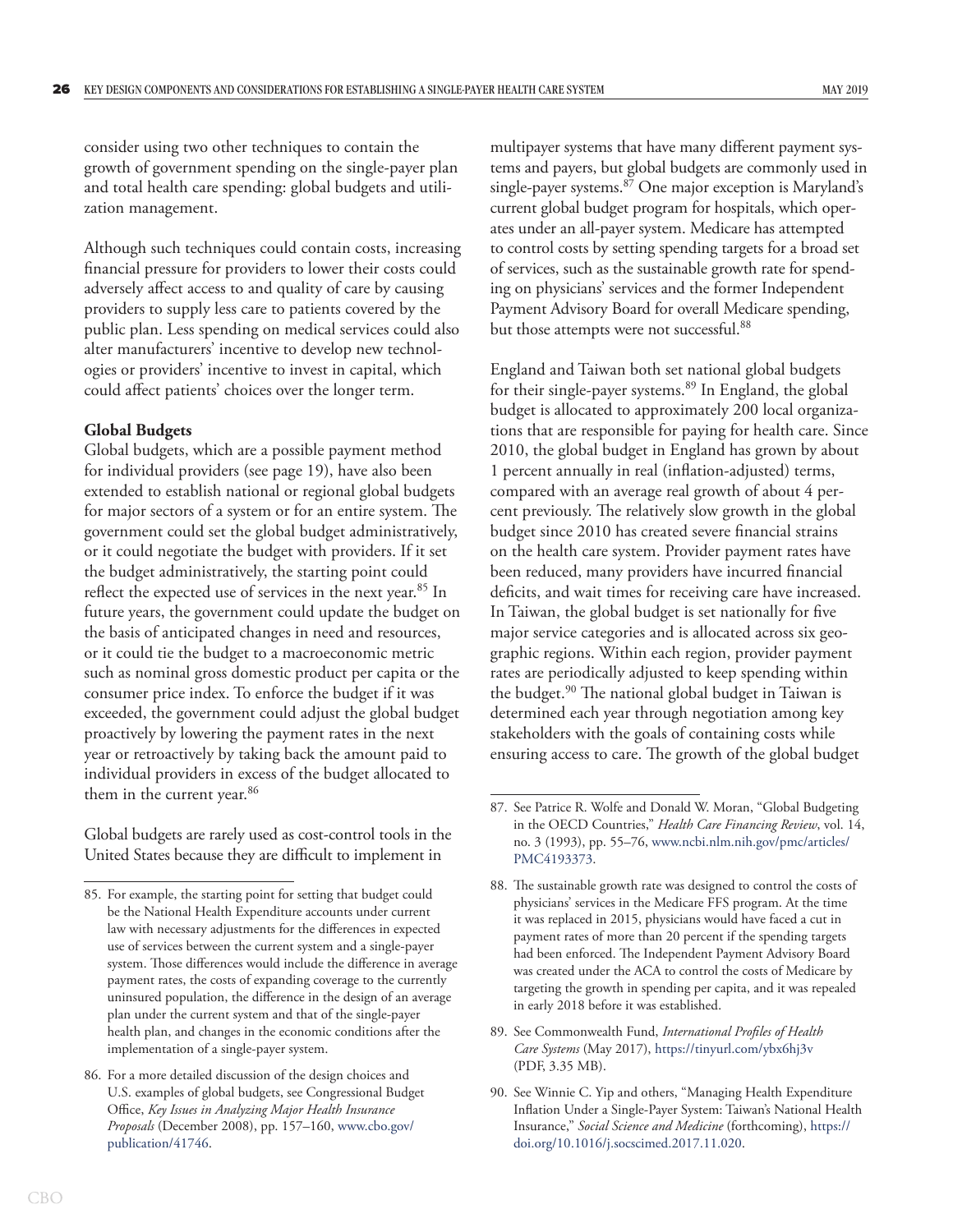<span id="page-30-0"></span>has not fallen as sharply in Taiwan as it has in England since 2010, and Taiwan has not experienced the adverse effects that England has experienced recently.

#### **Utilization Management**

Utilization management refers to methods used by or on behalf of payers to manage health care costs by steering patients toward appropriate care.<sup>91</sup> Utilization management can include care coordination and utilization review. The administrator of the single-payer plan could enforce utilization patterns that are deemed appropriate by monitoring claims and identifying outliers.

Under the current U.S. health care system, with its fragmented payment and delivery systems, coordination of care is difficult, and a comprehensive review of care is challenging because no centralized utilization database exists. A single-payer system that collected comprehensive data on patients' use of health care services could potentially manage available resources more efficiently.<sup>92</sup> But the transition to a standardized IT system across all providers would require considerable efforts, such as reaching a consensus for a standard among stakeholders, enforcing that standard, and addressing privacy issues related to data sharing.

In the United States, public programs have implemented few utilization management programs, but private insurers have increasingly used them to lower costs. Some private insurers require prior authorization for patients seeking expensive therapies, for example, and Medicare Part D plans offer low or no copayments to patients who use cheaper generic medications. Many of those strategies could be continued under a single-payer system. The utilization management in such a system might not be much of a change for people who were previously enrolled in a private plan, but it would impose new constraints on the choice of health care services for those who were previously enrolled in the Medicare FFS program.

Other countries with single-payer systems also use various forms of utilization management. In Canada's single-payer system, some provinces make lower payments to specialists when a patient has not been referred by a primary care physician.<sup>93</sup> In England, access to specialists generally requires a referral from a primary care provider. Taiwan monitors use of services and costs in near-real time through its IT system to identify wasteful spending and inappropriate care.

# **How Would a Single-Payer System Be Financed?**

Government spending on health care would increase substantially under a single-payer system. In 2017, just under half of the \$3.5 trillion in national health care spending came from private sources. Shifting a large amount of expenditures from private to public sources would significantly increase government spending and require additional government resources, but it would also reduce or eliminate the costs incurred by private sources, such as employers' and employees' contributions for employment-based insurance.

Financing for a single-payer system could come from federal, state, and local governments. If the federal government administered the single-payer system, some health care costs that state governments currently pay would shift to the federal budget. The amount of that shift would be smaller if the federal government required states to maintain their current level of funding.

In a federally administered single-payer system, the associated cash flows would be federal transactions, in CBO's view, and the spending and revenues for the system would appear in the federal budget. That would be true even if the federal government contracted with one or more private insurers to administer the program, and if the responsibilities of those insurers included collecting premiums and paying providers. Because those insurers would be acting as agents of the federal government, the cash flows would belong in the federal budget.<sup>94</sup>

<sup>91.</sup> See Institute of Medicine (U.S.), Committee on Utilization Management by Third Parties, Marilyn Jane Field and Bradford H. Gray, eds., *Controlling Costs and Changing Patient Care? The Role of Utilization Management* (National Academies Press, 1989), [www.ncbi.nlm.nih.gov/pubmed/25144100](https://www.ncbi.nlm.nih.gov/pubmed/25144100).

<sup>92.</sup> Using a standardized IT system, the administrator of a singlepayer system could identify outliers in utilization patterns by individual providers or patients and reduce health care spending by eliminating duplicate services and overtreatments and preventing fraudulent claims by some providers. The administrator could use a similar approach to improve quality of care.

<sup>93.</sup> See Commonwealth Fund, *International Profiles of Health Care Systems* (May 2017),<https://tinyurl.com/ybx6hj3v> (PDF, 3.35 MB).

<sup>94.</sup> See Congressional Budget Office, *How CBO Determines Whether to Classify an Activity as Governmental When Estimating Its Budgetary Effects* (June 2017), [www.cbo.gov/publication/52803](https://www.cbo.gov/publication/52803), and *The Budgetary Treatment of Proposals to Change the Nation's Health Insurance System* (May 2009), [www.cbo.gov/](https://www.cbo.gov/publication/41185) [publication/41185](https://www.cbo.gov/publication/41185).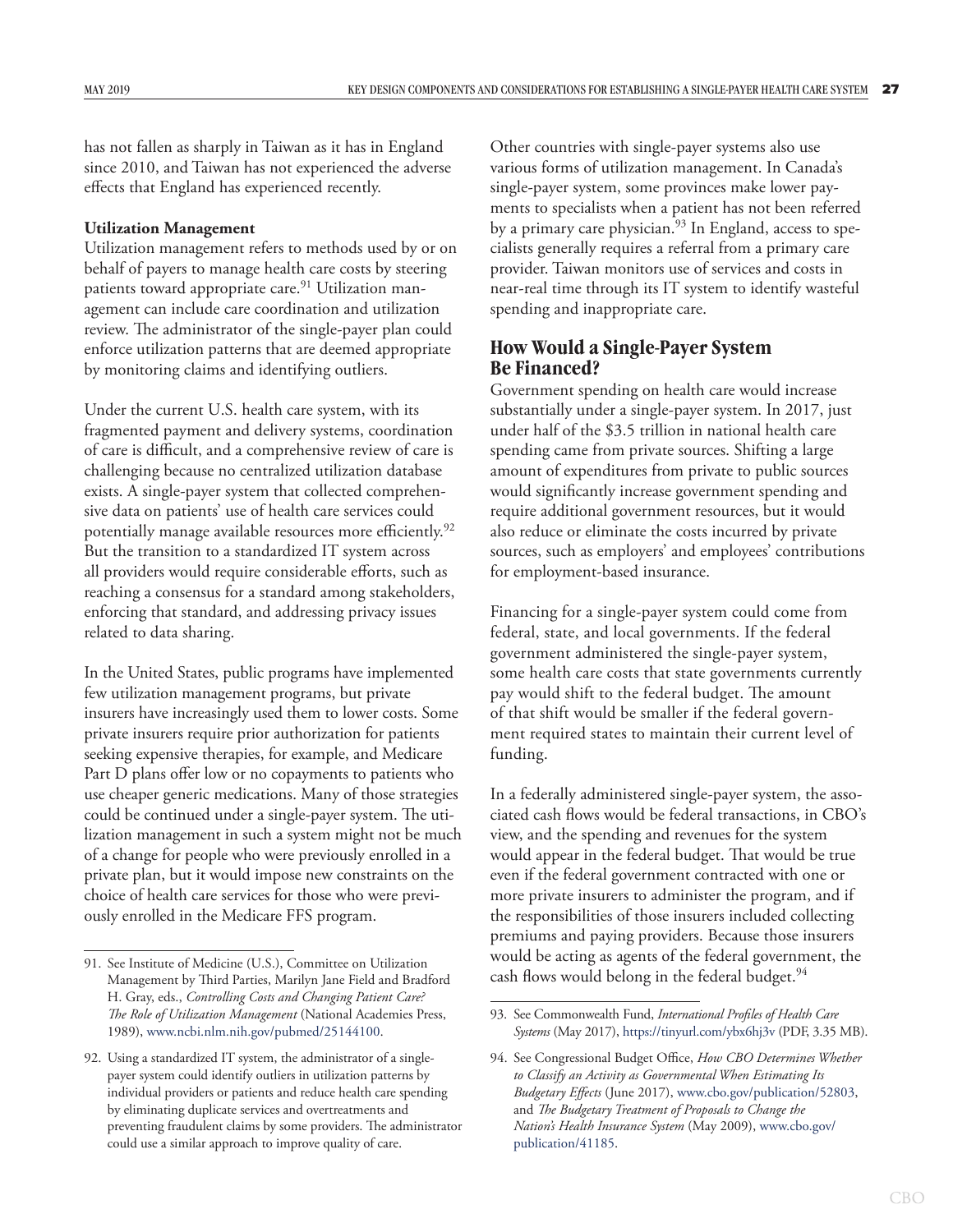Financing for a single-payer system could come from several sources:

- **Premiums**—that is, payments made to purchase health insurance;
- **Cost sharing**—that is, out-of-pocket payments for services covered by health insurance; and
- **Taxes**, including taxes that individuals or organizations pay directly to the government, such as income and payroll taxes, as well as taxes on goods and services, such as alcohol and cigarette taxes.<sup>95</sup>

The system could also be financed partly by government borrowing. The choice of financing method affects who would pay for the single-payer system and whether that responsibility would vary with a person's ability to pay, also known as progressivity. A financing method in which lower-income people contribute a smaller share of their income to pay for the system relative to higher-income people is considered progressive; the opposite is true of a regressive method.

Because health care premiums per person and cost sharing per service are typically set at the same level for beneficiaries of private health insurance, those types of payments tend to be regressive. In a single-payer system, beneficiaries' out-of-pocket spending on premiums and cost sharing could be made more or less progressive through income-based subsidies or additional contributions from high-income beneficiaries, as is the case for some existing public insurance programs. For example, plans purchased through the health insurance marketplaces provide premium and cost-sharing subsidies that vary with income, and high-income Medicare beneficiaries pay income-related premiums for Parts B and D in addition to the regular premiums.

Taxes that could finance a single-payer system include income taxes (both individual and corporate), payroll taxes, and consumption taxes, all of which have different implications for the progressivity of the financing system. A system financed by debt might require additional taxes in the future. The choice for policymakers between imposing taxes today versus boosting them in the future would shift the responsibility among different generations of taxpayers. The choice of tax structure would also have different implications for the labor supply and people's consumption of goods and services, which would affect the overall economy.

An issue related to the progressivity of the single-payer system's financing is the progressivity of the entire health care system's financing. That issue would be moot if the single-payer plan covered the entire population. But if a significant share of the population was allowed to opt out of the single-payer system, the progressivity of the single-payer system's financing and the entire system's financing could differ (though such a system would be more akin to a multipayer system as defined in this report). For example, if people in better health and with higher income could opt out and be exempt from contributing to the single-payer system, the financing of the entire health care system would probably be less progressive than the financing of the single-payer system.

For each of the financing methods, the choice of collection method would affect the system's administrative complexity because some methods would be easier to enforce than others. Taxes could be collected through the existing tax system, and cost sharing could be collected at the point of service. Premiums could also be collected through the existing tax system to take advantage of its enforcement mechanism.

The current U.S. health care system is financed by a mix of premiums, taxes, and out-of-pocket spending (including cost sharing), and that mix of finances varies by payer. Health care for people enrolled in Medicare is substantially financed by taxes, including payroll taxes and general tax revenue.<sup>96</sup> People enrolled in Medicare Parts B and D pay premiums, which cover about one-quarter of those programs' costs. Out-of-pocket spending on premiums and cost-sharing obligations

<sup>95.</sup> The collected funds could be put into general revenues or dedicated to the health care system or a combination of the two. The trade-offs between those alternatives largely depend on the budget process and policy priorities. See Cheryl Cashin, Susan Sparkes, and Danielle Bloom, *Earmarking for Health: From Theory to Practice*, Health Financing Working Paper 5 (World Health Organization, 2017),<https://tinyurl.com/ybo9obyj> (PDF, 2.55 MB).

<sup>96.</sup> In 2018, less than 40 percent of gross federal spending on Medicare was financed by the trust fund's dedicated taxes, about 15 percent came from offsetting receipts (consisting mostly of premiums), and the rest came from other sources (mostly transfers from the general fund). See Centers for Medicare & Medicaid Services, "2019 Medicare Trustees Report" (accessed April 25, 2019), <https://go.usa.gov/xQhh4>.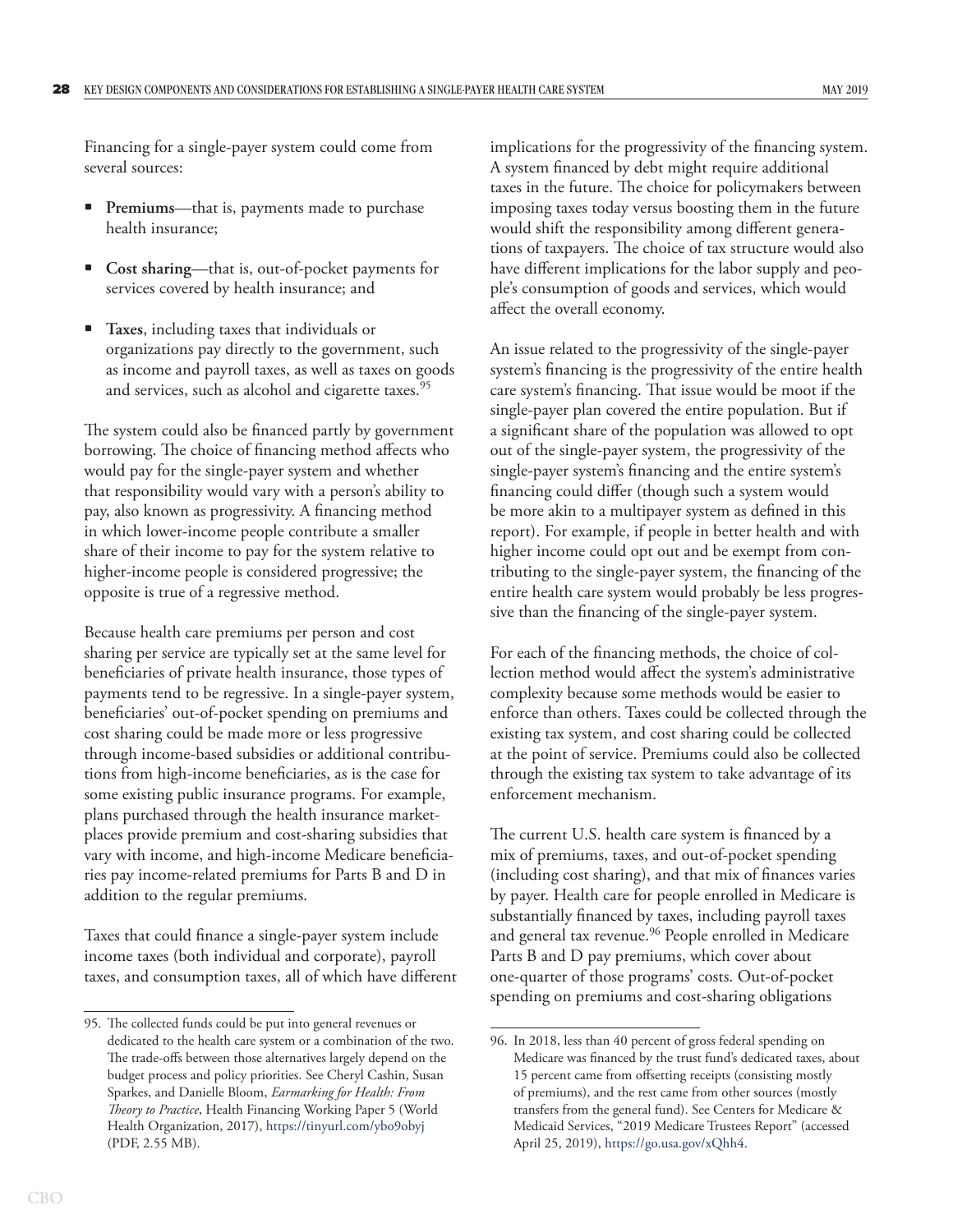tends to be lower for low-income beneficiaries because they receive additional assistance and because high-income beneficiaries pay additional premiums.<sup>97</sup>

Health care for people enrolled in Medicaid is mostly financed jointly by the federal and state governments. The federal share, which amounts to more than 60 percent of the total costs, is financed by general revenues. States have some flexibility to determine the sources of funding for their share of Medicaid spending; the primary source is state general fund appropriations.<sup>98</sup>

In contrast, private insurance is mostly funded through premiums, cost sharing, and tax subsidies. For employment-based insurance, employers contribute a greater share of the total premium costs, on average, with employees contributing the remainder.<sup>99</sup> The federal government subsidizes a portion of those premiums, primarily through the tax exclusion of employment-based insurance. Under the ACA, more than half of enrollees in nongroup health insurance purchase their plans through the health insurance marketplaces and receive federal subsidies in the form of premium tax credits.<sup>100</sup> In addition, insurers are required to offer cost-sharing reductions to eligible low-income enrollees in the marketplaces.

Countries with single-payer systems generally collect funds through the tax system.101 Canada and England finance their single-payer systems mostly through general revenues. Other means of financing include dedicated flat-rate income taxes (as in Denmark) or payroll-based premiums (as in Taiwan).

<sup>97.</sup> Low-income beneficiaries with Medicaid coverage do not pay Part B premiums, and low-income beneficiaries receive additional premium assistance for Part D coverage through the Low-Income Subsidy program. High-income beneficiaries pay higher premiums for Parts B and D.

<sup>98.</sup> See Laura Snyder and Robin Rudowitz, *Medicaid Financing: How Does It Work and What Are the Implications?* (Kaiser Family Foundation issue brief, May 20, 2015), [https://tinyurl.com/](https://tinyurl.com/ybuntfed) [ybuntfed](https://tinyurl.com/ybuntfed).

<sup>99.</sup> See Kaiser Family Foundation, *Employer Health Benefits: 2018 Annual Survey* (October 2018), <http://tinyurl.com/y8bjvazq> (PDF, 18.1 MB).

<sup>100.</sup> See [Congressional](file:///\\cbo.gov\shares\HHRD\HRDATA1\SHARED\Single-Payer\Draft\version%204%20to%20exec%20and%20external%20reviewers\Congressional) Budget Office, *Federal Subsidies for Health Insurance Coverage for People Under Age 65: 2018 to 2028*  (May 2018), [www.cbo.gov/publication/53826](https://www.cbo.gov/publication/53826).

<sup>101.</sup> See Commonwealth Fund, *International Profiles of Health Care Systems* (May 2017), <https://tinyurl.com/ybx6hj3v> (PDF, 3.35 MB).